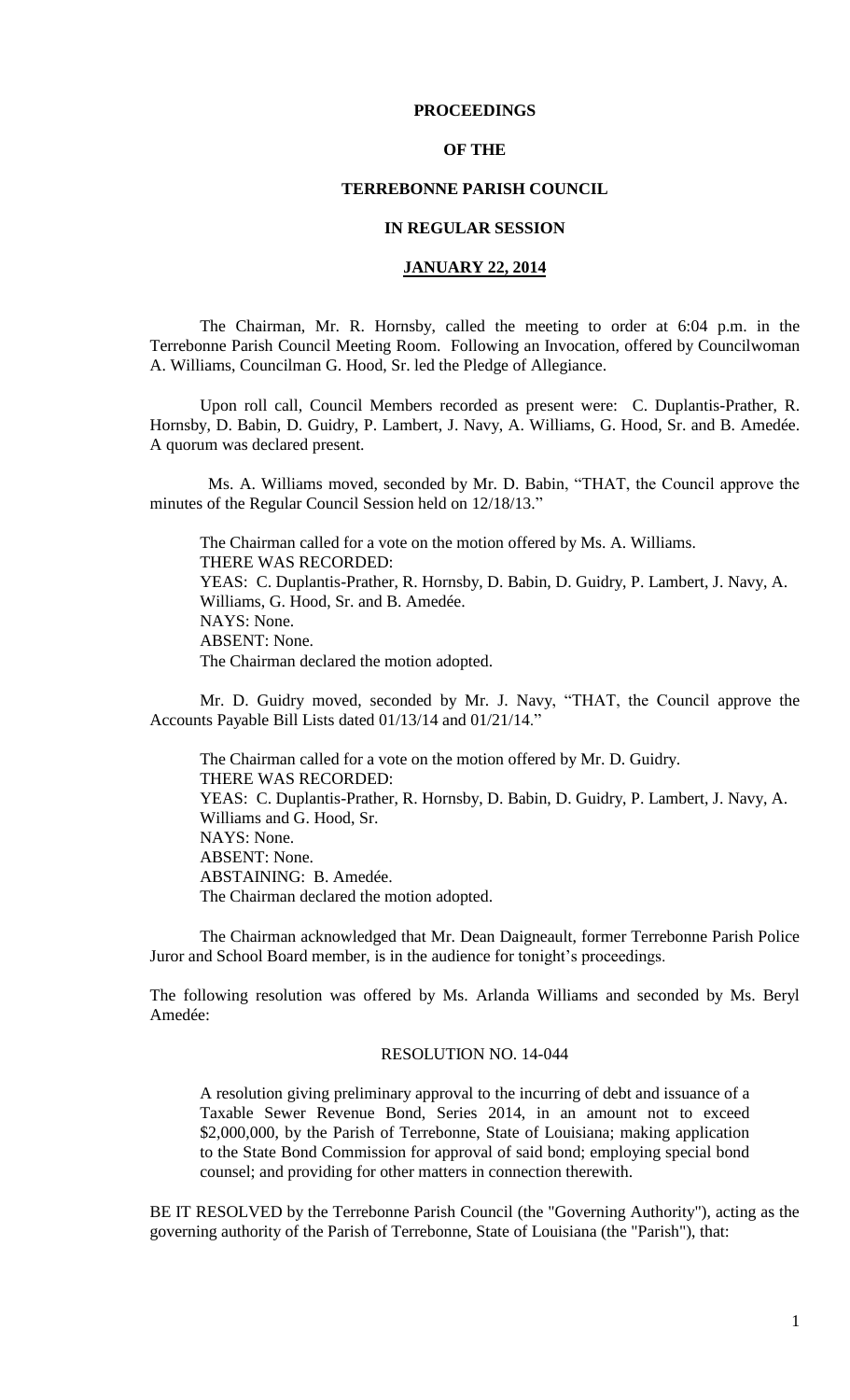Preliminary Approval of Bond. Pursuant to La. R.S. 30:2304 (the "Act"), and other constitutional and statutory authority, the Parish of Terrebonne, State of Louisiana, State of Louisiana (the "Parish"), shall proceed with the incurring of debt for the purpose of relocating the discharge point for the South Terrebonne Wastewater Treatment Plant from the Houma Navigation Canal to an adjacent wetland, through the issuance of its Taxable Sewer Revenue Bond, Series 2014, in an amount not exceeding Two Million Dollars (\$2,000,000) (the "Bond"). The Bond shall be issued in the form of a single fully registered bond, dated the date of delivery thereof and numbered R-1. The Bond will be non-interest bearing, and will mature in a single installment not later than twenty (20) years from date thereof. The principal of the Bond will be subject to forgiveness, and will be subject to prepayment at any time, in whole or in part at the option of the Parish, at a price of par plus accrued interest to the date of prepayment. Additional details of the Bond will be set forth by subsequent ordinance adopted by this Governing Authority.

Security for Bond; Principal Forgiveness. The Bond will be secured by and payable from the revenues of Parish's sewage collection and disposal system (the "System"), subject to the prior payment of the reasonable and necessary costs and expenses of operating and maintaining the System, and after provision has been made for the payments required by the Sewer Revenue Bonds, Series 2010 (the "Prior Lien Bonds"), until the Bond is paid in full in accordance with its terms, all in accordance with the provisions of the Act and other constitutional and statutory authority. The Parish shall budget and set aside from time to time as necessary sufficient of the net revenues of the System to pay the principal of the Bond when due.

However, it is understood that the terms of the purchase of the Bonds by the Louisiana Department of Environmental Quality (the "Department") will provide that the Parish's obligation to repay the principal of the Bond will be forgiven simultaneously with the payment by the Department of each installment of the purchase price of the Bond. Accordingly, it is anticipated that no payments of principal, interest or administrative fees to the Department will ever be due and payable on the Bonds.

State Bond Commission. Application is hereby made to the State Bond Commission, Baton Rouge, Louisiana, for approval of the issuance of the Bond. A certified copy of this resolution shall be submitted to the State Bond Commission, together with a request for prompt consideration and approval of this application.

For purposes of meeting the requirements of the May 11, 2009, memorandum of the Director of the State Bond Commission to all bond counsel, any proceedings of this Governing Authority relating to the Bond that refers to a principal amount or interest rate of the Bond shall be deemed to include the words "not to exceed" or "not exceeding" whether so stated or not, and any reference to a final maturity date or term contained herein shall be deemed to include the words "to mature on or before" whether so stated or not.

By virtue of the Parish's application for, acceptance and utilization of the benefits of the Louisiana State Bond Commission's approval(s) resolved and set forth herein, it resolves that the Parish understands and agrees that such approval(s) are expressly conditioned upon, and it further resolves that it understands, agrees and binds itself, its successors and assigns, to full and continuing compliance with the "State Bond Commission Policy on Approval of Proposed Use of Swaps, or other forms of Derivative Products Hedges, Etc.", adopted by the State Bond Commission on July 20, 2006, as to the borrowing(s) and other matter(s) subject to the approval(s), including subsequent application and approval under said Policy of the implementation or use of any swap(s) or other product(s) or enhancement(s) covered thereby.

Employment of Bond Counsel. A real necessity is hereby found for the employment of special bond counsel in connection with the issuance of the Bond, and accordingly the law firm of Foley & Judell, LLP, Bond Counsel, is hereby employed as Bond Counsel to handle all matters of a legal nature in connection with the negotiation, sale, issuance and delivery of the Bond. Said special bond counsel shall prepare and submit to the Parish all proceedings necessary for the due authorization, issuance, sale and delivery of the Bond, shall counsel the Parish as to the issuance and sale of the Bond, and shall furnish its opinion covering the legality of the Bond. The fee of special bond counsel in connection with the issuance of the Bonds is hereby fixed at a sum which shall not exceed forty percent (40%) of the Attorney General's fee schedule for revenue bonds based on the principal amount of the Bonds actually issued, sold, delivered and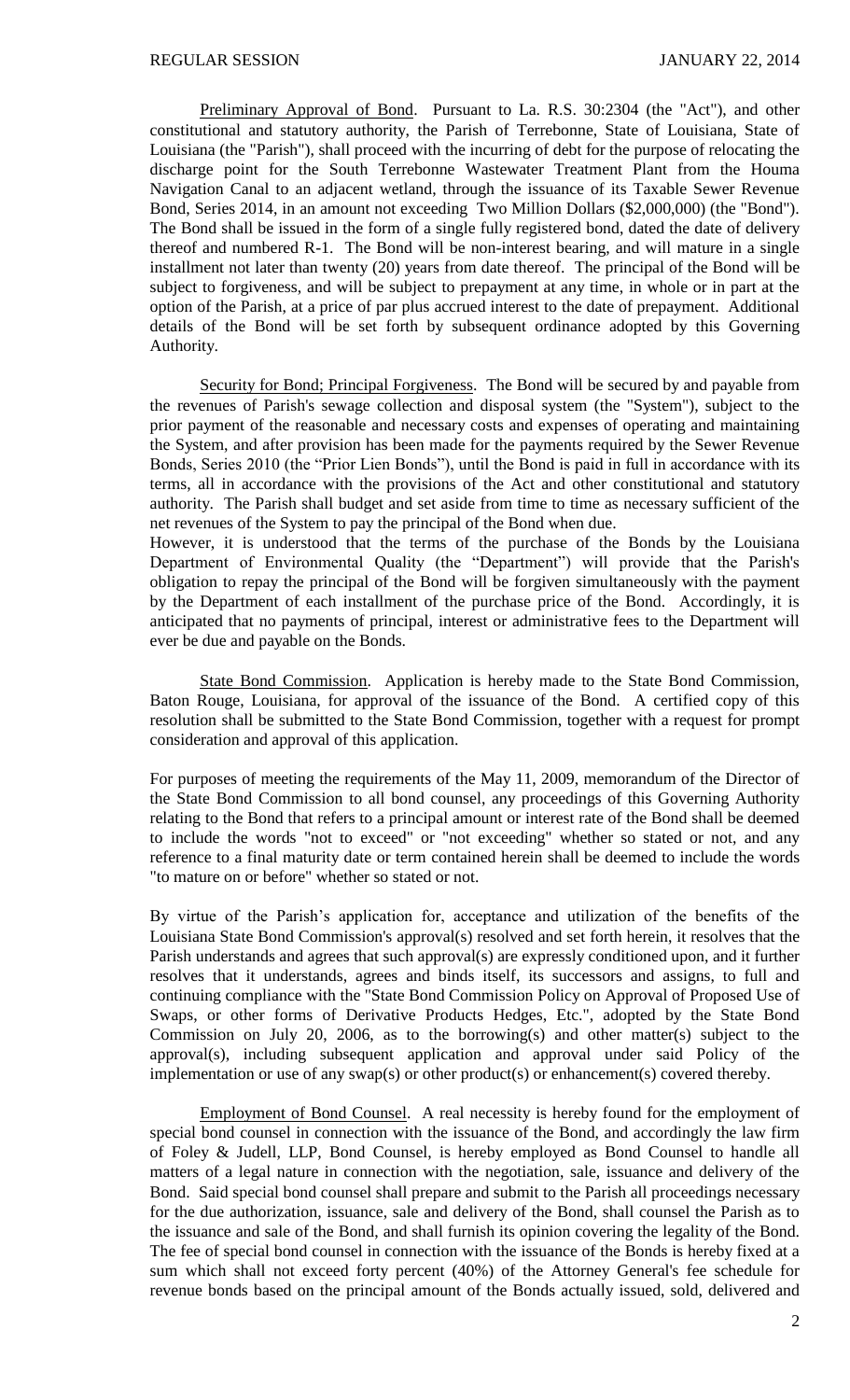paid for, plus "out-of-pocket" expenses; provided, however, that said fee shall be contingent upon the sale, issuance and delivery of the Bonds and may be paid from the proceeds of the Bonds. A certified copy of this resolution shall be forwarded to the Attorney General of the State of Louisiana for his approval of the employment herein provided for.

Effective Date. This resolution shall take effect immediately.

The foregoing resolution having been submitted to a vote, the vote thereon was as follows:

YEAS: Christa Duplantis-Prather, Russell Hornsby, Daniel J. Babin, Dirk Guidry, Pete Lambert, John Navy, Arlanda Williams, Greg Hood, Sr. and Beryl Amedee.

NAYS: None.

ABSENT: None.

And the resolution was declared adopted on this, the  $22<sup>nd</sup>$  day of January, 2014.

\* \* \* \* \* \* \* \* \*

Parish President Claudet explained that the above resolution is a special bond issue with favorable terms and that Bond Counsel Jerry Osborne would further explain this matter.

The Chairman recognized Mr. Jerry Osborne, Bond Counsel with Foley & Judell, LLC, who explained that the Taxable Sewer Revenue Bond, Series 2014 is a great financing opportunity for Terrebonne Parish. He explained that this is the most favorable terms on any loan, noting that no interest or principal is paid by TPCG because the principal is "forgiven". Mr. Osborne said that this is administered through the State of Louisiana Revolving Loan Fund, with terms that are set by the Federal Government. Mr. Osborne further explained that the funds are a result of a "special meritorious project" in the form of a loan instead of a grant, which is the usual procedure.

Parish President Claudet interjected that this loan would be for the wastewater assimilation project that will provide discharge into the South Treatment Plant and provide fresh water into Lake Boudreaux.

The Chairman recognized Ms. Laura Browning, Chairwoman of the Terrebonne Parish Tree Board, who presented the Council and Administration with the 2013 Terrebonne Parish Tree Board Annual Report. Ms. Browning explained that the mission of the Tree Board is to plant, maintain and preserve trees on parish-owned property. She noted that the semi-annual report includes a timeline and a pie-graph which details where the majority of the Board's funding was spent, specifically that the majority was used on planning and planting trees in Terrebonne Parish.

Several Council members congratulated Ms. Browning and the Tree Board members for all of their positive work in preserving and maintaining the trees in Terrebonne Parish.

The Chairman recognized Ms. Yolanda Trahan, Executive Director of TFAE, and Ms. Suzanne Carlos, Event Chairwoman for the 2013-2014 TFAE Distinguished Scholars & Inspirational Educators dinner and awards ceremony, who announced that the 2013-2014 event will be held on February 6 at the Cypress Columns from  $7 - 9$  p.m. Ms. Trahan explained that this is the first annual dinner and awards ceremony implemented by TFAE, which will honor eleven scholars, two from each public school in Terrebonne Parish as well as Fletcher Technical Community College and Bayou Cane Adult Education System. Ms. Trahan invited the Council to attend this "celebration of excellence".

Ms. Carlos stated that the keynote speaker for the celebration will be former astronaut and survivor of the Apollo 13 Space Mission, Mr. Fred Haise.

Ms. Trahan announced that some of the proceeds from the event will go to the Dolly Parton's Imagination Library Program.

Councilman J. Navy thanked Ms. Trahan and Ms. Carlos for promoting this event and for advocating educational excellence for the public schools, as well as the vocational and technical schools, in Terrebonne Parish.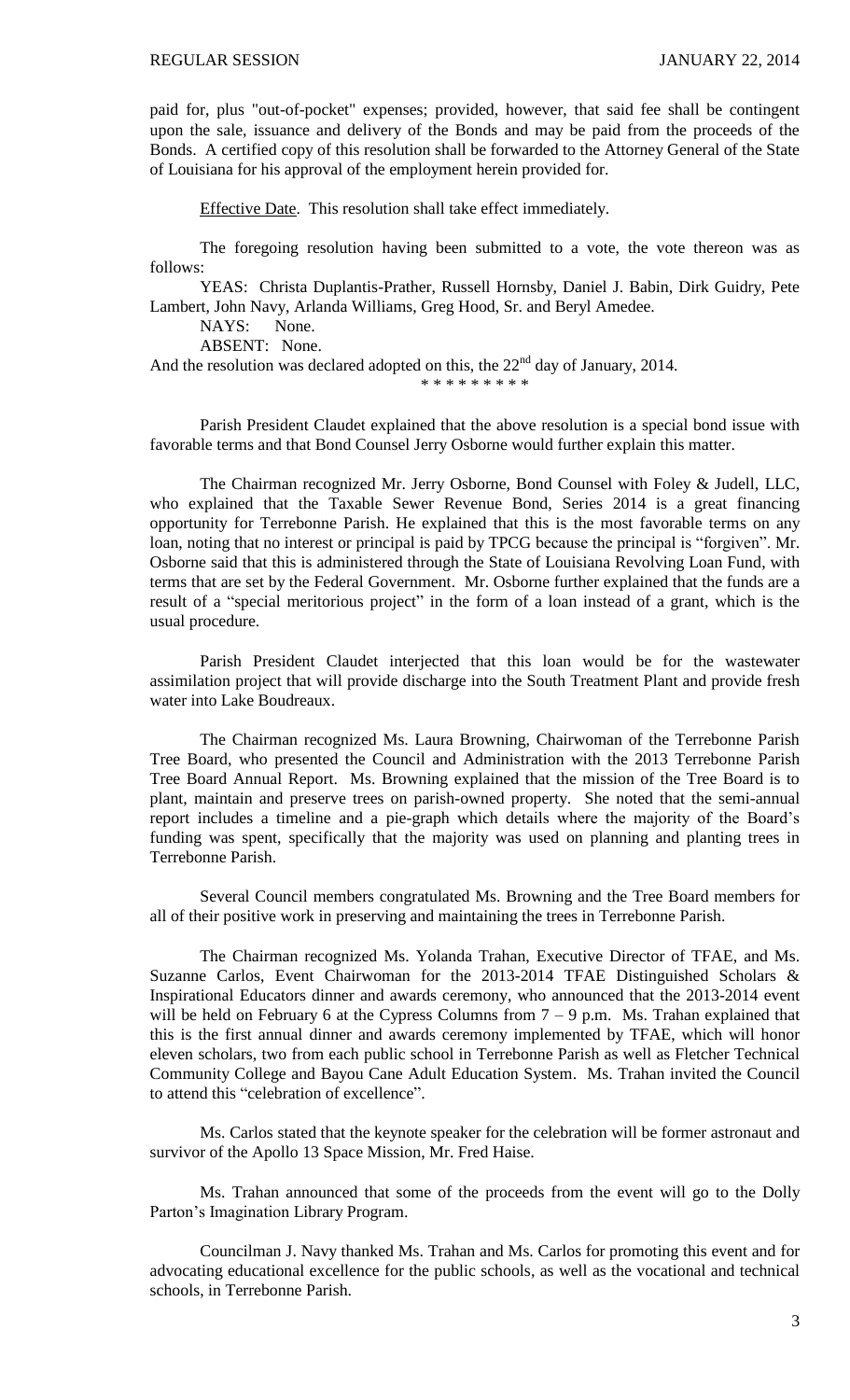The Chairman recognized Ms. Lucretia McBride, a Houma resident, who addressed the Council relative to the matter of amending or modifying the current parish cemetery ordinance to allow for the public to care for abandoned burial sites. Ms. McBride explained that there is a burial site in the Southdown Cemetery that is disintegrating and in need of repair and care. Ms. McBride presented to the Council with a handout with photos of this burial site with a headstone that dates back to possibly the 1800s. noting that this put the burial site in an historical context. She asked the Council to amend and/or modify the existing cemetery ordinance to allow individuals, who are not relatives of the deceased, to care for the abandoned burial sites.

The Chairman recognized Ms. Lucretia McBride, a Houma resident, who addressed the Council relative to the matter of the Vanguard Waste Injection Well issue. Ms. McBride explained that she is not in support of letting an injection well be placed in a residential area of Terrebonne Parish, noting that this is not beneficial for the residents because of possibly critical hazardous waste components. She explained that she supports the Council and Administration in their fight against allowing injection wells in such areas, and said that she has started a Facebook page entitled "Terrebonne Against Hazardous Waste Wells" to allow supporters to sign up to express their views concerning this matter.

Several Council Members expressed their concerns over this matter, explaining that they are not against oil and gas companies and revenue in Terrebonne Parish, they are just opposed to having injection wells in the near vicinity of residential areas. Councilwoman Beryl Amedee suggested that Terrebonne Parish partnership with the PJAL and NACo to garner support to help prevent these injection wells from being placed in residential areas.

Upon questioning, President Claudet explained that the State of Louisiana has complete jurisdiction over these types of injection wells, but that Terrebonne Parish will continue to "fight" to ensure that these types of wells are prohibited from surfacing in this area. He further explained that Administration is researching various options to find out what can be done to keep this area environmentally safe.

Mr. P. Lambert moved, seconded by Ms. B. Amedée, "THAT, it now being 6:45 p.m., the Council open public hearings."

The Chairman called for a vote on the motion offered by Mr. P. Lambert. THERE WAS RECORDED: YEAS: C. Duplantis-Prather, R. Hornsby, D. Babin, D. Guidry, P. Lambert, J. Navy, A. Williams, G. Hood, Sr. and B. Amedée. NAYS: None. ABSENT: None. The Chairman declared the motion adopted.

The Chairman recognized the public for comments on the following:

A. A proposed ordinance to amend the 2014 Budget for the following:

Ellender Parking Lot, \$328,000.00

There were no comments from the public on the proposed ordinance.

Mr. D. Babin moved, seconded by Mr. J. Navy, "THAT, the Council close the aforementioned public hearing."

The Chairman called for a vote on the motion offered by Mr. D. Babin. THERE WAS RECORDED: YEAS: C. Duplantis-Prather, R. Hornsby, D. Babin, D. Guidry, P. Lambert, J. Navy, A. Williams, G. Hood, Sr. and B. Amedée. NAYS: None. ABSENT: None. The Chairman declared the motion adopted.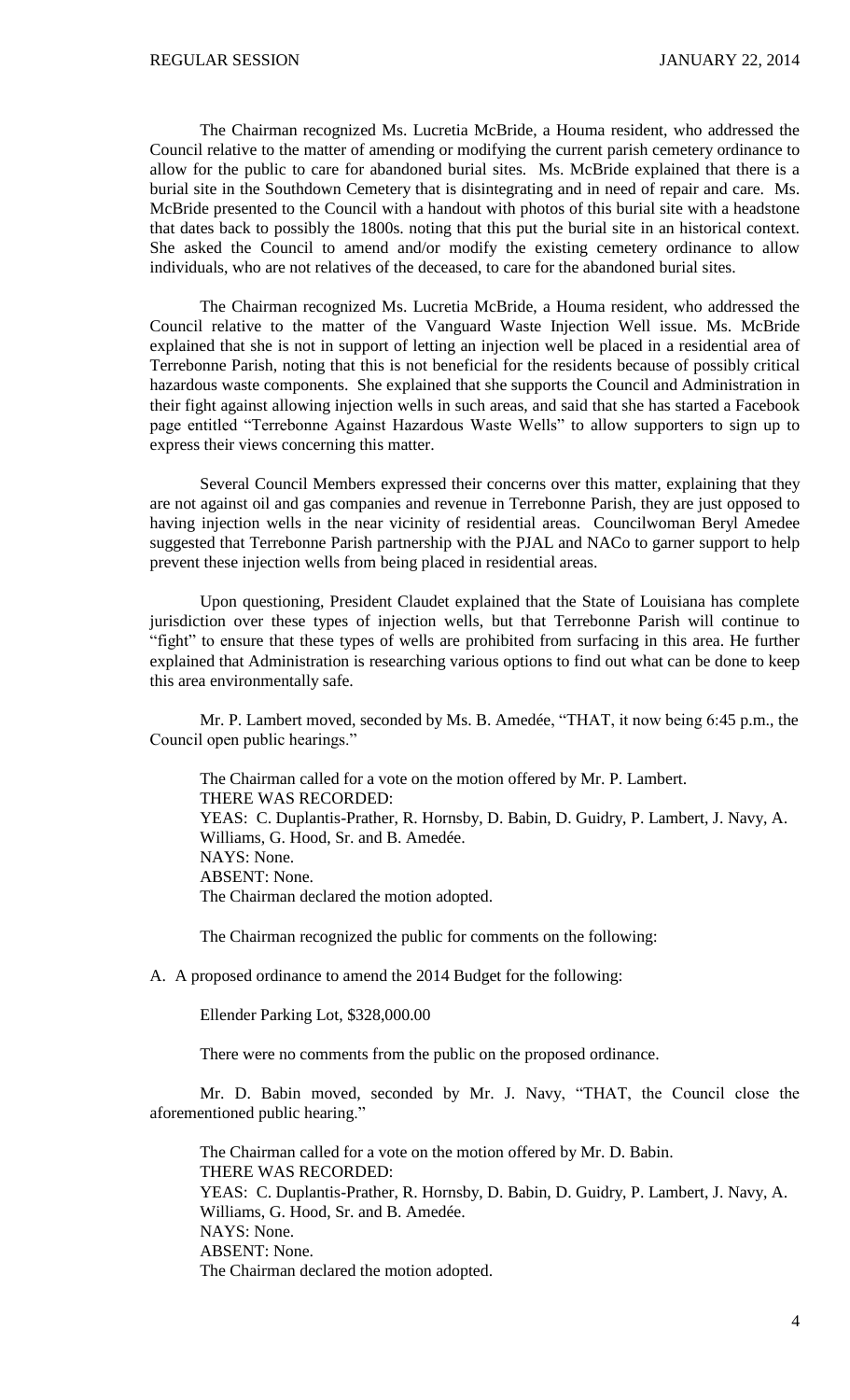OFFERED BY: Mr. J. Navy. SECONDED BY: Ms. C. Duplantis-Prather.

# ORDINANCE NO. 8393

# AN ORDINANCE TO AMEND THE 2014 ADOPTED OPERATING BUDGET OF THE TERREBONNE PARISH CONSOLIDATED GOVERNMENT FOR THE FOLLOWING ITEM:

## I. ELLENDER PARKING LOT, \$328,000

### SECTION I

WHEREAS, the Parish needs to upgrade the Ellender Parking Lot in the amount of \$328,000, and

WHEREAS, the upgrade includes concrete the parking lot together with compacted base course, parking bumpers, striping, grading, and other incidental items of work in connection with said project, and

WHEREAS, the funding sources is \$90,076 from the Downtown Parking Project Account and the balance of \$237,924 will come from General Fund's Fund Balance.

NOW, THEREFORE BE IT ORDAINED, by the Terrebonne Parish Council, on behalf of the Terrebonne Parish Consolidated Government, that the 2013 Adopted Budget of the Terrebonne Parish Consolidated Government be amended for the Ellender Parking Lot. (Attachment A)

This ordinance, having been introduced and laid on the table for at least two weeks, was voted upon as follows:

THERE WAS RECORDED:

YEAS: C. Duplantis-Prather, R. Hornsby, D. Babin, D. Guidry, P. Lambert, J. Navy, A. Williams, G. Hood, Sr. and B. Amedée.

NAYS: None.

ABSTAINING: None.

NOT VOTING: None.

ABSENT: None.

The Chairman declared the ordinance adopted on this, the  $22<sup>nd</sup>$  day of January, 2014.

#### \* \* \* \* \* \* \* \* \*

# **ATTACHMENT A - Ellender Parking Lot**

|                                           | 2014                     |               |             |
|-------------------------------------------|--------------------------|---------------|-------------|
|                                           | <b>Adopted</b>           | <b>Change</b> | Amended     |
| Transfer to Capital Projects Control Fund | 1,225,000                | 237,924       | 1,462,924   |
| Fund Balance (Decrease)                   | N/A                      | (237, 924)    | N/A         |
| <b>Ellender Parking Lot</b>               | $\overline{\phantom{a}}$ | 328,000       | 328,000     |
| Downtown Parking                          | 90,076                   | (90,076)      |             |
| <b>Transfer from General Fund</b>         | (1, 225, 000)            | (237, 924)    | (1,462,924) |

\*\*\*\*\*\*\*\*\*\*

Councilwoman C. Duplantis-Prather thanked the Council and the Administration for supporting this budget amendment, which will help with the availability of parking in Houma.

The Chairman recognized the public for comments on the following:

B. A proposed ordinance to amend the 2014 Budget for the following:

Emergency Preparedness Dept., 48-Hour Mass Antibiotic Dispensing, \$19,715.00 Drainage Dept. – Telemetry Project, \$300,000.00 Planning Dept. – Flood Mitigation Assistance Project, \$66,500.00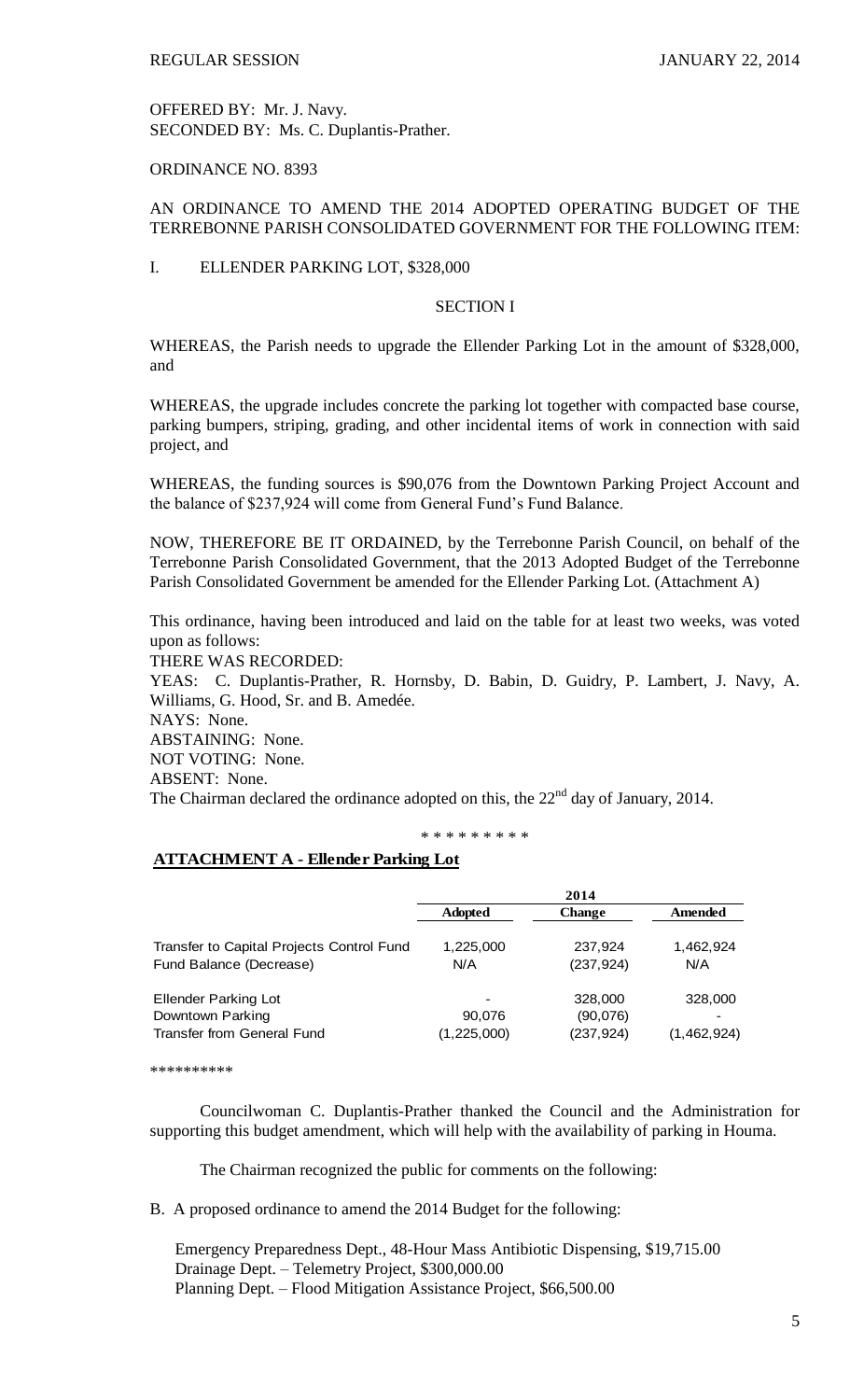Police Dept. – La. Commission on Law Enforcement Grant, \$10,389.00 Police Dept. – La. Highway Safety Commission Grant, \$104,498.00

There were no comments from the public on the proposed ordinance.

Ms. B. Amedée moved, seconded by Ms. A. Williams, "THAT, the Council close the aforementioned public hearing."

The Chairman called for a vote on the motion offered by Ms. B. Amedée. THERE WAS RECORDED: YEAS: C. Duplantis-Prather, R. Hornsby, D. Babin, D. Guidry, P. Lambert, J. Navy, A. Williams, G. Hood, Sr. and B. Amedée. NAYS: None. ABSENT: None. The Chairman declared the motion adopted.

OFFERED BY: Mr. G. Hood, Sr. SECONDED BY: Ms. B. Amedee.

ORDINANCE NO. 8394

AN ORDINANCE TO AMEND THE 2014 ADOPTED OPERATING BUDGET OF THE TERREBONNE PARISH CONSOLIDATED GOVERNMENT FOR THE FOLLOWING ITEMS:

II. EMERGENCY PREPAREDNESS DEPT – 48 HOUR MASS ANTIBIOTIC DISPENSING, \$19,715

III. DRAINAGE DEPARTMENT – TELEMETRY PROJECT, \$300,000

IV. PLANNING DEPARTMENT – FLOOD MITIGATION ASSIST PROJECT, \$66,500

V. POLICE DEPT - LA COMMISSION ON LAW ENFORCEMENT GRANT, \$10,389

VI. POLICE DEPT – LA HIGHWAY SAFETY COMMISSION GRANT, \$104,498

## SECTION I

WHEREAS, the Parish has received a grant from the Department of Health and Hospitals Office of Public Health Strategic National Stockpile (SNS)/Cities Readiness Initiative (CRI) in the amount of \$19,715, and

WHEREAS, the Parish agrees to apply said funds towards the planning and processing of the 48 hour Mass Antibiotic Dispensing plan expenses related directly to the operations of the Parish's Office of Emergency Preparedness Department (OEP), and

WHEREAS, the period of this grant expires June 1, 2014.

NOW, THEREFORE BE IT ORDAINED, by the Terrebonne Parish Council, on behalf of the Terrebonne Parish Consolidated Government, that the 2014 Adopted Budget of the Terrebonne Parish Consolidated Government be amended for the OEP 48 Hour Mass Antibiotic Dispensing Plan. (Attachment A)

## SECTION II

WHEREAS, the Telemetry Project is the highly automated communications process by which measurements are made and other data collected at remote or inaccessible points and transmitted to receiving equipment for monitoring, and

WHEREAS, in general, Telemetry is a category of software application program for process control, the gathering and monitoring of data in real time from remote locations in order to control equipment and conditions. TPCG Drainage Division wishes to install Telemetry equipment in many of its Pump Stations for a more accurate monitoring of items such as: water levees inside and outside of the system, motor and pump conditions including start/stop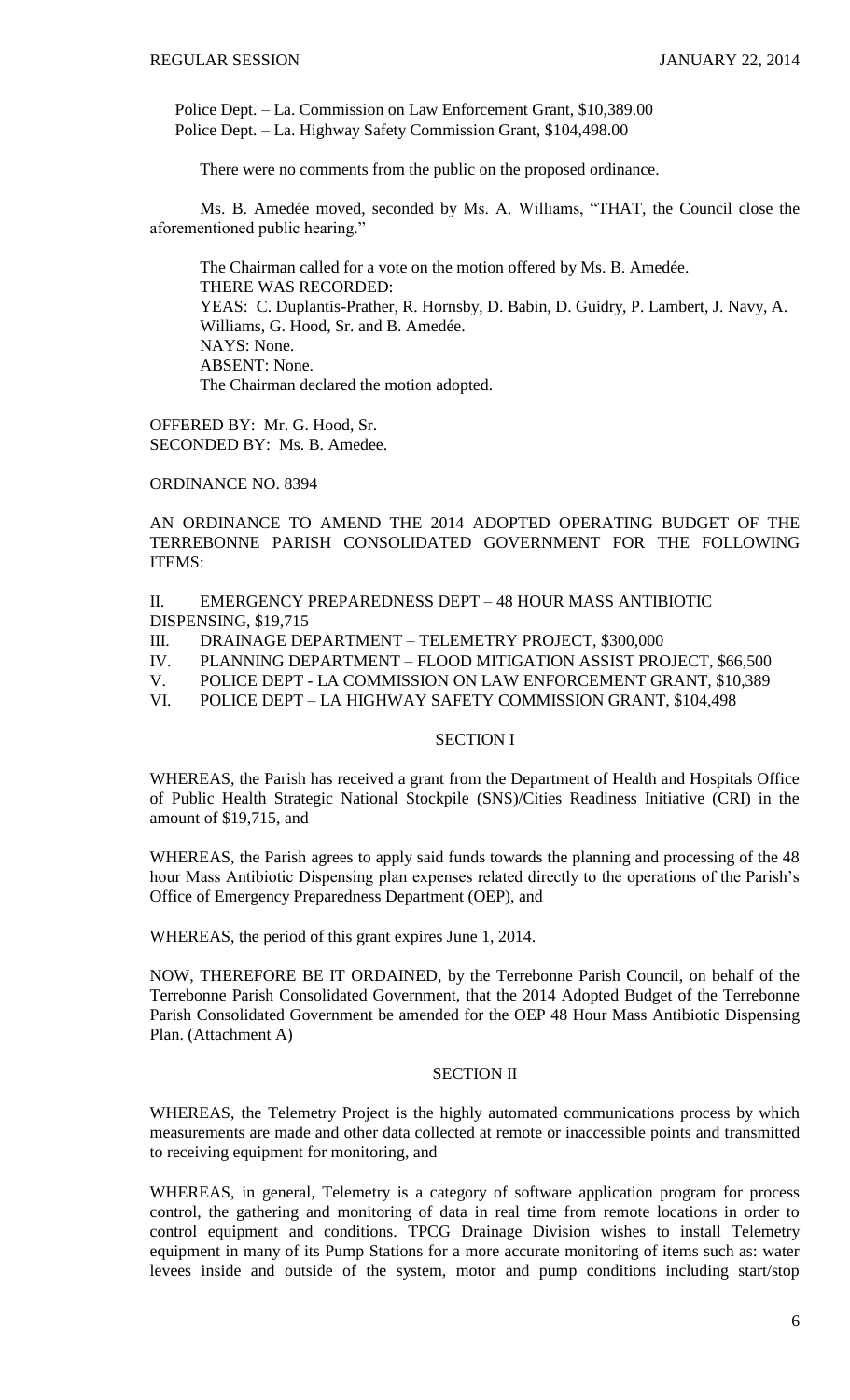timelines, trash rake operations, fuel distribution with emergency shut-off capabilities and additional levels of redundancy for a more reliable automated control system, and

WHEREAS, Drainage Division plans to continue funding the telemetry program as a capital project each year for selected pump stations, and

WHEREAS, the Parish has \$300,000 budgeted for this project and is requesting an additional \$300,000 which brings the total to \$600,000.

NOW, THEREFORE BE IT ORDAINED, by the Terrebonne Parish Council, on behalf of the Terrebonne Parish Consolidated Government, that the 2014 Adopted Budget of the Terrebonne Parish Consolidated Government be amended for the Telemetry Project. (Attachment B)

# **SECTION III**

WHEREAS, the Terrebonne Parish Consolidated Government has applied for funding through the FEMA Hazard Mitigation Assistance Flood Mitigation Assistance program for Flood Plan Risk Modeling, and

WHEREAS, by communication from the GOHSEP dated October 30, 2013 the Terrebonne Parish Consolidated Government has been notified that the following application for federal assistance have been approved; and

WHEREAS, the approved funding through the Flood Mitigation Assistance program as follows:

Application approval FMA-PL-06-LA-2012-005

| Federal Share (75%)         | \$49,875 |
|-----------------------------|----------|
| Non Federal Share (25%)     | \$16,625 |
| <b>TOTAL PROJECT AWARD:</b> | \$66,500 |

WHEREAS, the Governor's Office of Homeland Security and Emergency Preparedness (GOHSEP) is the grantee under the Flood Mitigation Assistance program; and

WHEREAS, Terrebonne Parish Consolidated Government is a sub grantee.

NOW, THEREFORE BE IT ORDAINED, by the Terrebonne Parish Council, on behalf of the Terrebonne Parish Consolidated Government, that the 2014 Adopted Budget of the Terrebonne Parish Consolidated Government be amended for the FEMA Hazard Mitigation Assistance Flood Mitigation Assistance program. (Attachment C)

#### SECTION IV

WHEREAS, the Houma Police Department of the Terrebonne Parish Consolidated Government has been approved to implement an application for a grant from the Louisiana Commission on Law Enforcement and the Administration of Criminal Justice Fiscal Year 2013 CVA Fund (C12- 7-028) in the amount of Ten Thousand Three Hundred and Eighty Nine dollars (\$10,389) for the Terrebonne Parish Consolidated Government, and

WHEREAS, the Fiscal Year 2013 CVA Fund will provide grant funding to improve the effectiveness of our Police Officers by providing them with overtime to outreach towards victims, and

WHEREAS, the Grant will fund \$8,311 and the Parish's share will be \$2,078 for a total of \$10,389.

NOW, THEREFORE BE IT RESOLVED, that the Terrebonne Parish Council on behalf of the Terrebonne Parish Consolidated Government, the 2014 Adopted Budget of the Terrebonne Parish Consolidated Government be amended for the grant from the Louisiana Commission on Law Enforcement and the Administration of Criminal Justice. (Attachment D)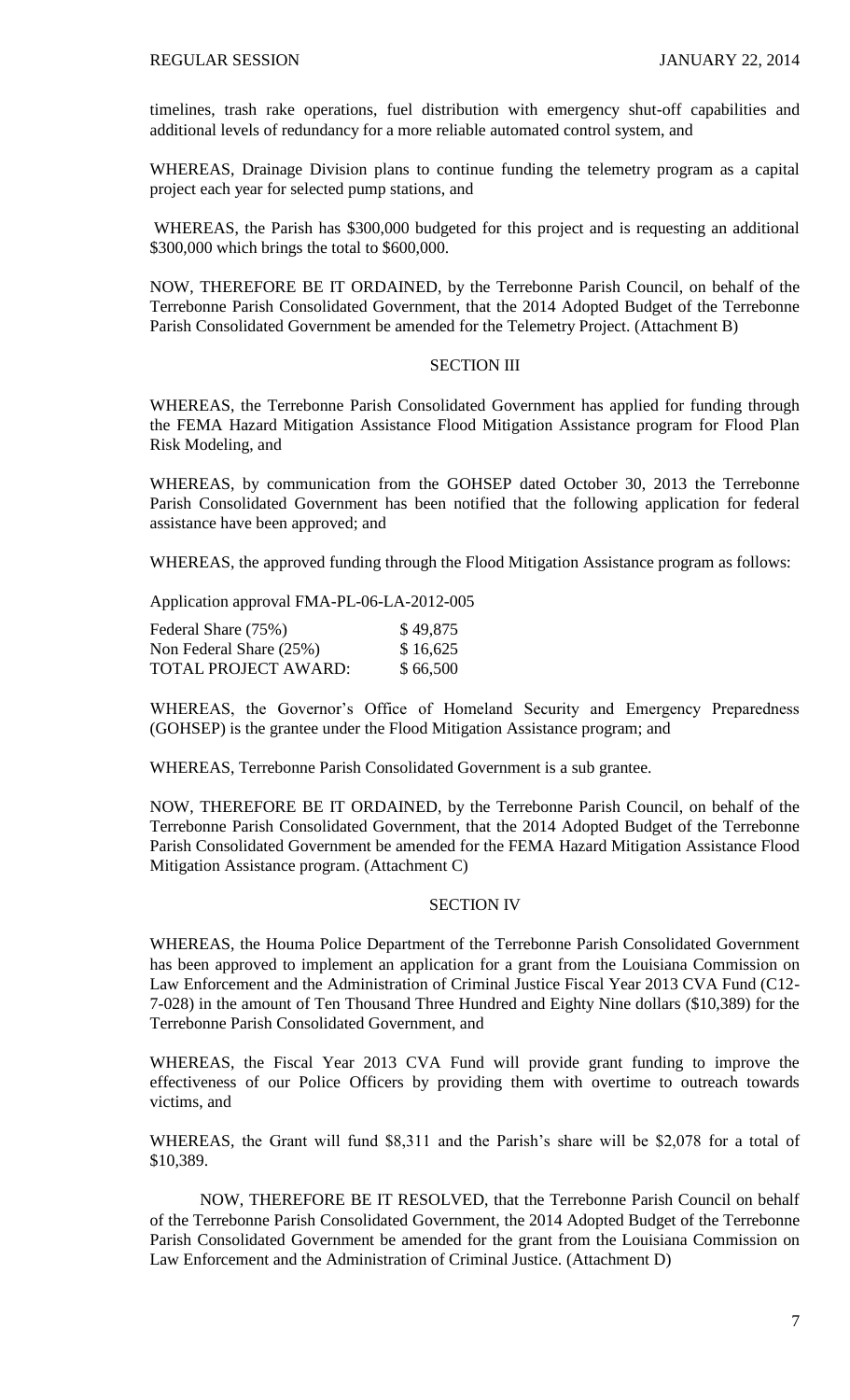# SECTION V

WHEREAS, the Houma Police Department of the Terrebonne Parish Consolidated Government has been approved for a sub-grant as part of the Louisiana Highway Safety Commission (LHSC) statewide FY 2014 Fatal and Injury Crash Reduction Effort in the amount of \$104,498, and

WHEREAS, this money will be used to reimburse for the overtime hours only, and

WHEREAS, the primary objective of this effort is to reduce fatal and injury crashes on Louisiana Roadways.

NOW, THEREFORE BE IT RESOLVED, that the Terrebonne Parish Council on behalf of the Terrebonne Parish Consolidated Government, the 2014 Adopted Budget of the Terrebonne Parish Consolidated Government be amended for the grant from the Louisiana Highway Safety Commission Grant. (Attachment E)

This ordinance, having been introduced and laid on the table for at least two weeks, was voted upon as follows:

THERE WAS RECORDED:

YEAS: C. Duplantis-Prather, R. Hornsby, D. Babin, D. Guidry, P. Lambert, J. Navy, A. Williams, G. Hood, Sr. and B. Amedée. NAYS: None. ABSTAINING: None.

NOT VOTING: None.

ABSENT: None.

The Chairman declared the ordinance adopted on this, the 22<sup>nd</sup> day of January, 2014.

\* \* \* \* \* \* \* \* \*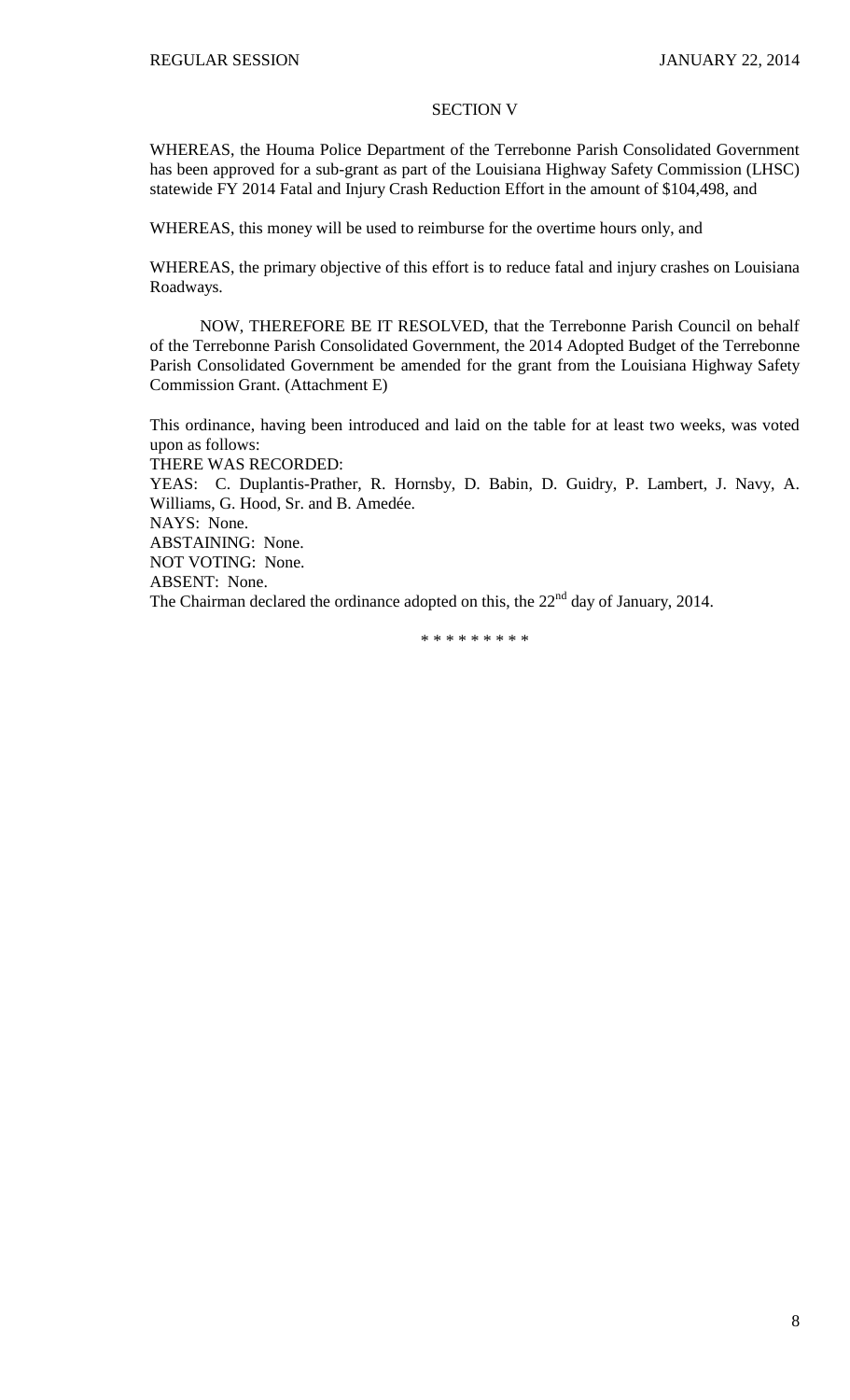# **ATTACHMENT A - Solid Waste Operations Budget**

|                     |                | 2013      |                |  |
|---------------------|----------------|-----------|----------------|--|
|                     | <b>Adopted</b> | Change    | <b>Amended</b> |  |
|                     |                |           |                |  |
| <b>CRI Supplies</b> | 69.146         | 19.715    | 88,861         |  |
| OPH - CRI (OEP)     | -              | (19, 715) | (19, 715)      |  |

# **ATTACHMENT B - Telemetry Project**

|                          |                | 2014      |                |  |
|--------------------------|----------------|-----------|----------------|--|
|                          | <b>Adopted</b> | Change    | <b>Amended</b> |  |
| <b>Telemetry Project</b> | 300,000        | 300,000   | 600,000        |  |
| Fund Balance (Decrease)  | N/A            | (300,000) | N/A            |  |

# **ATTACHMENT C - Flood Mitigation Assist Project**

|                                | 2014                     |           |           |
|--------------------------------|--------------------------|-----------|-----------|
|                                | <b>Adopted</b>           | Change    | Amended   |
|                                |                          |           |           |
| FMA PL-06-LA-2012-005 FLD Plan | $\,$                     | 66.500    | 66,500    |
| FMA 2012-005 FLD Plan PR Alloc | $\,$                     | (8,312)   | (8,312)   |
| <b>Consultant Fees</b>         | 25,000                   | (8,313)   | 16,687    |
| FMA PL-06-LA-2012-005 FLD Plan | $\overline{\phantom{a}}$ | (49, 875) | (49, 875) |

# **ATTACHMENT D - LA Commission Law Enforcement (LCLE) Grant**

|                                  |                              | 2014      |           |
|----------------------------------|------------------------------|-----------|-----------|
|                                  | <b>Adopted</b>               | Change    | Amended   |
| Transfer to LCLE Fund            | $\overline{\phantom{a}}$     | 2,078     | 2,078     |
| Crime Victims Assistance         |                              | (10, 389) | (10, 389) |
| Fund Balance (Decrease)          | N/A                          | 8.311     | N/A       |
| Overtime Pay                     |                              | 10,389    | 10,389    |
| Transfer from Public Safety Fund | $\overline{\phantom{a}}$     | (2,078)   | (2,078)   |
| <b>LCLE</b>                      | $\qquad \qquad \blacksquare$ | (8, 311)  | (8, 311)  |

# **ATTACHMENT E - LA Highway Safety Commission (LHSC) Grant**

|                        |                          | 2014       |            |  |
|------------------------|--------------------------|------------|------------|--|
|                        | <b>Adopted</b>           | Change     | Amended    |  |
|                        |                          |            |            |  |
| Overtime               | $\,$                     | 104.498    | 104.498    |  |
| LHSC Year Long Program | $\overline{\phantom{a}}$ | (104, 498) | (104, 498) |  |
|                        |                          |            |            |  |

\*\*\*\*\*\*\*\*\*\*

The Chairman recognized the public for comments on the following:

C. A proposed ordinance to accept Citiplace Subdivision, Addendum No. 3 into the Parish Maintenance System, to energize and accept the street lights therein, and to incorporate the extension of Citiplace Drive into the Enhanced 911 Emergency Response System.

There were no comments from the public on the proposed ordinance.

Mr. G. Hood, Sr. moved, seconded by Mr. D. Babin, "THAT, the Council close the aforementioned public hearing."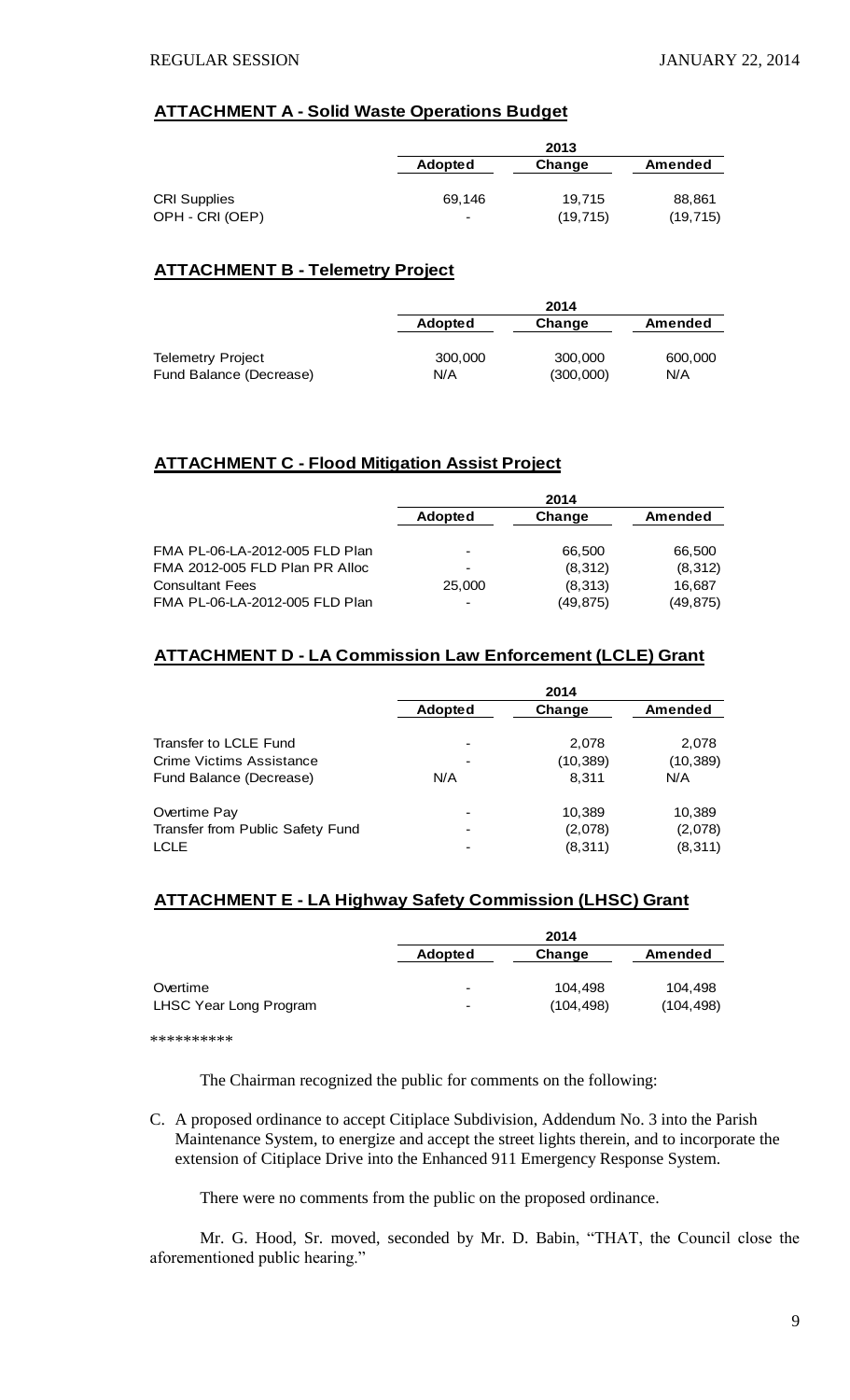The Chairman called for a vote on the motion offered by Mr. G. Hood, Sr. THERE WAS RECORDED: YEAS: C. Duplantis-Prather, R. Hornsby, D. Babin, D. Guidry, P. Lambert, J. Navy, A. Williams, G. Hood, Sr. and B. Amedée. NAYS: None. ABSENT: None. The Chairman declared the motion adopted.

OFFERED BY: Mr. G. Hood, Sr. SECONDED BY: Ms. A. Williams.

#### ORDINANCE NO. 8395

AN ORDINANCE DEDICATING AND ACCEPTING THE MAINTENANCE/OPERATION OF THE STREET(S), DRAINAGE SERVITUDES, GAS, SEWER, AND RIGHTS-OF-WAY FOR "CITIPLACE SUBDIVISION, ADDENDUM NO. 3"; ENERGIZE AND ACCEPT THE STREET LIGHTS; AND TO INCORPORATE THE EXTENSION OF "CITIPLACE DRIVE" INTO THE ENHANCED 911 EMERGENCY RESPONSE SYSTEM FOR THE PURPOSE OF PROVIDING A BETTER MEANS OF LOCATING ADDRESSES; AND TO SET FORTH AN EFFECTIVE DATE FOR THE INCORPORATION OF STREET NAME(S), TO INFORM THE PROPER AGENCIES OF THE STREET NAME(S), AND TO AUTHORIZE THE INSTALLATION OF THE APPROPRIATE STREET SIGN(S), AND TO ADDRESS OTHER MATTERS RELATIVE THERETO.

## SECTION I

BE IT ORDAINED that the Terrebonne Parish Council, on behalf of Terrebonne Parish Consolidated Government, dedicates and accepts the maintenance/operation of the street(s), drainage servitudes, gas, sewer, and rights-of-way; and energize and accept the street lights as depicted on a plat, prepared on February 25, 2013, by Milford & Associates, Inc. titled "Citiplace Subdivision, Addendum No. 3", a copy of which is attached hereto and made a part hereof;

BE IT FURTHER ORDAINED effective on the  $19<sup>th</sup>$  day of February, 2014, that the extension of "Citiplace Drive" be incorporated into the Enhanced 911 Emergency Response System;

BE IT FURTHER ORDAINED that a copy of this ordinance be submitted to the Terrebonne Parish Communications Board, local U.S. Postal Services, fire districts, Acadian Ambulance, Terrebonne Parish Sheriff's Office, and any other appropriate agency; and

BE IT FURTHER ORDAINED that the Parish Forces be directed to install the proper street sign on the appropriate street, and that any other actions relative thereto be addressed.

# SECTION II

If any word, clause, phrase, section or other portion of this ordinance shall be declared null, void, invalid, illegal, or unconstitutional, the remaining words, clauses, phrases, sections or other portions of this ordinance shall remain in full force and effect, the provisions of this section hereby being declared to be severable.

This ordinance, having been introduced and laid on the table for at least two weeks, was voted upon as follows:

THERE WAS RECORDED:

YEAS: C. Duplantis-Prather, R. Hornsby, D. Babin, D. Guidry, P. Lambert, J. Navy, A. Williams, G. Hood, Sr. and B. Amedée. NAYS: None. ABSTAINING: None.

NOT VOTING: None.

ABSENT: None.

The Chairman declared the ordinance adopted on this, the  $22<sup>nd</sup>$  day of January, 2014.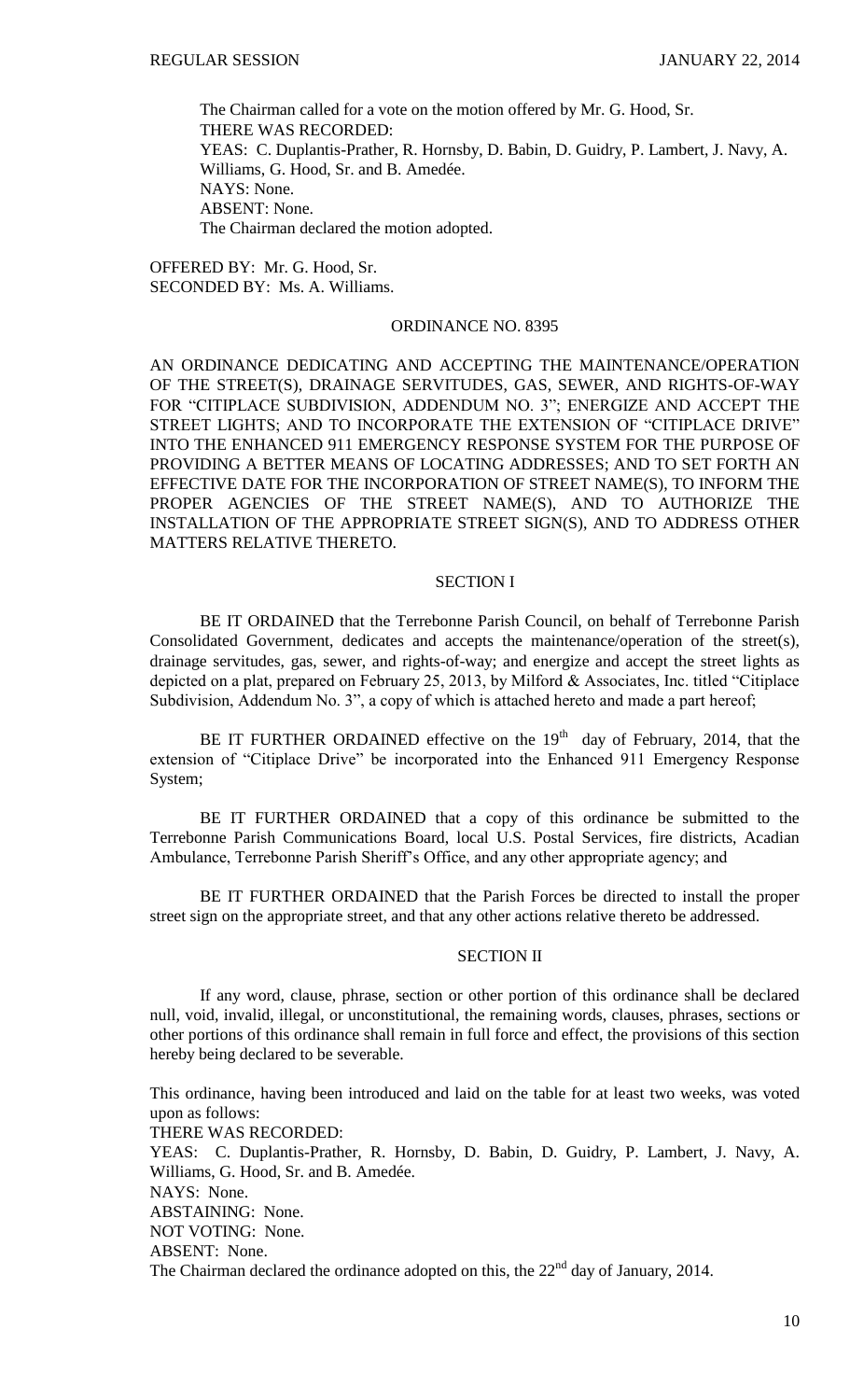\* \* \* \* \* \* \* \* \*

The Chairman recognized the public for comments on the following:

D. A proposed ordinance to set the salaries of the Council Staff in order to include the 2014 cost of living adjustment which is being granted to TPCG employees.

Ms. Lucretia McBride, a Houma resident, addressed the Council and gave her opinion that the Council Staff does a tremendous job and that they should be rewarded with a raise for their hard work.

Discussion ensued with several Council members expressing their views as to previously granting a merit increase to the Council Staff and the wisdom of also giving them a 2% cost of living adjustment at this time. Council Members A. Williams and C. Duplantis-Prather expressed their opinions that the Council Staff does an excellent job, but at this time "fairness" should be extended to all Terrebonne Parish employees, not just the to the Council staff , and that at this time a cost of living adjustment should not be implemented.

President Claudet clarified that a 2% raise was given to all Terrebonne Parish employees under his jurisdiction with the beginning of 2014, and that he has no control over the Council or the Council Staff as it relates to this matter. He further explained that an updated compensation study will be conducted soon, and further pay increases for employees under his jurisdiction may be implemented at a later date.

Mr. D. Babin moved, seconded by Mr. D. Guidry, "THAT, the Council close the aforementioned public hearing."

The Chairman called for a vote on the motion offered by Mr. D. Babin. THERE WAS RECORDED: YEAS: C. Duplantis-Prather, R. Hornsby, D. Babin, D. Guidry, P. Lambert, J. Navy, A. Williams, G. Hood, Sr. and B. Amedée. NAYS: None. ABSENT: None. The Chairman declared the motion adopted.

Ms. B. Amedee moved, seconded by Mr. J. Navy, "THAT the Council adopt an ordinance to set the salaries of the Council Staff in order to include the 2014 cost of living adjustment which is being granted to TPCG employees."

The Chairman called for a vote on the motion offered by Ms. B. Amedee. THERE WAS RECORDED: YEAS: P. Lambert, J. Navy and B. Amedée. NAYS: C. Duplantis-Prather, R. Hornsby, D. Babin, D. Guidry, A. Williams and G. Hood, Sr. ABSENT: None. The Chairman declared the motion *"failed".*

Ms. C. Duplantis-Prather moved, seconded by Mr. G. Hood, Sr., "THAT, the Council continue with the regular order of business."

The Chairman called for a vote on the motion offered by Ms. C. Duplantis-Prather. THERE WAS RECORDED: YEAS: C. Duplantis-Prather, R. Hornsby, D. Babin, D. Guidry, P. Lambert, J. Navy, A. Williams, G. Hood, Sr. and B. Amedée. NAYS: None. ABSENT: None. The Chairman declared the motion adopted.

The Chairman called for a report of the Public Services Committee meeting held on 01/21/14, whereupon the Committee Chairman, noting that ratification of the minutes calls a public hearing on 02/12/14, rendered the following: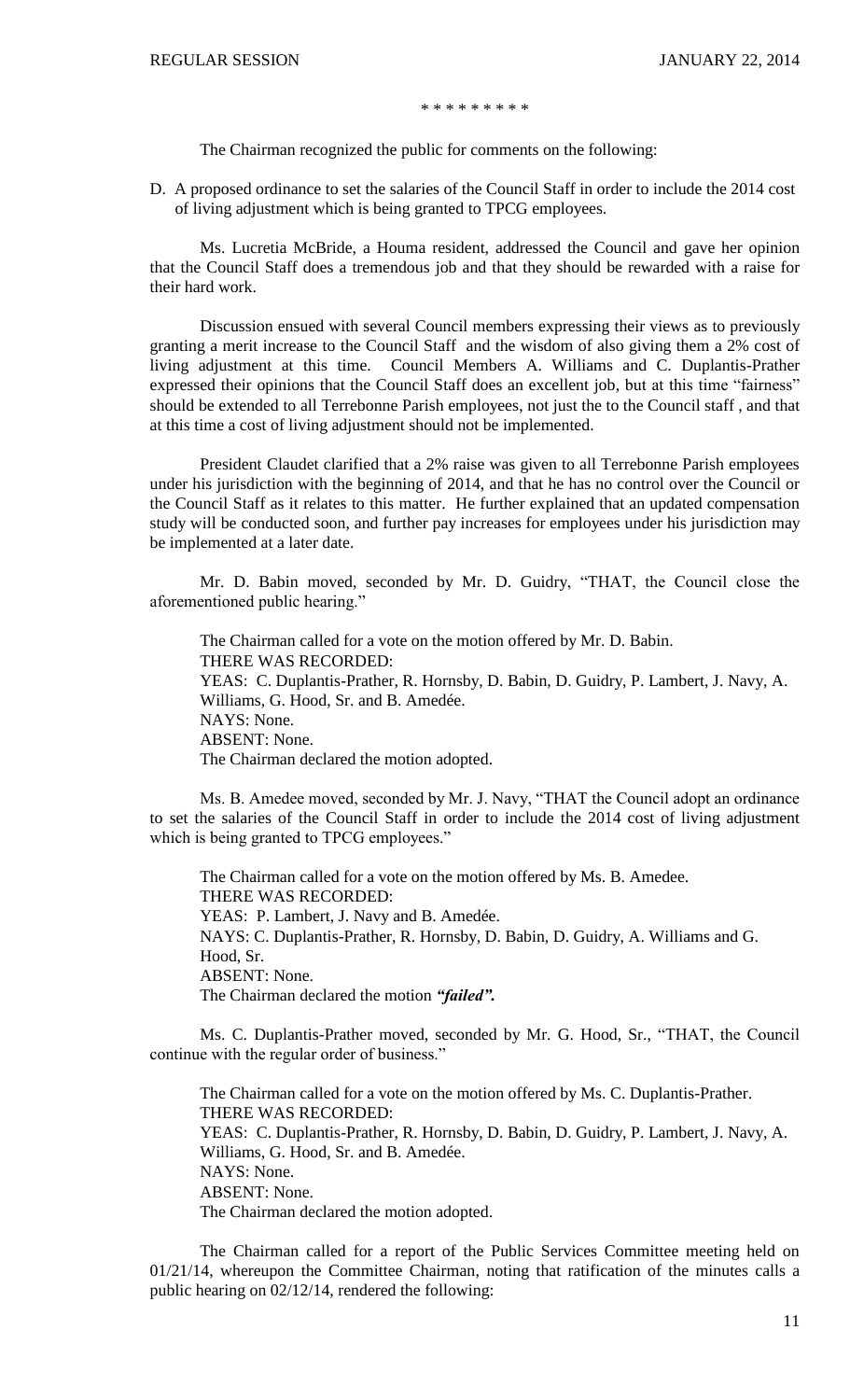#### **PUBLIC SERVICES COMMITTEE**

#### **JANUARY 21, 2014**

The Chairman, Daniel "Danny" Babin, called the Public Services Committee meeting to order at 6:38 p.m. in the Terrebonne Parish Council Meeting Room with an Invocation offered by A. Williams and the Pledge of Allegiance led by P. Lambert. Upon roll call, Committee Members recorded as present were: B. Amedẻe, D. Babin, C. Duplantis-Prather, D. Guidry, Capt. Greg Hood, Sr., HPD Ret., R. Hornsby, P. Lambert, J. Navy, and A. Williams. A quorum was declared present.

OFFERED BY: Ms. B. Amedee. SECONDED BY: Mr. R. Hornsby & Ms. A. Williams.

RESOLUTION NO. 14-045

A resolution authorizing Change Order No. 1 to the Agreement between Owner and Contractor for the Project No. 12-SEW-41, Pollution Control Roof Replacement and Construction of a Storage Building Enclosure.

WHEREAS, the Terrebonne Parish Consolidated Government did enter into a contract with Edward J. Laperouse Metal Works, Inc., dated September 6, 2013 and recorded under Entry No.1436327 for Project No. 12-SEW-41, Pollution Control Roof Replacement and Construction of a Storage building Enclosure, and

WHEREAS, this change order is necessary to remove and replace the existing metal wall cladding, removal and replacement of existing roof eave struts, the installation of two additional wall girts and the removal and replacement of the 2" wall panel termination angle to increase the integrity of the building, and

WHEREAS, this change order is necessary to increase the contract amount by \$134,293.00, and

WHEREAS, this change order is necessary to increase the contract time by 60 days, and

WHEREAS, the Engineer for this project, Craig Hebert, A Professional Architectural Corporation recommends this Change Order No 1, and

NOW, THEREFORE BE IT RESOLVED that Terrebonne Parish Council (Public Services Committee), on behalf of the Terrebonne Parish Consolidated Government, does hereby approve and authorize the Parish President Michel Claudet, to execute this Change Order No. 1 which increases the contract amount by One Hundred Thirty-Four Thousand Two Hundred Ninety-Three Dollars and No Cents (\$134,293.00) and sixty (60) days, for Parish Project No. 12- SEW-41, Pollution Control Roof Replacement and Construction of a Storage building Enclosure, Terrebonne Parish, Louisiana.

BE IT FURTHER RESOLVED that a certified copy of the resolution be forwarded to the Engineer, Craig Hebert, A Professional Architectural Corporation.

THERE WAS RECORDED:

YEAS: J. Navy, A. Williams, G. Hood, Sr., B. Amedée, C. Duplantis-Prather, R. Hornsby, D. Babin, D. Guidry and P. Lambert. NAYS: None. ABSTAINING: None. NOT VOTING: None. ABSENT: None. The Chairman declared the resolution adopted on this, the  $21<sup>st</sup>$  day of January, 2014.

\* \* \* \* \* \* \* \* \*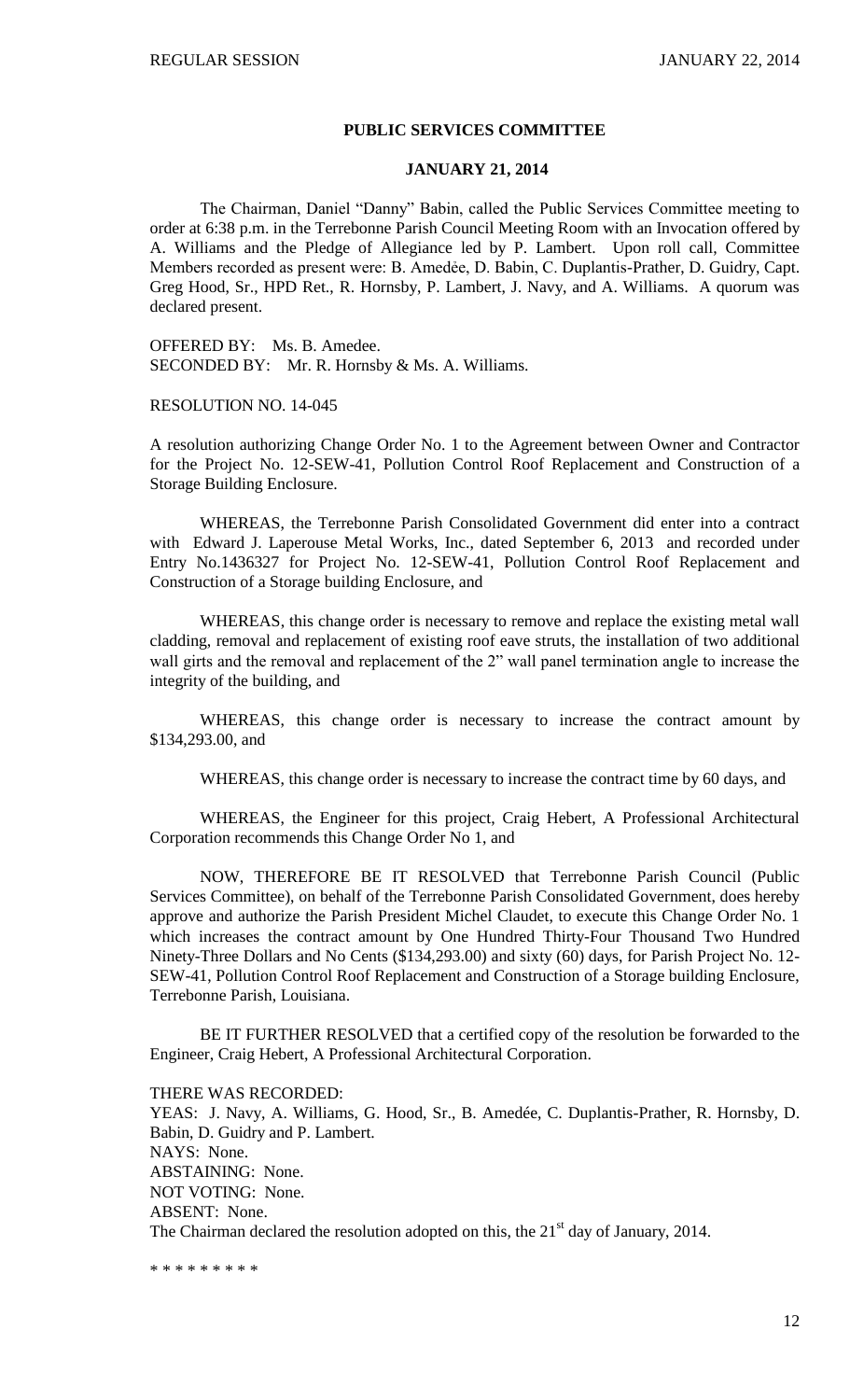The Chairman noted that the aforementioned change order for \$134,293.00 is a result of unknown damage being exposed as the 35-year old building was being repaired.

OFFERED BY: Ms. A. Williams. SECONDED BY: Ms. B. Amedee.

RESOLUTION NO. 14-046

A resolution authorizing the execution of Change Order No. 3 to the Construction Agreement for Parish Project No. 11-SEW-01, Redirection of Flows from Elysian and Chabert Medical Center Sewer Lift Station to Ashland Major Sewer Lift Station, Terrebonne Parish, Louisiana.

WHEREAS, the Terrebonne Parish Consolidated Government entered into a construction agreement July 24, 2012, with Phylway Construction, LLC, Recordation Number 1404815, for Parish Project No. 11-SEW-01, Redirection of Flows from Elysian and Chabert Medical Center Sewer Lift station to Ashland Major Sewer Lift Station, Terrebonne Parish, Louisiana, and

WHEREAS, GSE Associates, LLC, the Project Engineer has recommended this Change Order No. 3 to adjust quantities within the contract, along with assessing 10-days of liquidated damages for a net decrease in the contract amount of One Hundred Thousand Four Hundred Three Dollars and Ninety-Eight Cents (-\$100,403.98); and an increase of 16 calendar days, and

NOW, THEREFORE BE IT RESOLVED that the Terrebonne Parish Council (Public Services Committee), on behalf of the Terrebonne Parish Consolidated Government, does hereby approve and authorize the execution by Terrebonne Parish President Michel Claudet of Change Order No. 3 to the construction agreement with Phylway Construction, LLC, Parish Project No. 11-SEW-01, Redirection of Flows from Elysian and Chabert Medical Center Sewer Lift Station to Ashland Major Sewer Lift Station, Terrebonne Parish, Louisiana for a decrease in the contract amount of One Hundred Thousand Four Hundred Three Dollars and Ninety-Eight Cents (- \$100,403.98); and an increase of 16 calendar days.

THERE WAS RECORDED:

YEAS: J. Navy, A. Williams, G. Hood, Sr., B. Amedée, C. Duplantis-Prather, R. Hornsby, D. Babin, D. Guidry and P. Lambert. NAYS: None. ABSTAINING: None. NOT VOTING: None. ABSENT: None. The Chairman declared the resolution adopted on this, the  $21<sup>st</sup>$  day of January, 2014.

\* \* \* \* \* \* \* \* \*

The Chairman noted that the aforementioned change order does not reflect the final contract amount, due to the Parish currently being in dispute with the contractor on certain items.

OFFERED BY: Mr. D. Guidry. SECONDED BY: Ms. B. Amedee.

#### RESOLUTION NO. 14-047

A resolution providing approval of Amendment No. 4 to the Engineering Agreement for Parish Project No. 10-CDBG-WTR-70, Cedar Grove to Ashland Landfill Levee and Water Control Structure (CDBG), Terrebonne Parish, Louisiana.

WHEREAS, the Terrebonne Parish Consolidated Government entered into a Engineering Agreement dated February 16, 2011, with T. Baker Smith, LLC, for the Project entitled Parish Project No. 10-CDBG-WTR-70, Cedar Grove to Ashland Landfill Levee and Water Control Structure (CDBG) and

WHEREAS, the Engineering Agreement between OWNER and ENGINEER provides for certain limitations for Basic Services and specific Additional Services, and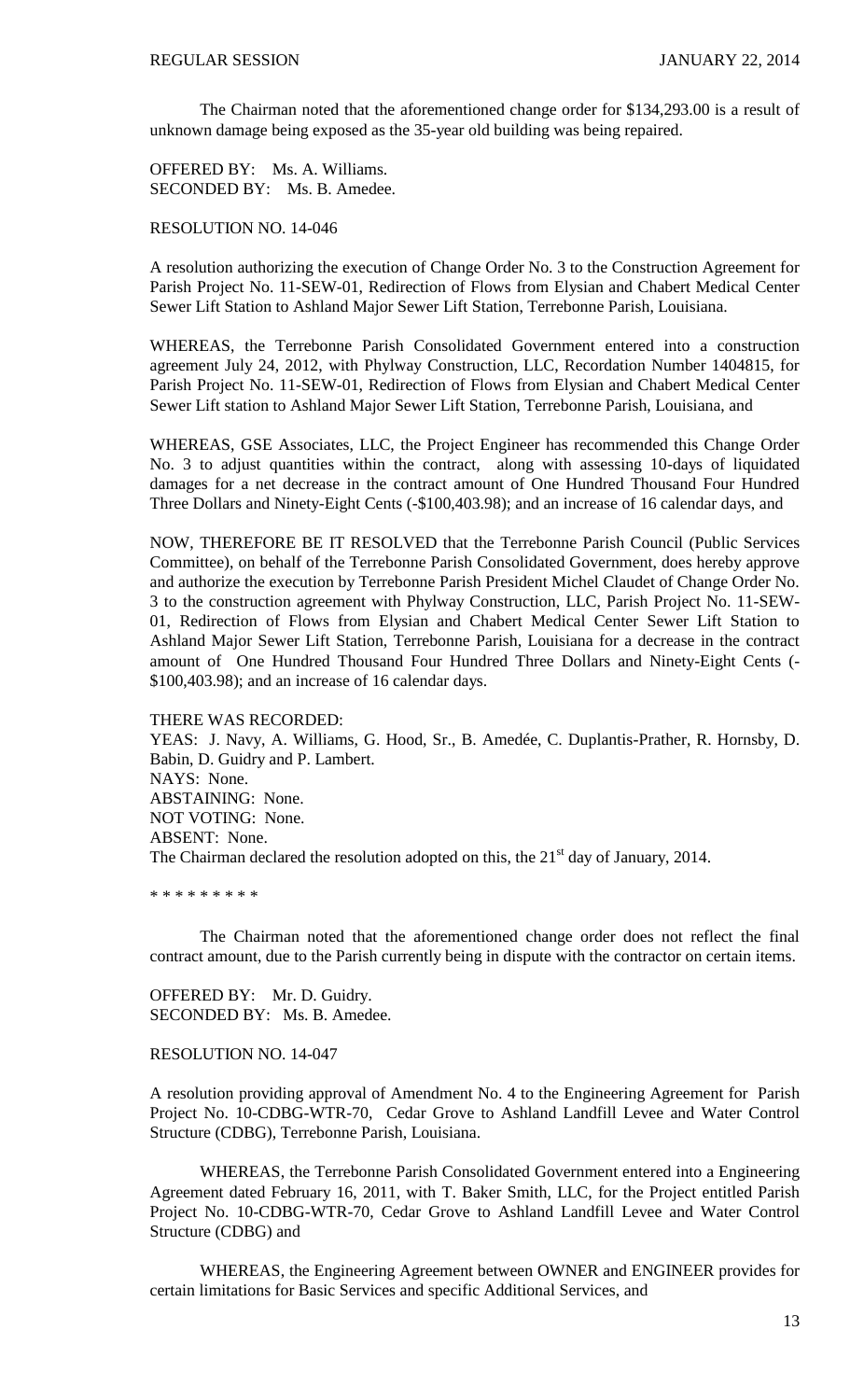WHEREAS, the U.S. Army Corps of Engineers required changing the Cedar Grove Levee alignment, and

WHEREAS, this change in alignment required additional geotechnical services, and

WHEREAS, the firm of T. Baker Smith, LLC, has been asked to perform these activities under the Additional Services section of the Engineering Agreement for this project, and

WHEREAS, the TPCG is desirous of having these services continued so that there is a need for additional funds to be added to the contract for an increase in the upset limit of \$5,862.50, and

NOW, THEREFORE BE IT RESOLVED that the Terrebonne Parish Council (Public Services Committee), on behalf of the Terrebonne Parish Consolidated Government, does hereby approve this Amendment No. 4 to the Engineering Agreement for an increase of \$5,862.50 and authorizes Parish President, Michel Claudet, to execute this Amendment No. 4 to the Engineering Agreement for Parish Project No. 10-CDBG-WTR-70, Cedar Grove to Ashland Landfill Levee and Water Control Structure (CDBG), with T. Baker Smith, LLC, and

BE IT FURTHER RESOLVED that a certified copy of the resolution be forwarded to the Engineer, T. Baker Smith, LLC.

#### THERE WAS RECORDED:

YEAS: J. Navy, A. Williams, G. Hood, Sr., B. Amedée, C. Duplantis-Prather, R. Hornsby, D. Babin, D. Guidry and P. Lambert. NAYS: None. ABSTAINING: None. NOT VOTING: None. ABSENT: None. The Chairman declared the resolution adopted on this, the  $21<sup>st</sup>$  day of January, 2014.

\* \* \* \* \* \* \* \* \*

Committee Member R. Hornsby noted that the aforementioned approval is for the realignment of the Ashland Landfill Levee.

OFFERED BY: Mr. D. Guidry. SECONDED BY: Ms. C. Duplantis-Prather.

#### RESOLUTION NO. 14-048

A resolution providing for the acceptance of work performed by Sealevel Construction, Inc. in accordance with the Certificate of Substantial Completion for Parish Project No. 11-SEW-61, Package Sewer Plant Rehabilitation for Indian Ridge Site, Terrebonne Parish, Louisiana.

WHEREAS, the Terrebonne Parish Consolidated Government entered into a contract dated June 17, 2013, with Sealevel Construction, Inc., Recordation Number 1429565, for Parish Project No. 10-SEW-61, Package Sewer Plant Rehabilitation for Indian Ridge Site, Terrebonne Parish, Louisiana, and

WHEREAS, the work performed has been inspected by authorized representative of the Owner, Engineer and Contractor found to be substantially complete, and

WHEREAS, the Engineer for this project, Milford & Associates, Inc., recommends the acceptance of the substantial completion, and

NOW THEREFORE BE IT RESOLVED, that the Terrebonne Parish Council (Public Services Committee), on behalf of the Terrebonne Parish Consolidated Government, does hereby accept the work performed, effective as of the date of recording of this resolution, and does authorize and direct the Clerk of Court and Ex-Officio Recorder of Mortgages of Terrebonne Parish to note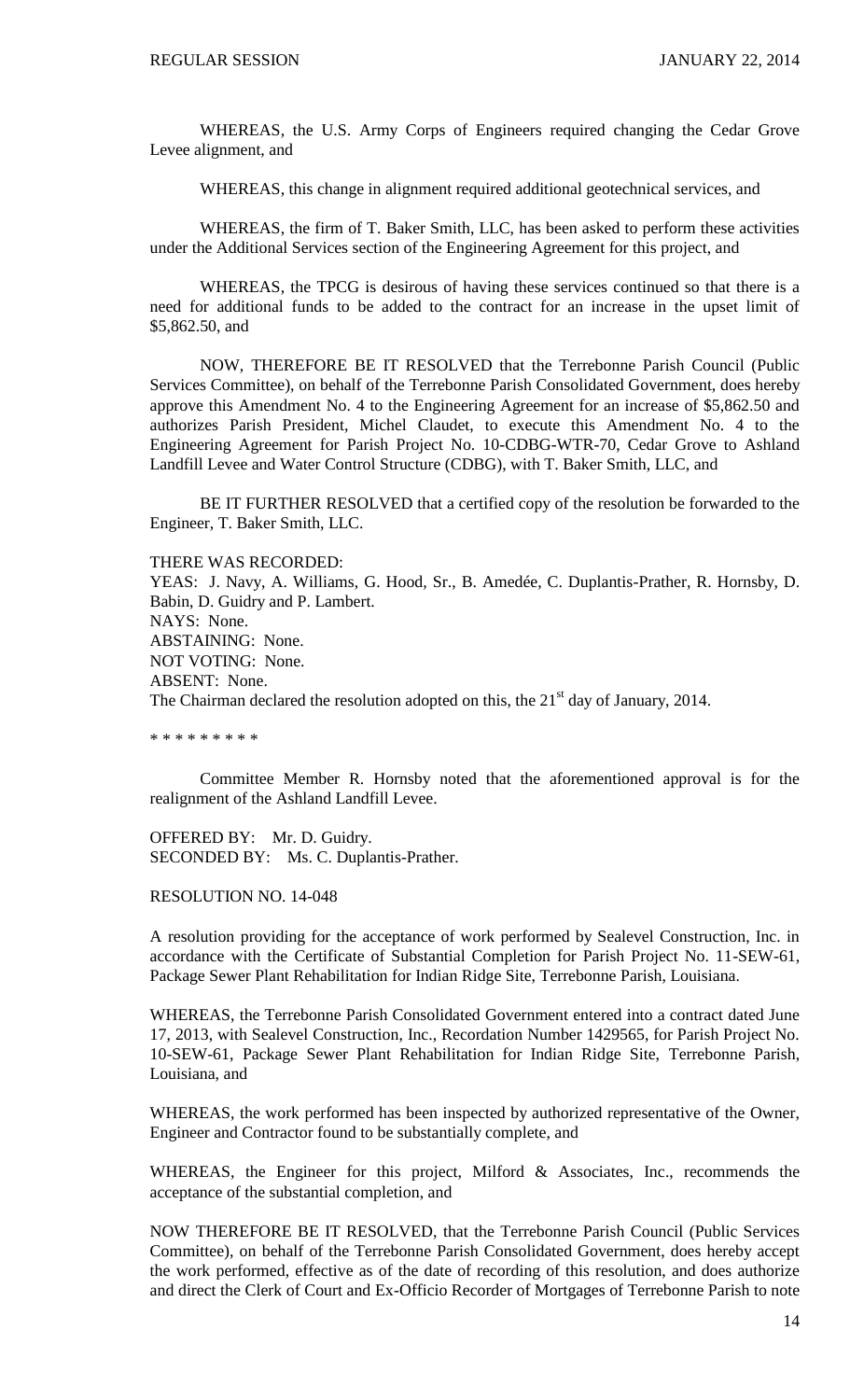this acceptance thereof in the margin of the inscription of said contract under Entry No. 1429565 of the Records of Terrebonne Parish, Louisiana, and

BE IT FURTHER RESOLVED, that a certified copy of the resolution be forwarded to the Engineer, Milford & Associates, Inc., and

BE IT FURTHER RESOLVED, that a certified copy of this resolution be recorded in the office of the Clerk of Court of Terrebonne Parish to commence a 45-day clear lien period, and

BE IT FURTHER RESOLVED, that the Administration is authorized to make payment of retainage upon the presentation of a Clear Lien Certificate.

THERE WAS RECORDED: YEAS: J. Navy, A. Williams, G. Hood, Sr., B. Amedée, C. Duplantis-Prather, R. Hornsby, D. Babin, D. Guidry and P. Lambert. NAYS: None. ABSTAINING: None. NOT VOTING: None. ABSENT: None. The Chairman declared the resolution adopted on this, the  $21<sup>st</sup>$  day of January, 2014. \* \* \* \* \* \* \* \* \*

OFFERED BY: Ms. C. Duplantis-Prather. SECONDED BY: Mr. D. Guidry.

RESOLUTION NO. 14-049

A resolution providing for the acceptance of work performed by Sealevel Construction, Inc. in accordance with the Certificate of Substantial Completion for Parish Project No. 08-SEW-24, Renovation of Three (3) Sanitary Sewer Lift Stations (Woodlawn Ranch, American Legion and Carlos), Terrebonne Parish, Louisiana.

WHEREAS, the Terrebonne Parish Consolidated Government entered into a contract dated January 2, 2013, with Sealevel Construction, Inc., Recordation Number 1416859, for Parish Project No. 08-SEW-24, Renovation of Three (3) Sanitary Sewer Lift Stations (Woodlawn Ranch, American Legion and Carlos), Terrebonne Parish, Louisiana, and

WHEREAS, the work performed has been inspected by authorized representative of the Owner, Engineer and Contractor found to be substantially complete, and

WHEREAS, the Engineer for this project, Duplantis Design Group, PC, recommends the acceptance of the substantial completion, and

WHEREAS, this substantial completion is contingent upon approval from the Louisiana Department of Environmental Quality, and

NOW THEREFORE BE IT RESOLVED, that the Terrebonne Parish Council (Public Services Committee), on behalf of the Terrebonne Parish Consolidated Government, does hereby accept the work performed, effective as of the date of recording of this resolution, and does authorize and direct the Clerk of Court and Ex-Officio Recorder of Mortgages of Terrebonne Parish to note this acceptance thereof in the margin of the inscription of said contract under Entry No. 1416859 of the Records of Terrebonne Parish, Louisiana, and

BE IT FURTHER RESOLVED, that a certified copy of the resolution be forwarded to the Engineer, Duplantis Design Group, PC, and

BE IT FURTHER RESOLVED, that a certified copy of this resolution be recorded in the office of the Clerk of Court of Terrebonne Parish to commence a 45-day clear lien period, and

BE IT FURTHER RESOLVED, that the Administration is authorized to make payment of retainage upon the presentation of a Clear Lien Certificate.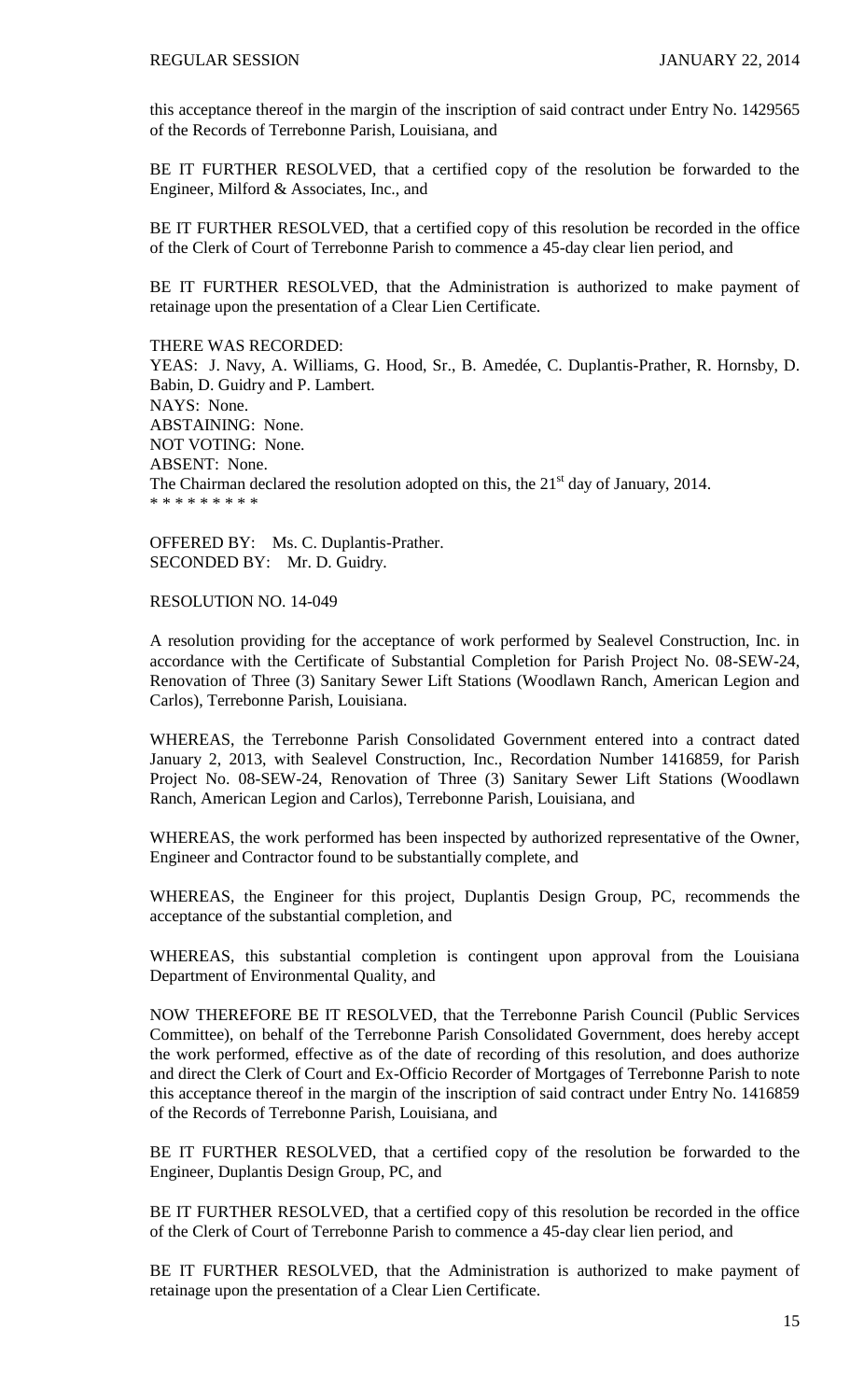THERE WAS RECORDED: YEAS: J. Navy, A. Williams, G. Hood, Sr., B. Amedée, C. Duplantis-Prather, R. Hornsby, D. Babin, D. Guidry and P. Lambert. NAYS: None. ABSTAINING: None. NOT VOTING: None. ABSENT: None. The Chairman declared the resolution adopted on this, the  $21<sup>st</sup>$  day of January, 2014.

\* \* \* \* \* \* \* \* \*

OFFERED BY: Ms. A. Williams. SECONDED BY: Mr. G. Hood, Sr.

RESOLUTION NO. 14-050

A Resolution recommending the awarding and authorizing the signing of the Construction Contract for Parish Project No. 98-WID-25, State Project No. H.007350, Federal Aid Project No. H.007350, Hollywood Road Widening Project, Terrebonne Parish, Louisiana and authorizing the issuance of the Notice to Proceed to commence construction of said Project.

WHEREAS, the Terrebonne Parish Consolidated Government recommends the State award the bid for the Hollywood Road Widening Project, herein after known as Parish Project 98-WID-25, State Project No. H.007350, Federal Aid Project No. H.007350, and

WHEREAS, Bids have been received for the above referenced project, and

WHEREAS, the lowest and best bid was the submitted by Conti Enterprises, Inc. in the bid amount of \$11,430,336.85, and

WHEREAS, the Terrebonne Parish Consolidated Government concurs with the State to authorize the award of the contract to the firm of Conti Enterprises, Inc., and

WHEREAS, the Parish Administration has recommended the State accept the bid by Conti Enterprises, Inc., in the bid amount of Eleven Million Four Hundred Thirty Thousand Three Hundred Thirty Six Dollars and Eighty Five Cents (\$11,430,336.85), as per attached bid forms.

WHEREAS, the Terrebonne Parish Consolidated Government has provided sufficient funds to complete the project.

NOW, THEREFORE BE IT RESOLVED, by the Terrebonne Parish Council (Public Services Committee), on behalf of the Terrebonne Parish Consolidated Government, that all bid items necessary for the completion of Parish Project No. 98-WID-25, State Project No. H.007350, Federal Aid Project No. H.007350, Hollywood Road Widening Project, be awarded to the firm of Conti Enterprises, Inc., and

NOW, THEREFORE BE IT RESOLVED by the Terrebonne Parish Council (Public Services Committee), on behalf of the Terrebonne Parish Consolidated Government, that the concurrence with the State by the Parish Administration be approved, and that the bid of Conti Enterprises, Inc., in the amount of \$11,430,336.85 be accepted as per attached bid forms, and

BE IT FURTHER RESOLVED, that the Parish President be authorized to execute all necessary Contract Documents for the State to authorize Conti Enterprises, Inc., to proceed with all necessary services for the completion of the project.

THERE WAS RECORDED: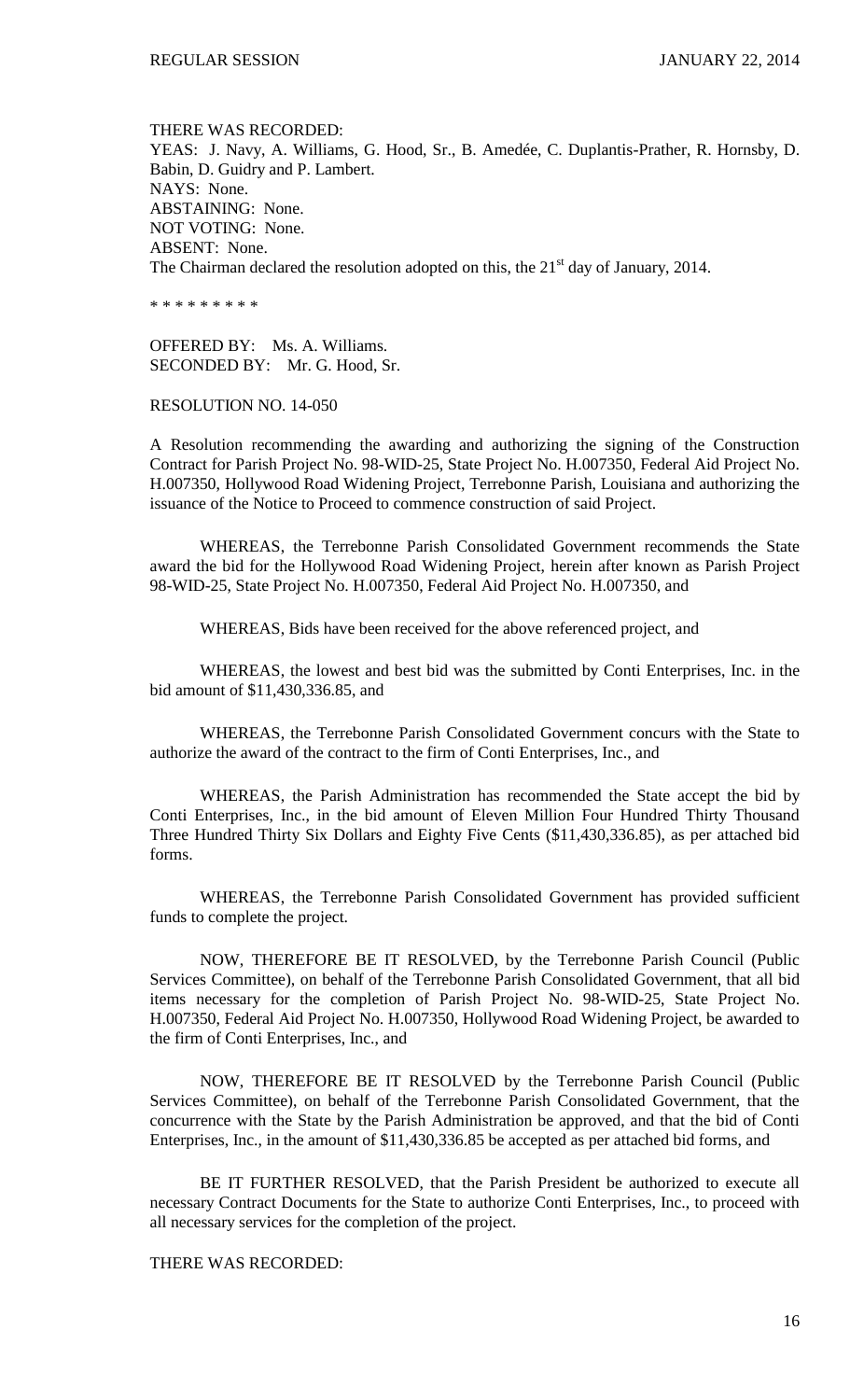YEAS: J. Navy, A. Williams, G. Hood, Sr., B. Amedée, C. Duplantis-Prather, R. Hornsby, D. Babin, D. Guidry and P. Lambert. NAYS: None. ABSTAINING: None. NOT VOTING: None. ABSENT: None. The Chairman declared the resolution adopted on this, the  $21<sup>st</sup>$  day of January, 2014.

\* \* \* \* \* \* \* \* \*

Parish President Michel H. Claudet explained that there were three primary bidders who submitted bids; the bid received from a New Orleans contractor contained a \$1-1 ½ million error; that the New Orleans contractor withdrew its bid; that the lowest bid was received from Conti Enterprises, Inc. domiciled in New Jersey; that there was no legitimate reason to reject the bid of Conti Enterprises, Inc.; that Byron E. Talbot Contractor, Inc.'s bid was approximately \$300,000.00 higher than the lowest bid; that the Parish is obligated to award the bid to the lowest responsive bidder; and that Administration is not familiar with the successful bidder's work. Upon questioning, President Claudet stated that the project should commence by early March; that at least one lane will be passable at all times during the construction phase; and that the construction zone will allow patrons to access nearby businesses, although there may be some instances when access may be limited. He added that the project is a local, State, and Federal collaborative project, so the Parish had to sign off on the contract; that the project was opened for bids and awarded by the State; that the engineer and surveyor were appointed by the State; and the project will be overseen by the State.

In response to questioning by Committee Member A. Williams regarding the "Disadvantaged Business Enterprise" goal project, Parish Manager stated that he does not know what the goal is; that it is a Federal aid project and all federal guidelines must comply with Federal DBE goals; and that the contractor would have to select the DBE.

In response to questioning by Committee Member J. Navy, President Claudet stated that he has the same concerns with regards to a New Jersey contractor being unfamiliar with the construction of Louisiana roadways; that the contractors are required to have performance bonds; and that Administration hopes that the contractor can get the job done efficiently and in a timely manner.

Mr. Levron explained that during the planning stage, Administration realized that there would be heavy congestion in the project vicinity and planned for accommodating the traffic with the construction of Westside and Enterprise Boulevard extensions, and that two lanes of travel will be available at all times during the construction period, with a few possible brief exceptions.

Committee Member J. Navy noted the Parish's accountability to its residents during the award of contracts for project construction.

Mr. Levron interjected that the project is not a normal contractual project; that State and Federal guidelines must be adhered to; that the project is insured by a performance bond; and that professional engineers will be on the project site. He noted that in the event the work is substandard, there are mechanisms in place to resolve performance issues.

\*\*The aforementioned resolution was adopted.

The Chairman noted that revised back-up information has been submitted for the proposed ordinance to introduce a "No Parking Monday – Friday Zone" on the east side of Grinage Street.

Mr. J. Navy moved, seconded by Ms. A. Williams, "THAT, the Public Services Committee introduce an ordinance to remove the 'No Parking At Any Time' zone on Grinage Street and to establish a 'No Parking Monday – Friday, 7:00 a. m. to 9:00 a. m. and 2:00 p.m. to 4:00 p.m." zone along the east side of Grinage Street from Verret Street to Point Street, and call a public hearing on said matter on Wednesday, February 12, 2014 at 6:30 p.m." (\*\*MOTION ADOPTED AFTER BRIEF QUESTIONING)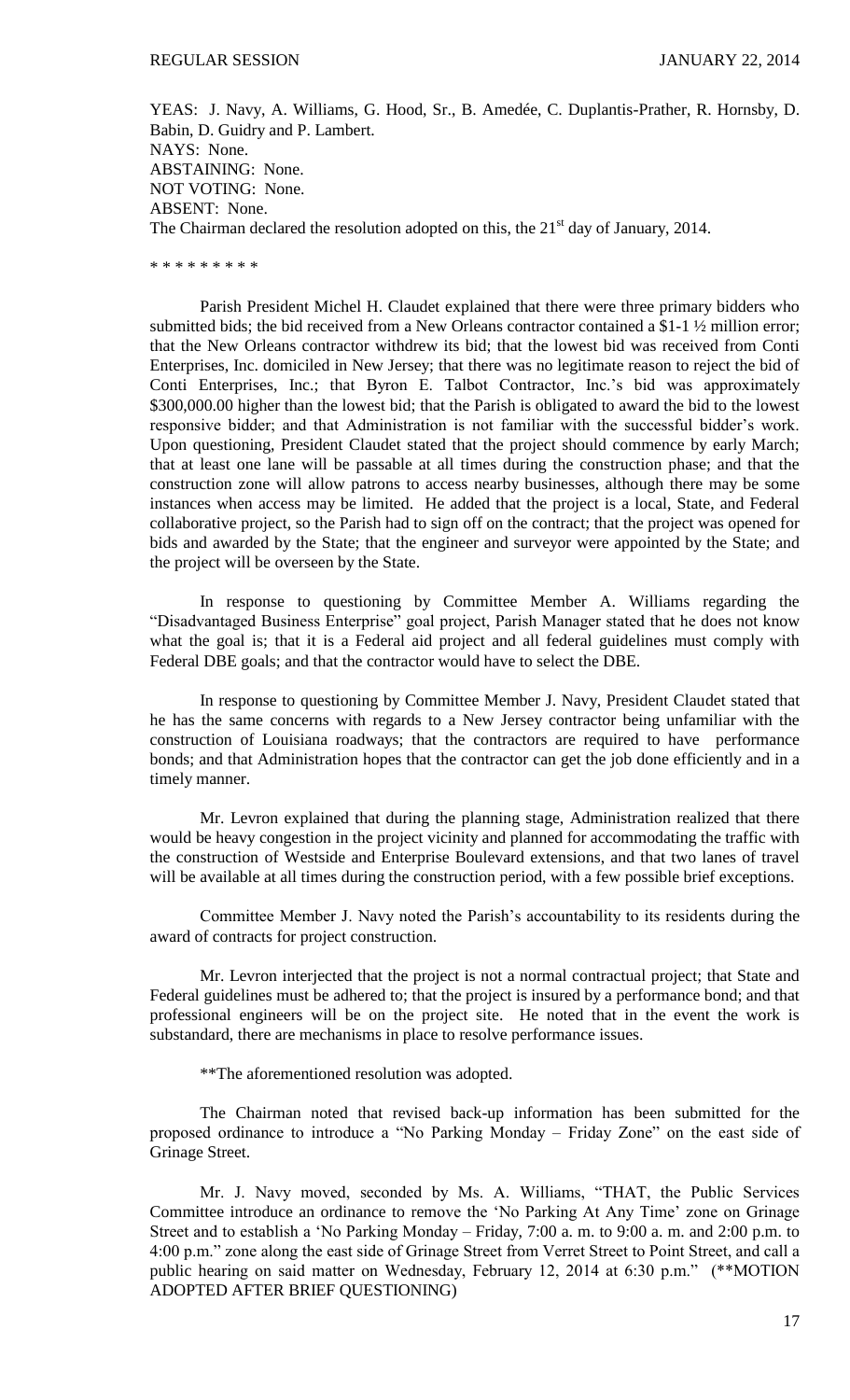In response to questioning by Committee Member C. Duplantis-Prather, Planning & Zoning Director Patrick Gordon stated that the item regarding "No Parking" near new apartments on Gabasse Street will be placed on the next committee agenda, and that staff is still reviewing the matter.

The Chairman noted that the Grinage Street "No Parking" zone already exists, but is being revised to specify the time periods.

\*\*The Chairman called for the vote on the motion offered by Mr. J. Navy. THERE WAS RECORDED: YEAS: B. Amedẻe, D. Babin, C. Duplantis-Prather, D. Guidry, G. Hood, Sr., R. Hornsby, P. Lambert, J. Navy, and A. Williams. NAYS: None. ABSENT: None. The Chairman declared the motion adopted.

Ms. B. Amedée moved, seconded by Mr. G. Hood, Sr., "THAT, there being no further business to come before the Public Services Committee, the meeting be adjourned."

The Chairman called for the vote on the motion offered by Ms. B. Amedée. THERE WAS RECORDED: YEAS: B. Amedẻe, D. Babin, C. Duplantis-Prather, D. Guidry, G. Hood, Sr., R. Hornsby, P. Lambert, J. Navy, and A. Williams. NAYS: None. ABSENT: None. The Chairman declared the motion adopted and the meeting was adjourned at 6:53 p.m.

Daniel "Danny" Babin, Chairman

Suzette Thomas, Minute Clerk

Mr. D. Babin moved, seconded by Ms. A. Williams, "THAT, the Council accept and ratify the minutes of the Public Services Committee meeting held on 01/21/14."

The Chairman called for a vote on the motion offered by Mr. D. Babin. THERE WAS RECORDED: YEAS: C. Duplantis-Prather, R. Hornsby, D. Babin, D. Guidry, P. Lambert, J. Navy, A. Williams, G. Hood, Sr. and B. Amedée. NAYS: None. ABSENT: None. The Chairman declared the motion adopted.

The Chairman called for a report on the Community Development and Planning Committee meeting held on 01/22/14, whereupon the Committee Chairman, noting that ratification of the minutes calls a public hearing on 02/12/14, rendered the following:

## **COMMUNITY DEVELOPMENT & PLANNING COMMITTEE**

## **JANUARY 21, 2014**

The Chairman, Dirk Guidry, called the Community Development & Planning Committee meeting to order at 6:57 p.m. in the Terrebonne Parish Council Meeting Room with an Invocation offered by B. Amedée and the Pledge of Allegiance led by P. Lambert. Upon roll call, Committee Members recorded as present were: B. Amedẻe, D. Babin, C. Duplantis-Prather, D. Guidry, Capt. Greg Hood, Sr., HPD Ret., R. Hornsby, P. Lambert, J. Navy, and A. Williams. A quorum was declared present.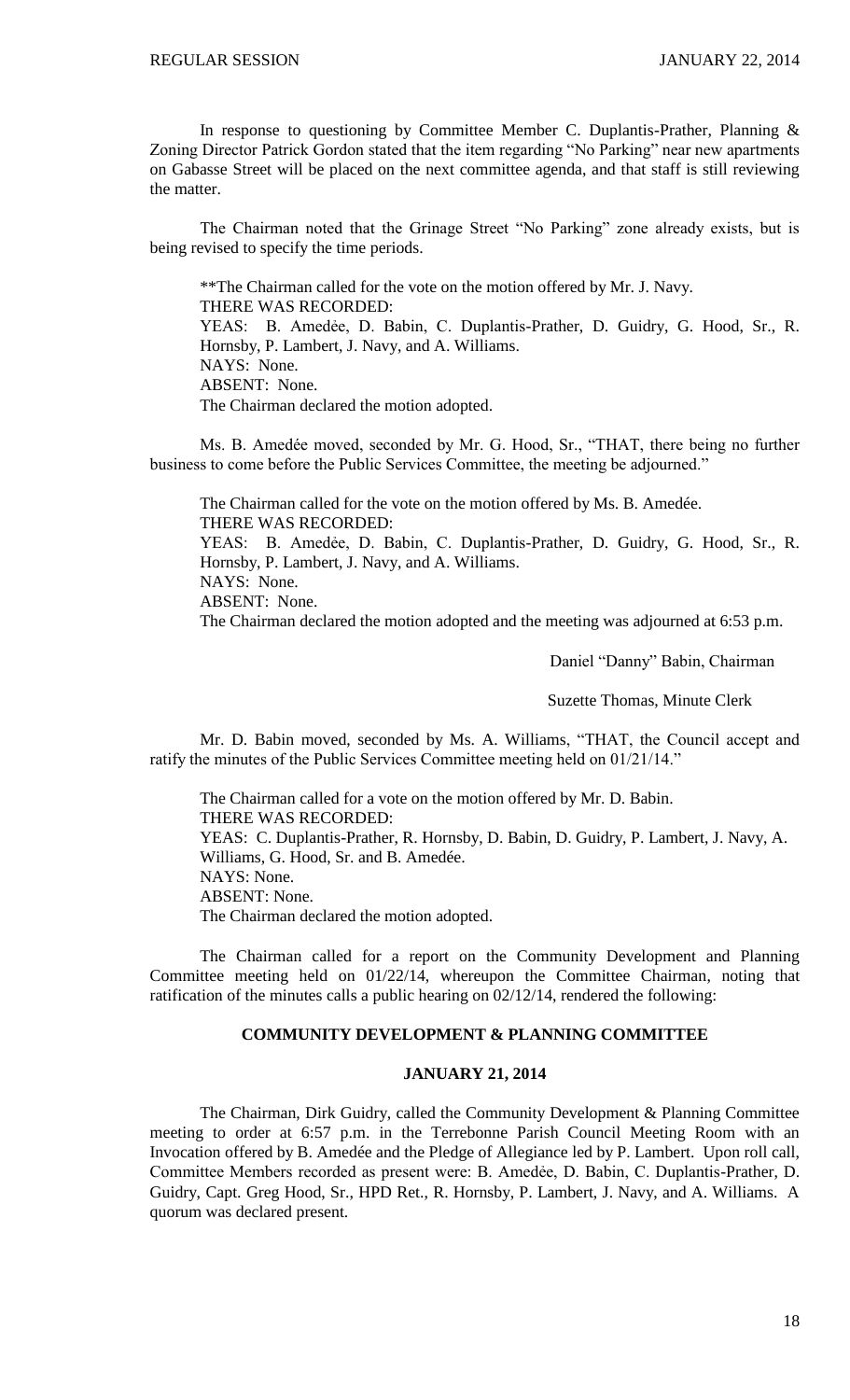OFFERED BY: Mr. D. Babin. SECONDED BY: Ms. A. Williams & Ms. B. Amedee.

# RESOLUTION NO. 14-051

A RESOLUTION TO LOAN DISASTER IN-FILL HOUSING PROGRAM FUNDS TO GOSPEL ASSEMBLY CHURCH IN AN AMOUNT NOT TO EXCEED \$150,000.00 FOR THE CONSTRUCTION OF TWO DUPLEXES THAT WILL BE MADE AVAILABLE TO LOW INCOME FAMILIES.

WHEREAS, Terrebonne Parish Consolidated Government has allocated 3,160,000.00 of its *Community Development Block Grant 2008 Disaster Recovery Supplemental Appropriation* for the specific purpose of revitalizing communities damaged by Hurricanes Gustav and/or Ike by eliminating the blight of vacant properties and increase the availability of affordable rental housing for low to moderate income persons that has been strained as a result of the storms, and

WHEREAS, Gospel Assembly Church, a qualified non-profit developer, is committed to developing affordable rental housing for low income and disabled citizens of Terrebonne, and

WHEREAS, Gospel Assembly Church has submitted a project proposal in the amount of \$150,000.00 to construct two duplexes at 1310 Acadian Drive, and

WHEREAS, after a thorough review of Gospel Assembly Church's project proposal by the Department of Housing and Human Services, it has been determined that the requirements to move forward with construction have been met.

WHEREAS, this loan is conditioned upon Gospel Assembly Church meeting all requirements set forth by the Louisiana Office of Community Development's Disaster Recovery Unit and the Terrebonne Parish Consolidated Government upon completion of work.

NOW, THEREFORE BE IT RESOLVED, that the Terrebonne Parish Council (Community Development and Planning Committee), on behalf of Terrebonne Parish Consolidated Government, and the Parish President, does hereby agree to conditionally loan Disaster In-Fill Housing Program funds in an amount not to exceed \$150,000.00 to Gospel Assembly Church, for the construction of two duplexes at 1310 Acadian Drive, Houma, Louisiana; and,

BE IT FURTHER RESOLVED, that the Terrebonne Parish Council, on behalf of the Terrebonne Parish Consolidated Government, does, hereby authorize the Parish President to execute all agreements in this regard.

THERE WAS RECORDED:

YEAS: J. Navy, A. Williams, G. Hood, Sr., B. Amedée, C. Duplantis-Prather, R. Hornsby, D. Babin, D. Guidry and P. Lambert. NAYS: None. ABSTAINING: None. NOT VOTING: None. ABSENT: None. The Chairman declared the resolution adopted on this, the  $21<sup>st</sup>$  day of January, 2014.

\* \* \* \* \* \* \* \* \*

OFFERED BY: Mr. P. Lambert. SECONDED BY: Mr. D. Babin.

## RESOLUTION NO. 14-052

A RESOLUTION OBLIGATING THE NECESSARY FUNDING UNDER THE TERREBONNE PARISH SEVERE REPETITIVE LOSS PROGRAM, PROJECT NO. SRL-PJ-06-LA-2011-002, TO COMPLETE THE STRUCTURE ELEVATION OF 111 CYPRESS GROVE, MONTEGUT, LA 70377.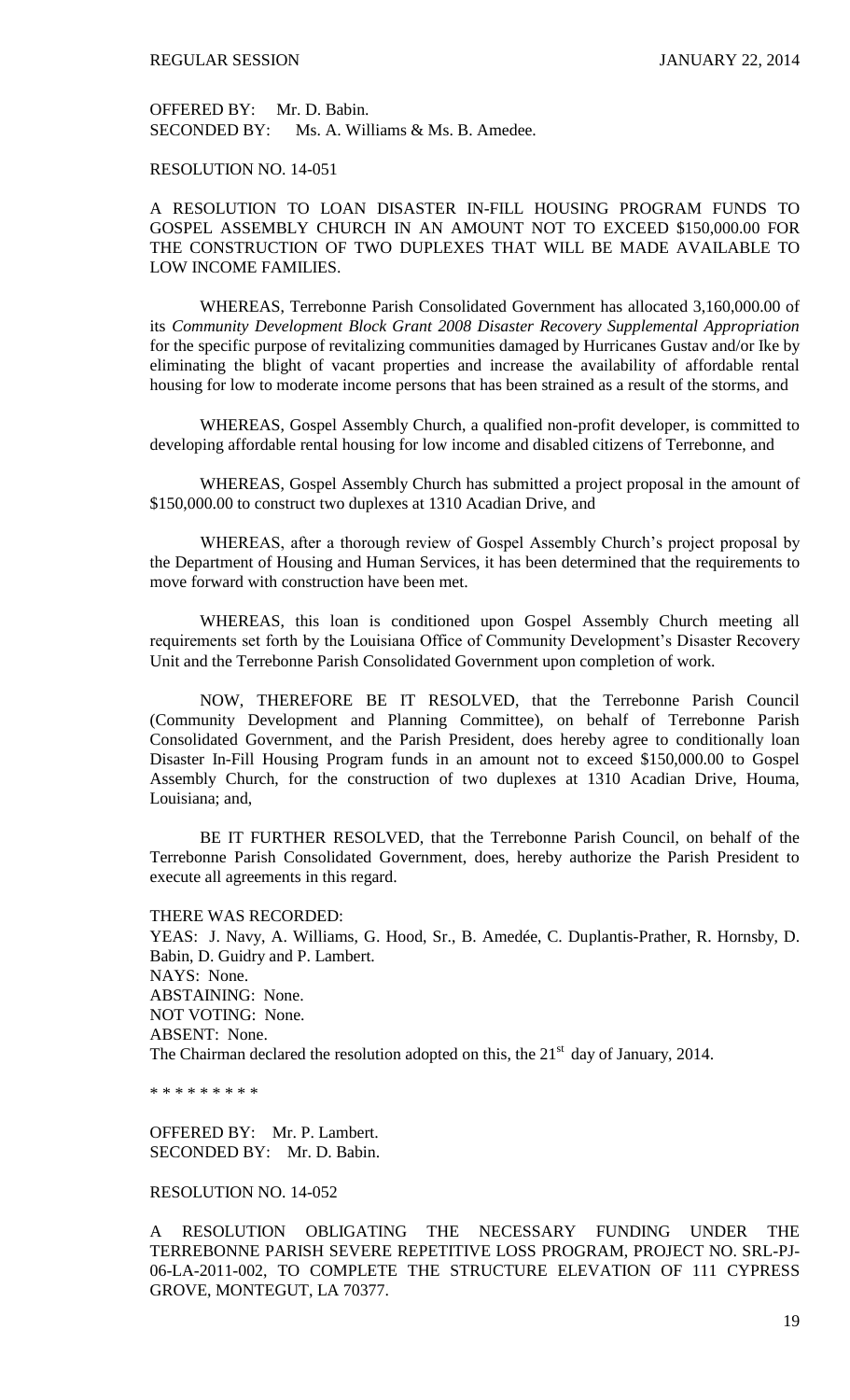WHEREAS, the Terrebonne Parish Consolidated Government has been formally notified by FEMA that the Severe Repetitive Loss Program (SRL), Project No. SRL-PJ-06-LA-2011-002 can proceed with the mitigation of the following property:

Address: 111 Cypress Grove Montegut, LA 70377

Owned by: Miss Arlette Robichaux;

WHEREAS, under the administrative guidance of Solutient, the required "elevation packet" has been prepared and executed for the property owner recommending elevation through the SRL program.

NOW, THEREFORE, BE IT RESOLVED, by the Terrebonne Parish Council (Community Development and Planning Committee), on behalf of the Terrebonne Parish Consolidated Government, that the necessary funding under the Terrebonne Parish Severe Repetitive Loss Program, Project No. SRL-PJ-06-LA-2011-002, be hereby obligated to mitigate the property above.

THERE WAS RECORDED: YEAS: J. Navy, A. Williams, G. Hood, Sr., B. Amedée, C. Duplantis-Prather, R. Hornsby, D. Babin, D. Guidry and P. Lambert. NAYS: None. ABSTAINING: None. NOT VOTING: None. ABSENT: None. The Chairman declared the resolution adopted on this, the  $21<sup>st</sup>$  day of January, 2014.

\* \* \* \* \* \* \* \* \*

OFFERED BY: Mr. D. Babin. SECONDED BY: Ms. A. Williams.

#### RESOLUTION NO. 14-053

A RESOLUTION OBLIGATING THE NECESSARY FUNDING UNDER THE TERREBONNE PARISH FLOOD HAZARD MITIGATION GRANT PROGRAM/HURRICANE GUSTAV, PROJECT NO 1786-109-0003 TO COMPLETE THE STRUCTURE ELEVATION OF 1350 DOCTOR BEATROUS ROAD, THERIOT, LA 70397.

WHEREAS, the Terrebonne Parish Consolidated Government has been formally notified by FEMA that the Hurricane Gustav Flood Hazard Mitigation Grant Program (HMGP), Project No. 1786-109-0003, can proceed with the mitigation of the following property:

Address: 1350 Doctor Beatrous Theriot, LA 703967

Owned by: Miss Patricia Knight;

WHEREAS, under the administrative guidance of Solutient, the required "elevation packet" has been prepared and executed for the property owner recommending elevation through the HMGP program.

NOW, THEREFORE, BE IT RESOLVED, by the Terrebonne Parish Council (Community Development and Planning Committee), on behalf of the Terrebonne Parish Consolidated Government, that the necessary funding under the Terrebonne Parish Flood Hazard Mitigation Grant Program/Hurricane Gustav, Project No. 1786-109-0003 be hereby obligated to mitigate the property above.

THERE WAS RECORDED: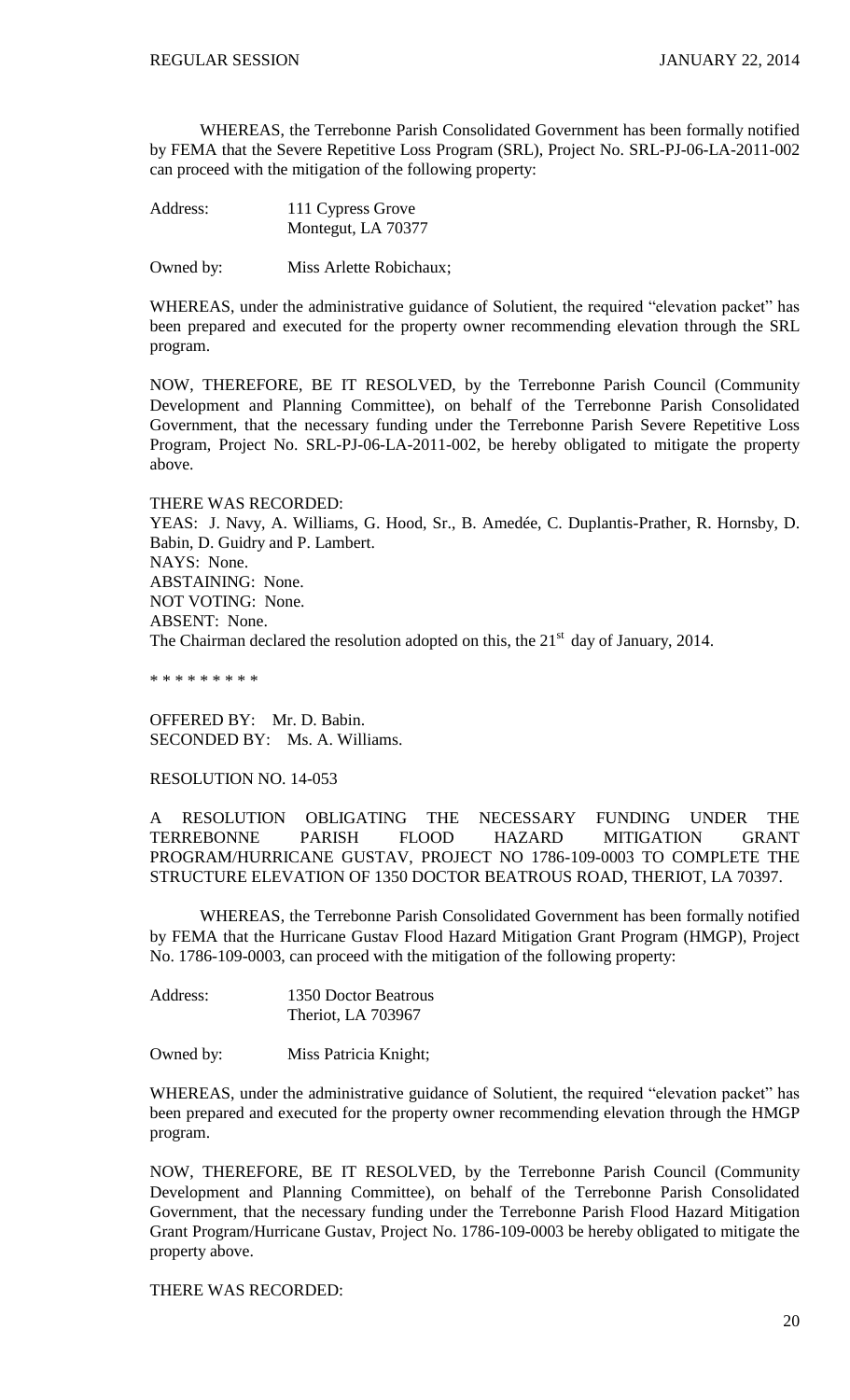YEAS: J. Navy, A. Williams, G. Hood, Sr., B. Amedée, C. Duplantis-Prather, R. Hornsby, D. Babin, D. Guidry and P. Lambert. NAYS: None. ABSTAINING: None. NOT VOTING: None. ABSENT: None.

The Chairman declared the resolution adopted on this, the  $21<sup>st</sup>$  day of January, 2014.

\* \* \* \* \* \* \* \* \*

Mr. R. Hornsby moved, seconded by Mr. D. Babin, "THAT, the Community Development & Planning Committee grant a variance from Parish standards for a fence which has been constructed over a servitude at 140 Lake Decade." (\*\*MOTION AMENDED AFTER DISCUSSION)

Parish Attorney Courtney Alcock interjected that approval should be contingent upon the Parish's acknowledgment and indemnity agreement.

Mr. R. Hornsby offered an amended motion, seconded by Mr. D. Babin, "THAT, the Community Development & Planning Committee grant a variance from Parish standards for a fence which has been constructed over a servitude at 140 Lake Decade, contingent upon the signing of an Acknowledgment and Indemnity Agreement."

The Chairman called for the vote on the motion offered by Mr. R. Hornsby. THERE WAS RECORDED: YEAS: B. Amedẻe, D. Babin, D. Guidry, G. Hood, Sr., R. Hornsby, P. Lambert, J. Navy, and A. Williams. NAYS: None. ABSENT: None. ABSTAIN: C. Duplantis-Prather. The Chairman declared the motion adopted.

The Chairman recognized Plymouth Rock Baptist Church Trustee Chairman Roosevelt Thomas, who explained parking issues in the vicinity of the church and requested consideration of permitting parking during specific religious service time periods. He noted that there are existing "No Parking Signs" in front of the church, however, elderly individuals have been utilizing the area for parking purposes.

Committee Member J. Navy clarified the parking issue and suggested that a study be conducted to determine if limited parking maybe granted for church services.

Committee Member A. Williams noted that the parking issue has been ongoing for many years, that a study is not necessary in her opinion, and suggested that parking be granted similar to the parking allowance near St. Francis Catholic Church (to allow parking between 9:00 a. m. and 1:00 p.m.) She reiterated that most of the individuals who park in front of the church are elderly or handicapped.

Mr. J. Navy moved, seconded by Mr., "THAT, the Community Development & Planning Committee introduce a revised ordinance to establish specific parking limitations in the vicinity of 1000 Wallis Street (from Barrow Street to Bonvillain Street) in front of Plymouth Rock Baptist Church during its religious services on Sundays between the hours of 9:00 a. m. to 1:00 p.m.; Weekly Services between the hours of 7:00 p.m. - 8:00 p.m.; and funeral services." (\*\*MOTION WITHDRAWN LATER DURING DISCUSSION)

Parish President Michel H. Claudet interjected that Administration does not have a problem with not conducting a study in the vicinity of Plymouth Rock Baptist Church; added that an ordinance needs to be introduced to establish the parking parameters; and noted that the church is requesting that interim action be taken to permit parking while the ordinance is under consideration. President Claudet continued that Houma Police Captain Milton Wolfe has notified dispatchers and patrolmen of the issue and requested that the Planning Department contact the police department regarding the matter.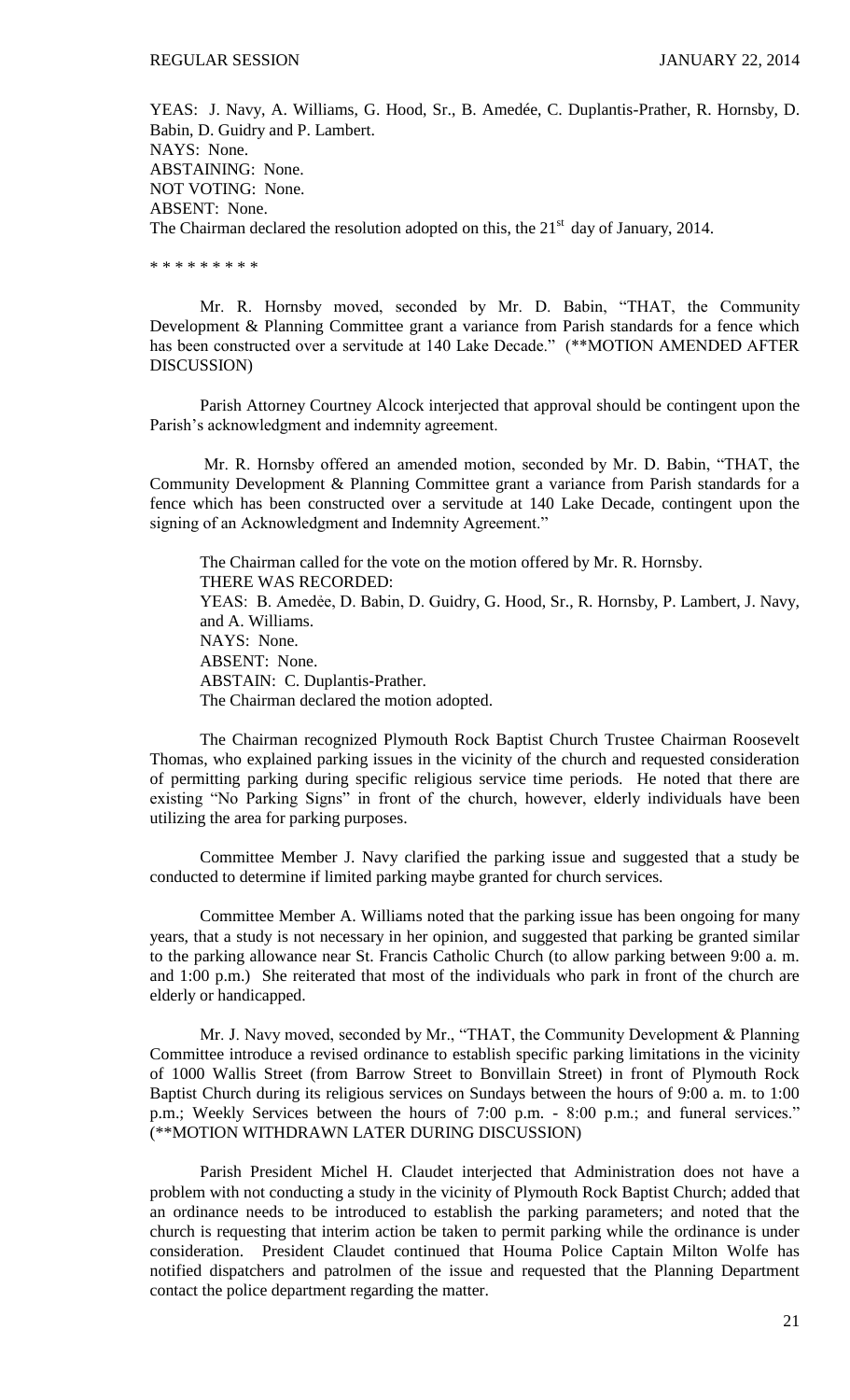Planning & Zoning Director Patrick Gordon stated that allowing the aforementioned parking designation will be available for the general public as well as church parishioners.

Committee Member C. Duplantis expressed her disagreement with conducting a traffic study and suggested that an ordinance be introduced to establish the parking time parameters.

Committee Member G. Hood, Sr. stated that during his 30 years of law enforcement experience, he does not recall any calls for traffic issues in the vicinity of the aforementioned church. He also noted that the police department has traffic counting devices which may be used to document traffic congestion.

Council Clerk Charlette D. Poche added that research of the Parish Code did not indicate that an ordinance has ever been adopted to create a "No Parking" zone on Wallis Street. She continued that the necessary action would be to establish a "Parking Zone", as previously requested by Mr. Thomas.

Mr. Gordon suggested that an ordinance be established to set the aforementioned parking parameters. He added that in many cases during governance under the City of Houma, ordinances were not adopted to establish "No Parking" zones.

Committee Member B. Amedée questioned whether or not the "No Parking" signs could simply be removed since the signs were installed without the adoption of an ordinance although they have historically been enforced.

In response to questioning, Parish Attorney Courtney Alcock stated that the aforementioned signs can be removed by motion, or an ordinance can be introduced to establish a parking zone.

Committee Member R. Hornsby suggested that the signs be removed since there is no legislation establishing a "No Parking" zone on Wallis Street.

President Claudet requested that the Committee consider what the church actually prefers, since it has been determined that no ordinance exists to create the "No Parking" zone.

Mr. Thomas requested that the "No Parking" signs be removed as of 7:00 a.m. Wednesday, January 22, 2014.

President Claudet stated that he will authorize the Public Works Department to remove the "No Parking" signs.

Committee Member J. Navy withdrew his motion and Committee Member A. Williams, who seconded the motion, concurred.

Mr. J. Navy moved, seconded by Ms. A. Williams, "THAT, the Community Development & Planning Committee authorize Administration to remove the 'No Parking Signs' along Wallis Street in the vicinity of Plymouth Rock Baptist Church."

The Chairman called for the vote on the motion offered by Mr. J. Navy. THERE WAS RECORDED: YEAS: B. Amedẻe, D. Babin, C. Duplantis-Prather, D. Guidry, G. Hood, Sr., R. Hornsby, P. Lambert, J. Navy, and A. Williams. NAYS: None. ABSENT: None. The Chairman declared the motion adopted.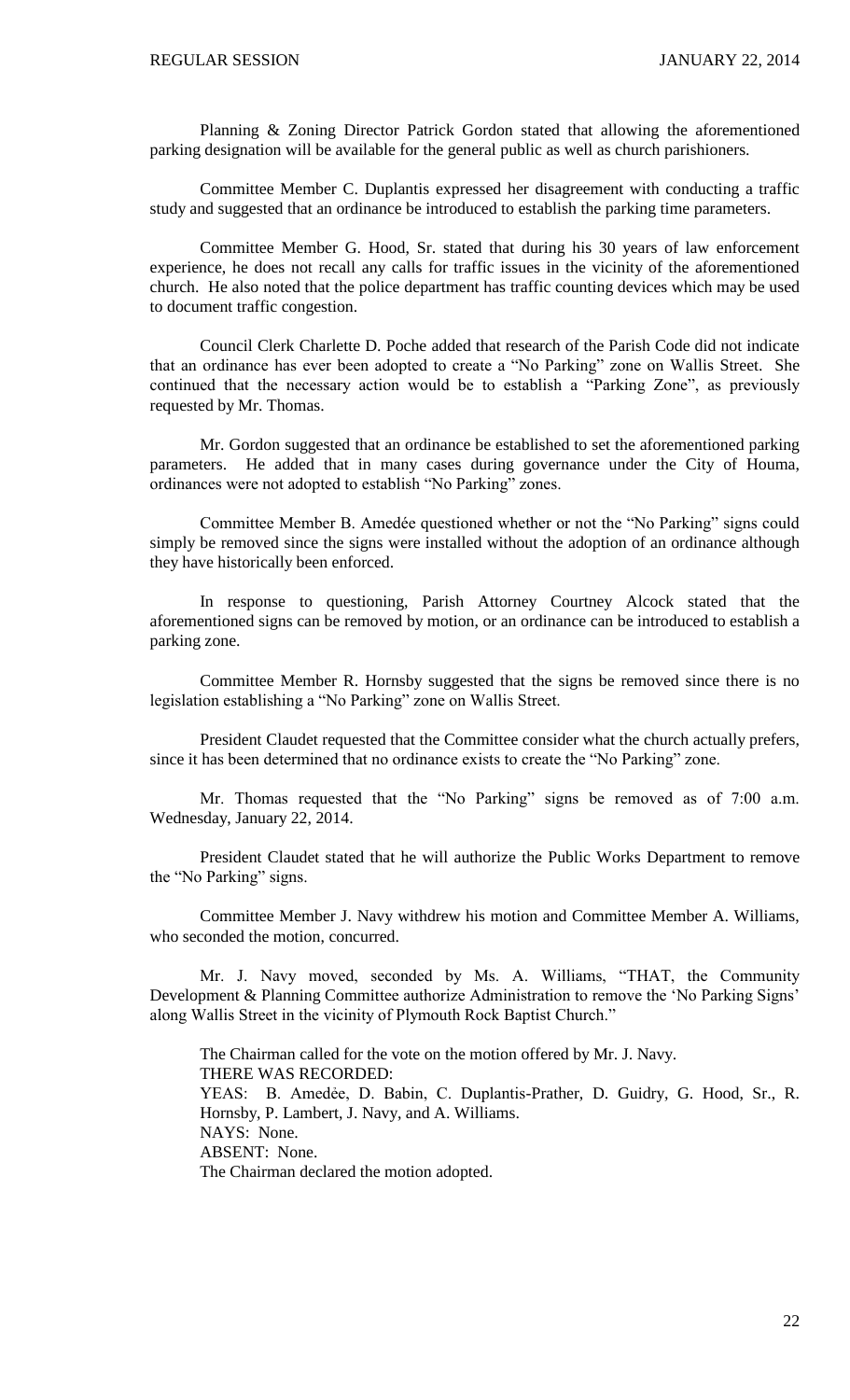OFFERED BY: Ms. A. Williams. SECONDED BY: Mr. D. Babin.

RESOLUTION NO. 14-054

A RESOLUTION GIVING NOTICE OF INTENT TO ADOPT AN ORDINANCE TO AUTHORIZE THE ACQUISITION OF STRUCTURES AND LANDS UNDER THE TERMS AND CONDITIONS OF THE COMMUNITY DEVELOPMENT BLOCK GRANT (CDBG) BUYOUT PROGRAM; TO AUTHORIZE THE PARISH PRESIDENT TO EXECUTE ANY AND ALL DOCUMENTS NECESSARY TO EFFECT ACQUISITION; AND CALLING A PUBLIC HEARING ON SAID MATTER FOR WEDNESDAY, FEBRUARY 12, 2014 AT 6:30 P.M.

WHEREAS, the Terrebonne Parish Consolidated Government has been advised by consultants, Leidos, Inc. as part of the implementation of the Gustav/Ike Recovery Plan CDBG Buyout Program project management duties that they recommend acquisition under the grant program of the following property; and

WHEREAS, as agents, Leidos, Inc. has executed all necessary documents with the following property owner to acquire all structures and lands located at the address and for the amount stipulated below:

Owner(s) and address: 507 Madison, Houma, LA 70360 Bessie Lewis, owner;

Appraised Value: \$172,000.00 Estimated Total Project Costs: \$230,715.00 Offer Amount: \$172,000.00

Legal Description: LOT 6 BLOCK 2 MADISON PARK SUBDIVISION CB 1780/24

WHEREAS, the above listed property owner has agreed to the offer to purchase for the amount stipulated.

NOW, THEREFORE, BE IT RESOLVED by the Terrebonne Parish Council (Community Development and Planning Committee), on behalf of the Terrebonne Parish Consolidated Government, that notice is hereby given to adopt an ordinance to authorize the acquisition of structures and lands under the terms and conditions of the Gustav/Ike Recovery Plan CDBG Buyout Program; to authorize the Parish President to execute any and all documents necessary to effect acquisition; and calling a public hearing on said matter for Wednesday, February 12, 2014, at 6:30 p.m.

THERE WAS RECORDED:

YEAS: J. Navy, A. Williams, G. Hood, Sr., B. Amedée, C. Duplantis-Prather, R. Hornsby, D. Babin, D. Guidry and P. Lambert. NAYS: None. ABSTAINING: None. NOT VOTING: None. ABSENT: None. The Chairman declared the resolution adopted on this, the  $21<sup>st</sup>$  day of January, 2014.

\* \* \* \* \* \* \* \* \*

Mr. D. Babin moved, seconded by Ms. A. Williams, "THAT, there being no further business to come before the Community Development & Planning Committee, the meeting be adjourned."

The Chairman called for the vote on the motion offered by Mr. D. Babin. THERE WAS RECORDED: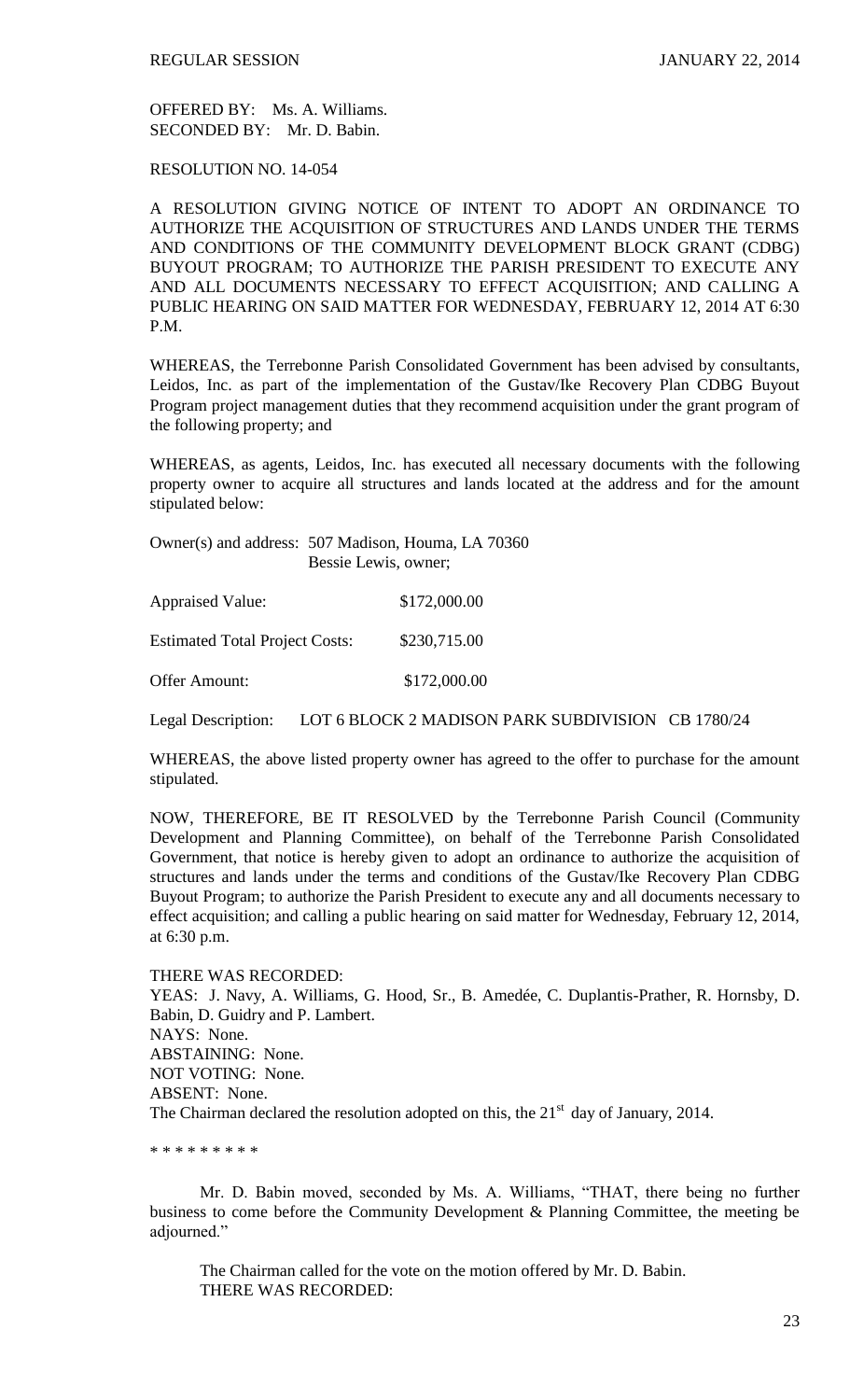YEAS: B. Amedẻe, D. Babin, C. Duplantis-Prather, D. Guidry, G. Hood, Sr., R. Hornsby, P. Lambert, J. Navy, and A. Williams.

NAYS: None. ABSENT: None.

The Chairman declared the motion adopted and the meeting was adjourned at 7:17 p.m.

Dirk Guidry, Chairman

Suzette Thomas Minute Clerk

Mr. D. Guidry moved, seconded by Ms. C. Duplantis-Prather, "THAT, the Council accept and ratify the minutes of the Community Development and Planning Committee meeting held on 01/21/14."

The Chairman called for a vote on the motion offered by Mr. D. Guidry. THERE WAS RECORDED: YEAS: C. Duplantis-Prather, R. Hornsby, D. Babin, D. Guidry, P. Lambert, J. Navy, A. Williams, G. Hood, Sr. and B. Amedée. NAYS: None. ABSENT: None. The Chairman declared the motion adopted.

The Chairman called for a report on the Budget & Finance Committee meeting held on 01/21/14, whereupon the Committee Chairman, noting that ratification of the minutes calls a public hearing on 02/12/14, rendered the following:

## **BUDGET & FINANCE COMMITTEE**

#### **JANUARY 21, 2014**

The Chairman, John Navy, called the Budget & Finance Committee meeting to order at 7:19 p.m. in the Terrebonne Parish Council Meeting Room with an Invocation offered by A. Williams and the Pledge of Allegiance led by B. Amedée. Upon roll call, Committee Members recorded as present were: B. Amedẻe, C. Duplantis-Prather, D. Babin, D. Guidry, Capt. Greg Hood, Sr., R. Hornsby, P. Lambert, J. Navy, and A. Williams. A quorum was declared present.

OFFERED BY: Mr. D. Babin. SECONDED BY: Ms. A. Williams.

RESOLUTION NO. 14-055

WHEREAS, on December 27, 2013 bids were received by the Terrebonne Parish Consolidated Government for Bid No. 13-WHSE-44 (Re-Bid) Purchase of New/Unused Correctional/Institutional Supplies (12-Month Requirements Contract), and

WHEREAS, after careful review by the Purchasing Division and Mary Crochet, Warehouse Manager, it has been determined that the lowest qualified bids are that of Kar Wing Trading Company Inc. for item numbers; 37-43, Charm-Tex for item numbers; 2-5, 10-12, 19, & 21 AOSS Medical Supply for item numbers; 1, 7, 9, & 20, ICS Jail Supplies, Inc. for item numbers; 6, 14, 17, 18, 22-24 & 44-48 and Bob Barker Company, Inc. for item numbers; 8, 13, 15, 16 & 25-36, and

WHEREAS, it has been determined that the bid of MTJ American, LLC, should be rejected for failure to comply with the "Requirements and Instructions" for bidders and the bid of Economical Janitorial and Paper Supplies, LLC should be rejected for failure to meet specification on item numbers  $26 \& 27$  for the aforementioned bid, and

WHEREAS, Terrebonne Parish Consolidated Government, Warehouse Division of the Finance Department reserves the right to increase or decrease quantities at its sole discretion within a twelve (12) month period at the same unit prices, and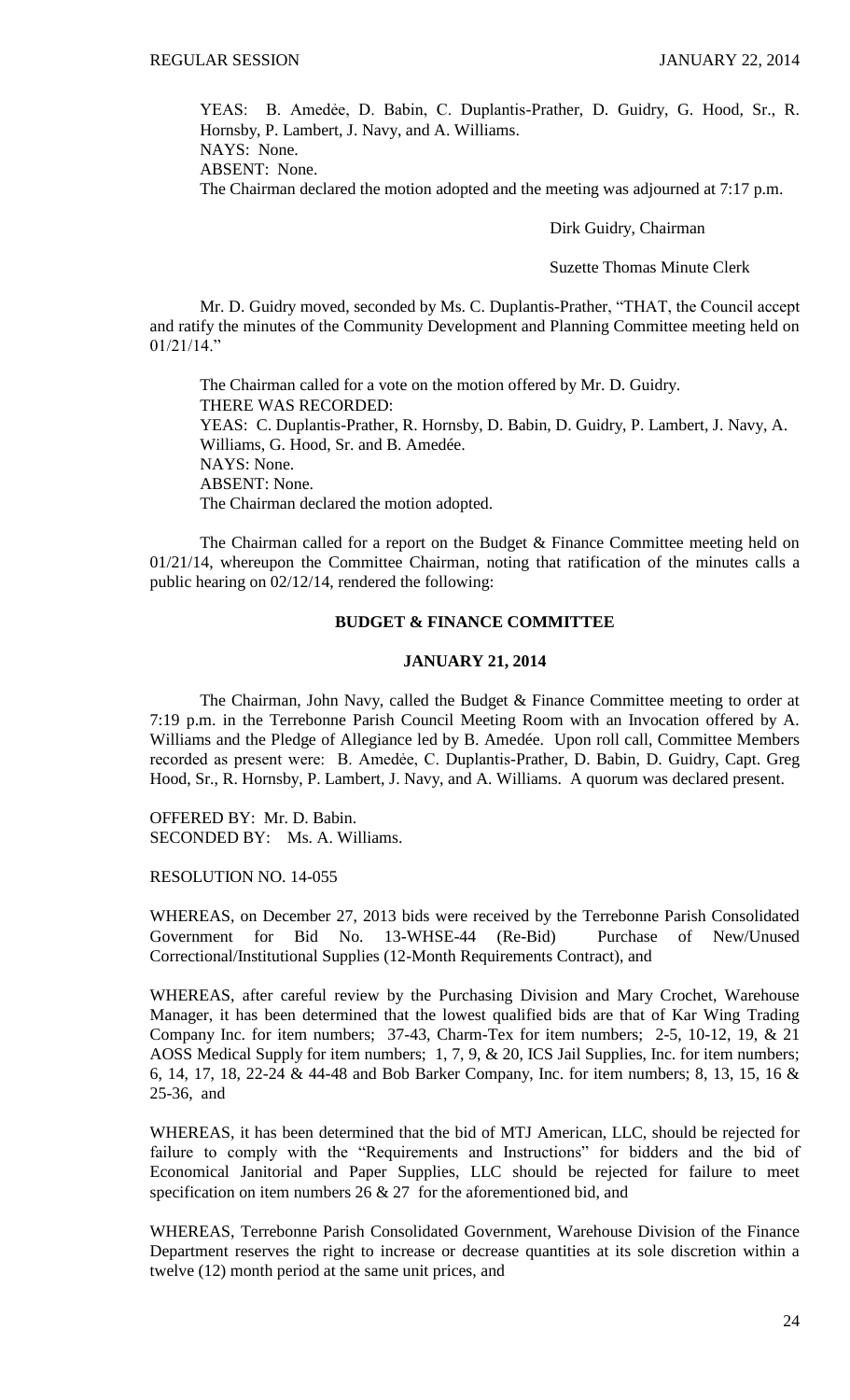WHEREAS, the Parish Administration has concurred with he recommendation that the bids of Kar Wing Trading Company Inc., Charm Tex, AOSS Medical Supply, ICS Jail Supplies, Inc. and Bob Barker Company are the lowest qualified bids and the bids of MTJ American, LLC and Economical Janitorial and Paper Supplies, LLC be rejected as per bid documents.

NOW, THEREFORE BE IT RESOLVED by the Terrebonne Parish Council (Budget and Finance Committee), on behalf of the Terrebonne Parish Consolidated Government, that the recommendation of Parish Administration is approved for the purchase of correctional/institutional warehouse inventory products as per bid documents.

#### THERE WAS RECORDED:

YEAS: J. Navy, A. Williams, G. Hood, Sr., B. Amedée, C. Duplantis-Prather, R. Hornsby, D. Babin, D. Guidry and P. Lambert. NAYS: None. ABSTAINING: None. NOT VOTING: None. ABSENT: None. The Chairman declared the resolution adopted on this, the  $21<sup>st</sup>$  day of January, 2014. \* \* \* \* \* \* \* \* \*

OFFERED BY: Mr. D. Guidry. SECONDED BY: Ms. B. Amedee.

## RESOLUTION NO. 14-056

WHEREAS, on December 6, 2013 bids were received by the Terrebonne Parish Consolidated Government for Bid No. 13-WHSE-50B Purchase New/Unused Miscellaneous Industrial Inventory Products (12 Month Requirements Contract)

WHEREAS, after careful review by the Purchasing Division and Mary Crochet, Warehouse Manager it has been determined that the lowest qualified bids are that of Davidson Hardware for item numbers: 6, 24, 25, 114, 155-157, 169, 173, 179, 194, 220, 227, 234, 241 & 255; Pyramid School Products for item numbers: 1-5, 15, 17, 34-41, 119, 120, 133, 134, 142, 144, 146, 151 & 236; Wesco Distribution for item numbers: 9, 12, 33, 74, 75, 89, 98, 131, 135, 159-162, 165, 168, 172, 178, 180, 191-193, ,202, 212, 215, 221, 224, 226, 231, 232, 252 & 253; Houma Distributors for item numbers: 7, 8, 10, 11, 22, 28-30, 32, 77, 93, 94, 96, 99-102, 115, 116, 121, 124, 125, 137-139, 145, 147, 148, 150, 153, 154, 158, 163, 164, 166, 167, 170, 171, 174-177, 181-199, 200, 201, 203-207, 210, 211, 213, 214, 216-219, 222, 223, 225, 229, 235, 238, 240, 242-245, 247, 248, 250, 251, 256 & 257; Rhodes Environmental for item numbers: 14, 16, 18, 20, 23, 27, 71-73, 76, 81, 82, 87, 88, 90, 97, 132, 135, 140, 152, 172, 208 & 209; Fanguy Bros. Wholesale for item numbers: 42-49, 59-70, 109-112, 117, 118, 122 & 123 and Economical Janitorial and Paper Supply Inc. for item numbers: 8, 13, 19, 21, 26, 31, 50-58, 83-86, 95, 103, 104, 107, 113, 126-130, 136, 141, 143, 149, 230, 233, 237, 239, 246, 249 & 254 , and

WHEREAS, it has been determined that the bid of Interstate All Battery Center should be rejected for failure to comply with the "Requirements and Instructions" for bidders, and

WHEREAS, Terrebonne Parish Consolidated Government, Warehouse Division of the Finance Department reserves the right to increase or decrease quantities at its sole discretion within a twelve (12) month period at the same unit prices, and

WHEREAS, Parish Administration has concurred with the recommendation that the bids of Davidson Hardware, Pyramid School Products, Wesco Distribution, Houma Distributors, Rhodes Environmental, Economical Janitorial and Paper Supply Inc., and Fanguy Bros. Wholesale are the lowest qualified bids and the bid of Interstate All Battery Center be rejected as per bid documents, and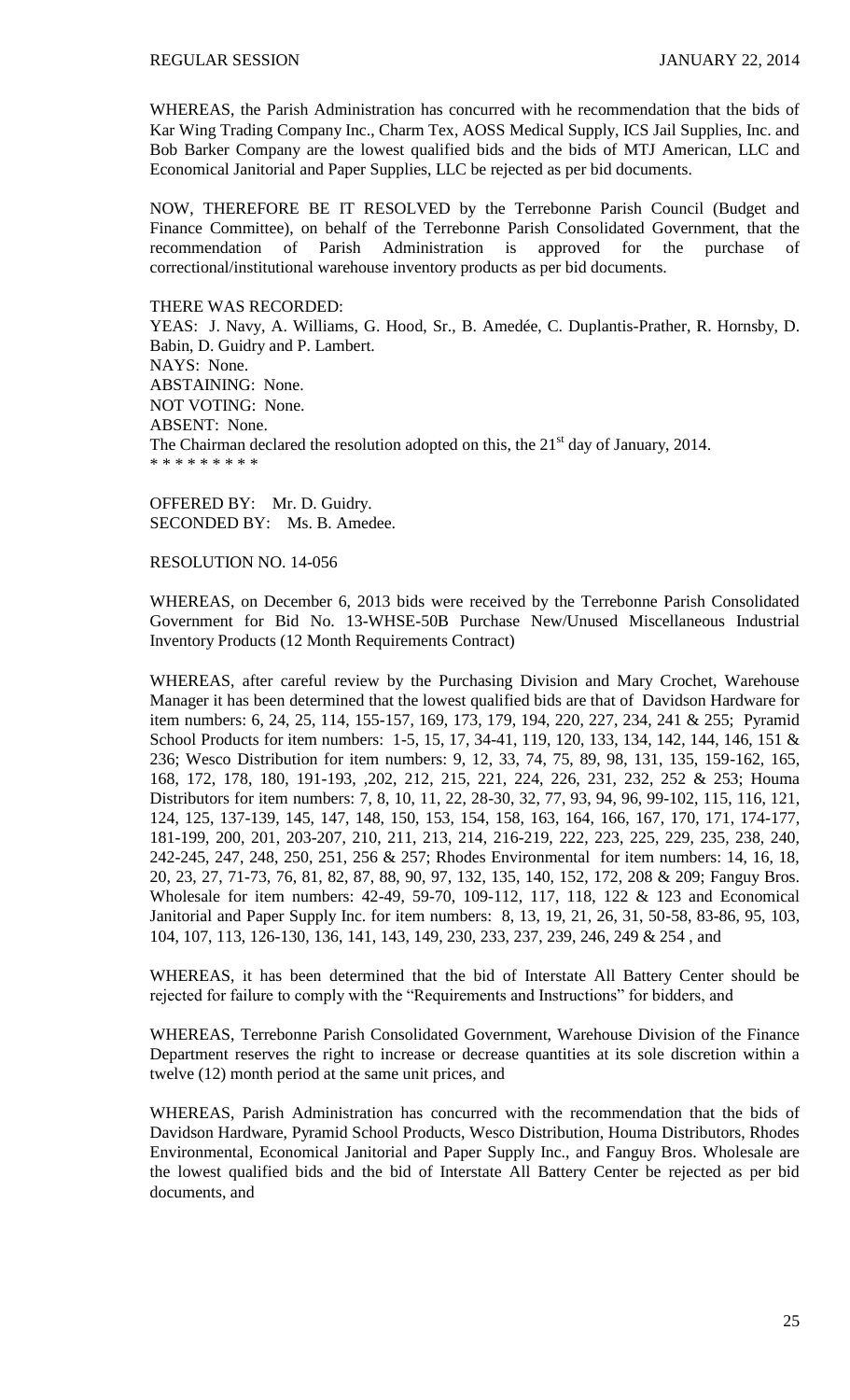NOW, THEREFORE BE IT RESOLVED by the Terrebonne Parish Council (Budget and Finance Committee), on behalf of the Terrebonne Parish Consolidated Government, that the recommendation of Parish Administration is approved for the purchase Industrial Inventory Products as per bid documents.

THERE WAS RECORDED: YEAS: J. Navy, A. Williams, G. Hood, Sr., B. Amedée, C. Duplantis-Prather, R. Hornsby, D. Babin, D. Guidry and P. Lambert. NAYS: None. ABSTAINING: None. NOT VOTING: None. ABSENT: None. The Chairman declared the resolution adopted on this, the  $21<sup>st</sup>$  day of January, 2014. \* \* \* \* \* \* \* \* \*

OFFERED BY: Mr. D. Babin. SECONDED BY: Mr. P. Lambert.

RESOLUTION NO. 14-057

A resolution authorizing the Parish President to negotiate and execute Amendment #1 to the Cooperative Endeavor Agreement with the Houma Area Convention and Visitors Bureau.

WHEREAS, the terms of the Cooperative Endeavor Agreement executed by the authority of Parish Council Resolution No., 13-350, on August 12, 2013, allowed for an additional ten (10) years by mutual agreement from the original expiration of September 12, 2022, to September 12, 2032; and

WHEREAS, the Parish intends to seek approval from the bond commission to issue limited tax bonds for the construction of infrastructure at the Sports Facility for a term not to exceed 20 years or the expiration of the agreement.

NOW, THEREFORE BE IT RESOLVED by the Terrebonne Parish Council (Budget and Finance Committee), on behalf of the Terrebonne Parish Consolidated Government hereby authorizes Parish President, Michel H. Claudet, to negotiate and execute Amendment #1 to said Cooperative Endeavor Agreement for the extension of 10 years; and mutual authority to issue limited tax bonds for the construction of infrastructure at the Sports Facility for a term not to exceed 20 years or the expiration of the agreement.

THERE WAS RECORDED: YEAS: J. Navy, A. Williams, G. Hood, Sr., B. Amedée, C. Duplantis-Prather, R. Hornsby, D. Babin, D. Guidry and P. Lambert. NAYS: None. ABSTAINING: None. NOT VOTING: None. ABSENT: None. The Chairman declared the resolution adopted on this, the 21<sup>st</sup> day of January, 2014. \* \* \* \* \* \* \* \* \*

OFFERED BY: Mr. G. Hood, Sr. SECONDED BY: Mr. D. Guidry.

# RESOLUTION NO. 14-058

WHEREAS, prices were obtained through the Louisiana State Commodity Catalog by the Terrebonne Parish Consolidated Government for the purpose of purchasing seven (7) new/unused 2014 Four Door, V6, All Wheel Drive, Police Pursuit Full Size Utility Vehicles (2014 Ford Interceptor) for the Houma Police Department under State Contract #409701, and

WHEREAS, after careful review by Todd Duplantis, Chief of Police, it has been determined that the price of One Hundred Eighty-Four Thousand, One Hundred Seventy-Seven Dollars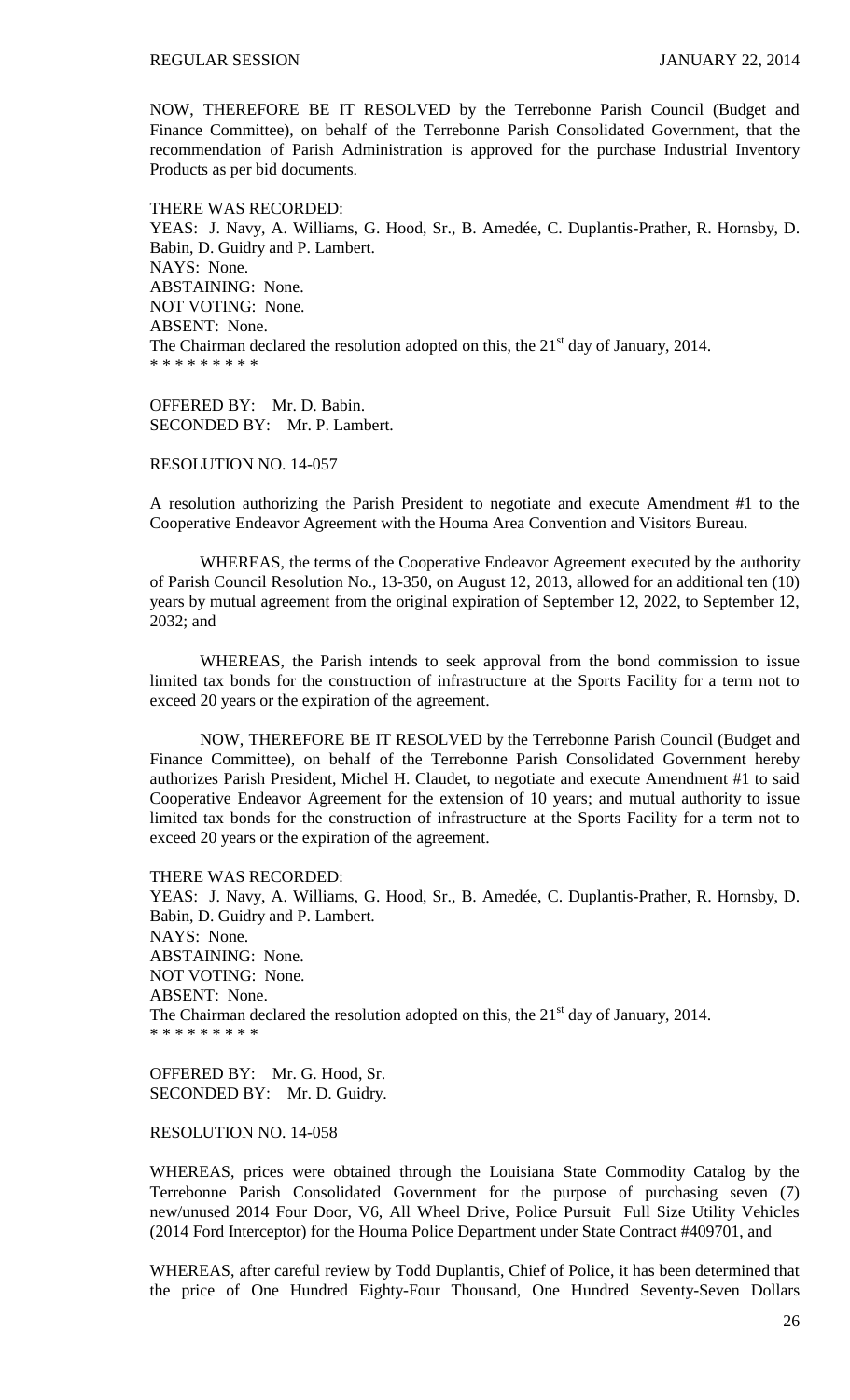(\$184,177.00) from Terrebonne Motor Company, Inc. for the purchase of seven (7) new/unused 2013 Ford Interceptor Utility Vehicles should be accepted as per the State Contract Vehicle Catalog and under the provisions set forth in the Louisiana Revised Statutes Title 39:1710, and

WHEREAS, the Parish Administration has recommended the acceptance of the price for the aforementioned vehicle purchase at a total cost of One Hundred Eighty-Four Thousand, One Hundred Seventy-Seven Dollars (\$184,177.00) as per the State Purchasing Contract Catalog.

NOW, THEREFORE BE IT RESOLVED by the Terrebonne Parish Council (Budget and Finance Committee), on behalf of the Terrebonne Parish Consolidated Government, that the recommendation of the Parish Administration be approved and that the purchase of the vehicles be accepted as per State Purchasing Contract Catalog.

THERE WAS RECORDED: YEAS: J. Navy, A. Williams, G. Hood, Sr., B. Amedée, C. Duplantis-Prather, R. Hornsby, D. Babin, D. Guidry and P. Lambert. NAYS: None. ABSTAINING: None. NOT VOTING: None. ABSENT: None. The Chairman declared the resolution adopted on this, the  $21<sup>st</sup>$  day of January, 2014. \* \* \* \* \* \* \* \* \*

OFFERED BY: Mr. D. Guidry. SECONDED BY: Ms. B. Amedee.

#### RESOLUTION NO. 14-059

 WHEREAS, bids were obtained by Jefferson Parish Purchasing Department for the purpose of procuring automobiles model year 2014 and related items (contract number 55-00013771/ bid number 5000106847 ) and,

 WHEREAS, after careful review by John Daigle, Fleet Maintenance Superintendent; Rory Sons, Gravity Drainage Superintendent and Perry Blanchard, Operations Manager, it has been determined that the Drainage Division can utilize the aforementioned contract to acquire two (2) dump bodies and accessories in the amount of Thirty-Five Thousand, Seven Hundred Fifteen Dollars (\$35,715.00) each for a total cost of Seventy-One Thousand, Four Hundred Thirty Dollars (\$71,430.00) from Truck and Transportation Equipment Co. Inc. under provisions set forth in the Louisiana Revised Statutes Title 39:1701 et seq., and

WHERAS, is had been determined that funds are available in account number 252-351-8915-06 for this purchase, and

 WHEREAS, the Parish Administration has recommended the acceptance of the aforementioned purchase from Truck and Transportation Equipment Co. Inc. at a total cost of Seventy-One Thousand, Four Hundred Thirty Dollars (\$71,430.00) as per the attached documents.

 NOW, THEREFORE BE IT RESOLVED by the Terrebonne Parish Council (Budget and Finance Committee), on behalf of the Terrebonne Parish Consolidated Government, that the recommendation of the Parish Administration be approved and that the purchase of two (2) dump bodies and accessories be accepted

THERE WAS RECORDED:

YEAS: J. Navy, A. Williams, G. Hood, Sr., B. Amedée, C. Duplantis-Prather, R. Hornsby, D. Babin, D. Guidry and P. Lambert. NAYS: None. ABSTAINING: None. NOT VOTING: None. ABSENT: None. The Chairman declared the resolution adopted on this, the  $21<sup>st</sup>$  day of January, 2014.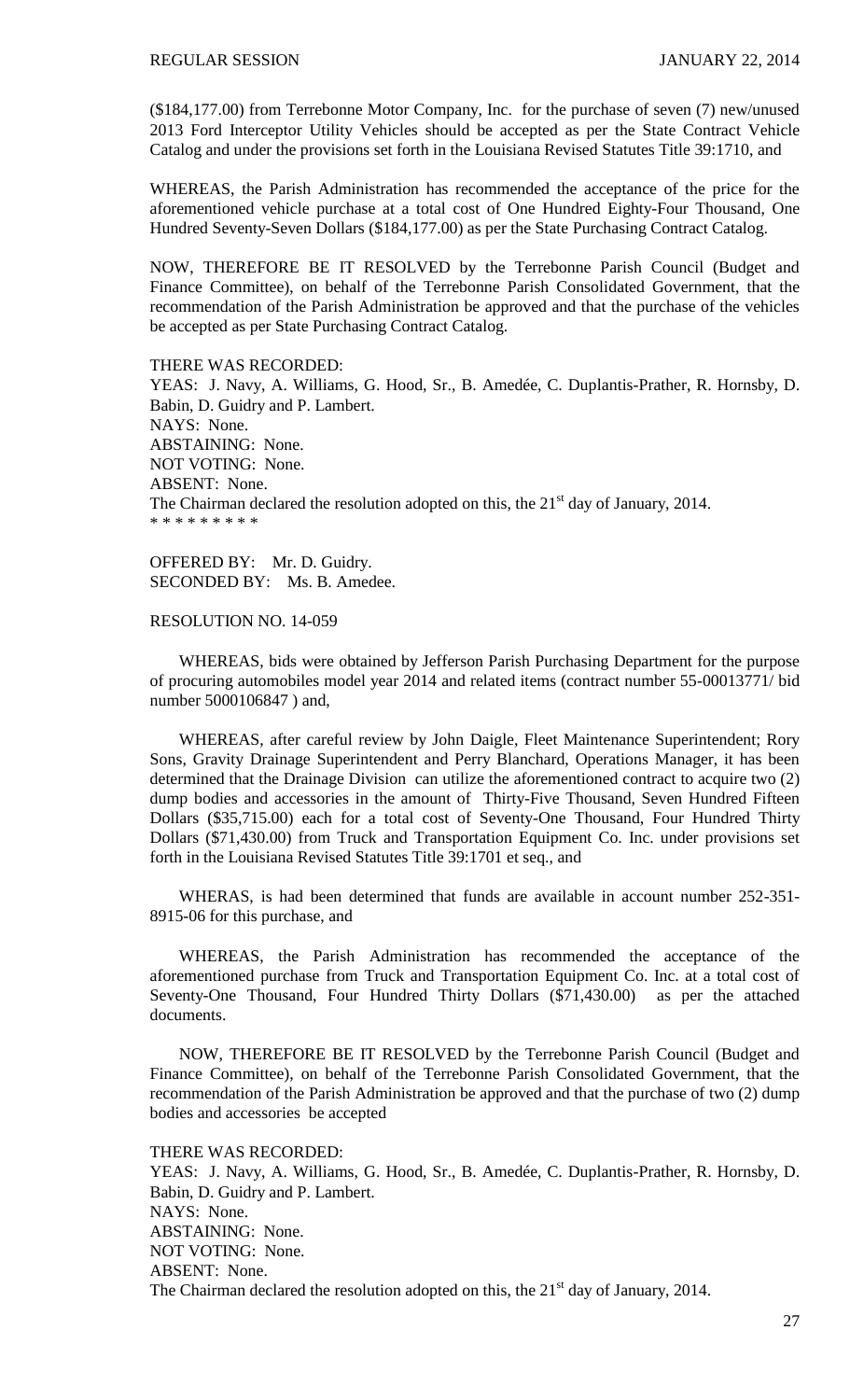\* \* \* \* \* \* \* \* \*

OFFERED BY: Mr. P. Lambert. SECONDED BY: Mr. D. Babin.

RESOLUTION NO. 14-060

WHEREAS, Louisiana Statutory Law provides for the disposal of surplus movable property having a value of \$5,000.00 or less, in addition to other legally permissible means, at private sale which is, in the opinion of the governing authority, not needed for public purposes; and

WHEREAS, the movable property listed in the attached Exhibit A each have a valued of \$5,000.00 or less, as indicated by the values set out next to each item on the attached Exhibit A; and

WHEREAS, the parish administration has recommended that the movable property listed in the attached Exhibit A be declared surplus because the items are no longer useful for, nor do they serve a public purpose.

NOW THEREFORE, BE IT RESOLVED by the Terrebonne Parish Council (Budget and Finance Committee), on behalf of the Terrebonne Parish Consolidated Government, that the movable property listed in the attached Exhibit A are no longer useful to the Terrebonne Parish Consolidated Government and are no longer needed for public purposes; and

NOW THEREFORE, BE IT FURTHER RESOLVED that the movable property listed on attached Exhibit A are hereby declared surplus and that the parish is hereby authorized to dispose of said items by private sale to the highest bidder pursuant to statutory law, with a minimum price for each item set at the price indicated next to each item listed on the attached Exhibit A, or by any other legally approved method.

THERE WAS RECORDED:

YEAS: J. Navy, A. Williams, G. Hood, Sr., B. Amedée, C. Duplantis-Prather, R. Hornsby, D. Babin, D. Guidry and P. Lambert. NAYS: None. ABSTAINING: None. NOT VOTING: None. ABSENT: None. The Chairman declared the resolution adopted on this, the  $21<sup>st</sup>$  day of January, 2014. \* \* \* \* \* \* \* \* \*

Exhibit "A" January 2014 Surplus List

Administration: 1-Paper Shredder / \$10.00

Animal Shelter: 2-Pressure Washers with Reels / \$40.00 2-Security Cameras / \$15.00 1-Air Conditioner with Heater/ \$40.00 1-TV Monitor / \$15.00 1-Dehumidifier / \$5.00 1-Security Camera Recording Device / \$10.00 1-Time Lapse Video Cassette Recorder / \$10.00 2-Pressure Washer Hoses with Partial Nozzles / \$5.00

Civic Center: 1-Desktop Printer / \$5.00

Electric Generation (Power Plant): 1-Vacuum Cleaner / \$5.00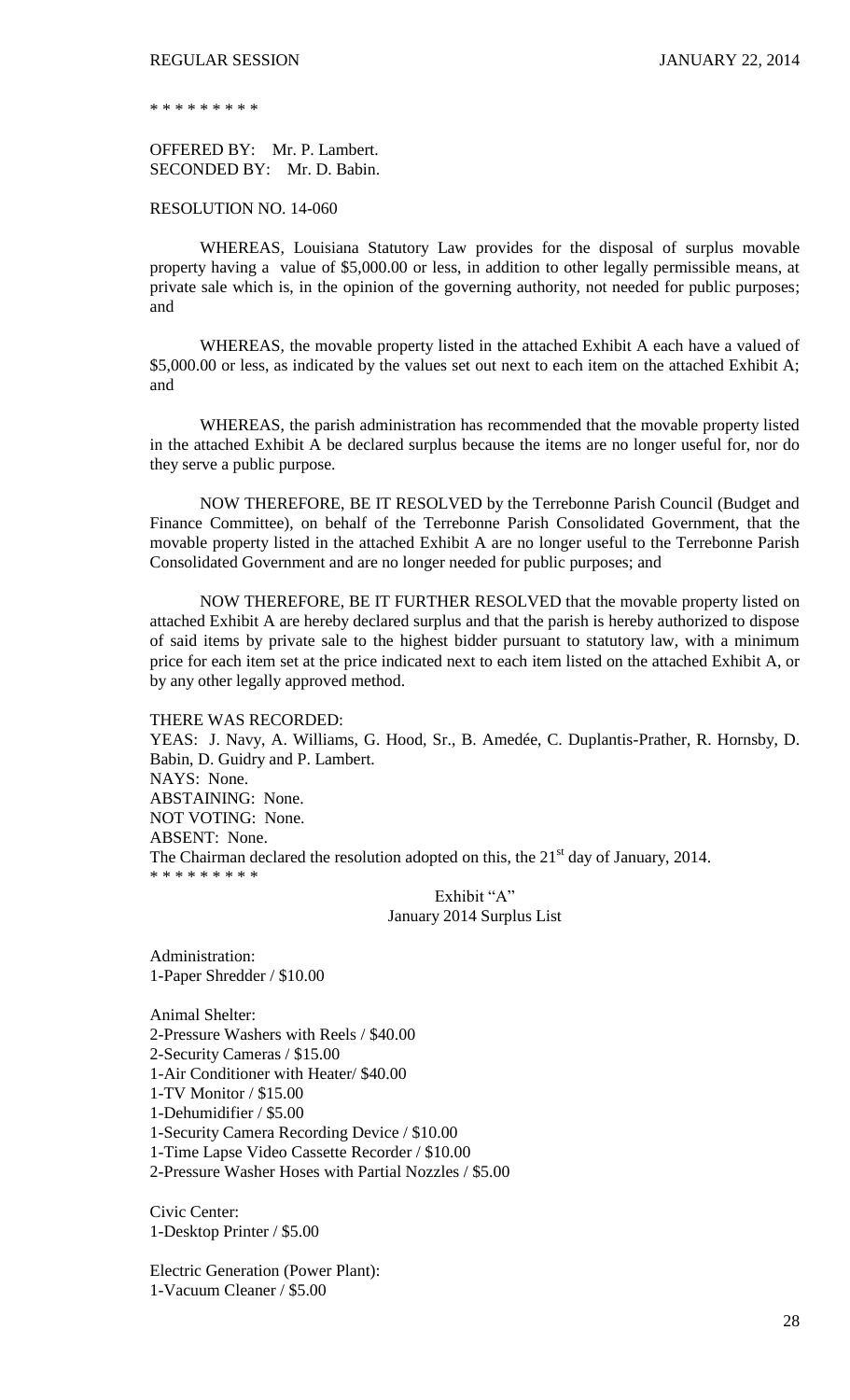Forced Drainage: 1-Engine / \$1500.00

Gravity Drainage: 4-HP Inkjet Cartridges / \$4.00 1-Misc. Computer Wire / \$1.00 1-Set of Speakers / \$5.00 1-GPS System/Survey Equipment / \$10.00

Housing and Human Services: 1-Security Cameras / \$20.00 1-Copy Machine / \$15.00 1-Video Equipment / \$20.00

Registrar of Voters: 19-Typewriter Ribbons / \$3.00 3-Type Fonts / \$1.00 18-Typewriter Correction Tape / \$3.00

Solid Waste: 2-Black Toners / \$2.00

Utilities: 1-1998 Ford Taurus (Unit # 800) / \$1,000.00 1-Teleprinter / \$3.00 1-Copy Machine / \$5.00 1-Toner / \$1.00 2-Typewriters / \$10.00 5-Battery Backups / \$20.00 1-Box of Miscellaneous Wires and Cable Connections / \$5.00 \*\*\*\*\*\*\*\*\*\*

OFFERED BY: Mr. D. Babin. SECONDED BY: Ms. B. Amedee.

RESOLUTION NO. 14-061

WHEREAS, Article VII, Section 14 of the Louisiana Constitution authorizes the use of public funds and property "for programs of social welfare for the aid and support of the needy"; and

WHEREAS, the Attorney General for the State of Louisiana has determined that the mentally handicapped and developmentally disabled qualify as needy within the meaning of Article VII, Section 14 of the Louisiana Constitution; and

WHEREAS, Article VII, Section 14 of the Louisiana Constitution further provides that "[F]or a public purpose, the state and its political subdivisions or political corporations may engage in cooperative endeavors with each other, with the United States or its agencies, or with any public or private association, corporation or individual"; and,

WHEREAS, South Central Louisiana Human Services Authority (SCLHSA), a local governing entity contracted through the Department of Health and Hospitals, is authorized to direct the operation and management of public, community-based programs and services relative to mental health, developmental disabilities, and addictive disorders services in Terrebonne Parish; and

WHEREAS, TPCG believes that partially funding the services of SCLHSA by paying for certain social service contracts for mentoring/counseling, transportation, a peer supportive opportunity center and security for its Treatment Center serves the public purpose of serving the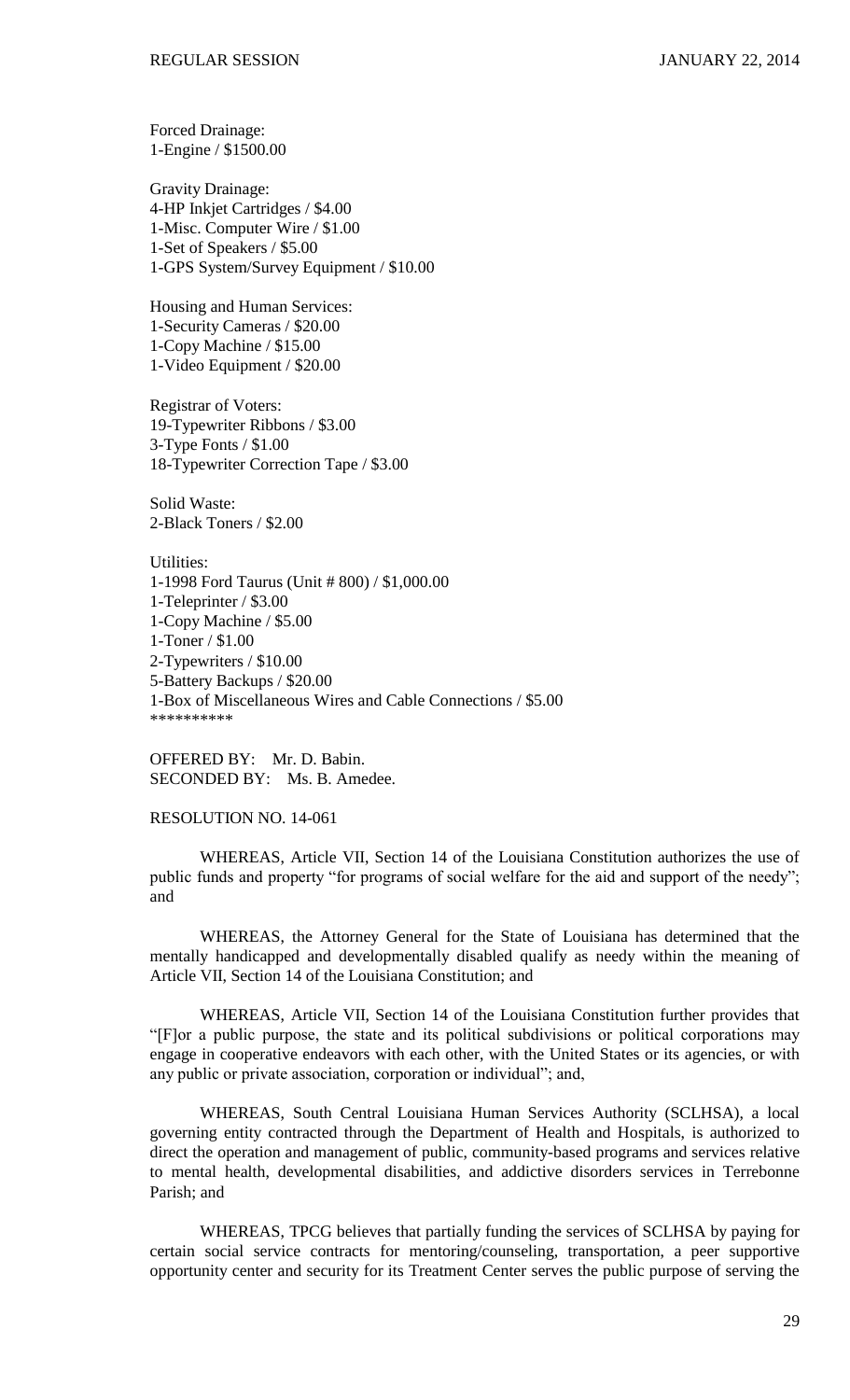mental health, developmental disabilities, and addictive disorders services for needy citizens in Terrebonne Parish; and

NOW, THEREFORE BE IT RESOLVED by the Terrebonne Parish Council (Budget and Finance Committee), on behalf of the Terrebonne Parish Consolidated Government, hereby authorizes Michel H. Claudet, Parish President to enter into a contract with South Central Louisiana Human Services Authority for an amount not to exceed \$308,000.

THERE WAS RECORDED:

YEAS: J. Navy, A. Williams, G. Hood, Sr., B. Amedée, C. Duplantis-Prather, R. Hornsby, D. Babin, D. Guidry and P. Lambert. NAYS: None. ABSTAINING: None. NOT VOTING: None. ABSENT: None. The Chairman declared the resolution adopted on this, the  $21<sup>st</sup>$  day of January, 2014. \* \* \* \* \* \* \* \* \*

OFFERED BY: Ms. A. Williams. SECONDED BY: Mr. D. Babin.

RESOLUTION NO. 14-062

A RESOLUTION AUTHORIZING THE PARISH PRESIDENT TO NEGOTIATE AND ENTER INTO A COOPERATIVE ENDEAVOR AGREEMENT BETWEEN THE TERREBONNE PARISH CONSOLIDATED GOVERNMENT (TPCG) AND THE HAVEN, INC.

WHEREAS, Article VII, Section 14 of the Louisiana Constitution authorizes the use of public funds and property "for programs of social welfare for the aid and support of the needy", and

WHEREAS, Article VII, Section 14 of the Louisiana Constitution further provides that "[F]or a public purpose, the state and its political subdivisions or political corporations may engage in cooperative endeavors with each other, with the United States or its agencies, or with any public or private association, corporation or individual", and

WHEREAS, THE HAVEN, INC. provides a variety of recovery skills for the survivors of domestic violence and sexual assault clients in Terrebonne Parish, and

WHEREAS, THE HAVEN, INC. is dedicated to breaking the cycle of violence by changing attitudes and beliefs in order for all people to live free from the threat of violence, and

WHEREAS, the office of the Attorney General has determined that victims of domestic violence are within the definition of "needy" as required by Article 7 Section 14 of the Louisiana Constitution, and

WHEREAS, TPCG finds that partially funding the services of THE HAVEN, INC. in exchange for the recovery skills services provided to citizens within Terrebonne Parish will serve a public purpose and have a public benefit commensurate with the costs.

NOW, THEREFORE BE IT RESOLVED by the Terrebonne Parish Council (Budget and Finance Committee), on behalf of the Terrebonne Parish Consolidated Government, that Parish President Michel H. Claudet is hereby authorized to negotiate and to execute all documents necessary to effect a viable Cooperative Endeavor Agreement between TPCG and THE HAVEN, INC. containing substantially the same terms as those set out in the Cooperative Endeavor Agreement.

THERE WAS RECORDED:

YEAS: J. Navy, A. Williams, G. Hood, Sr., B. Amedée, R. Hornsby, D. Babin, D. Guidry and P. Lambert.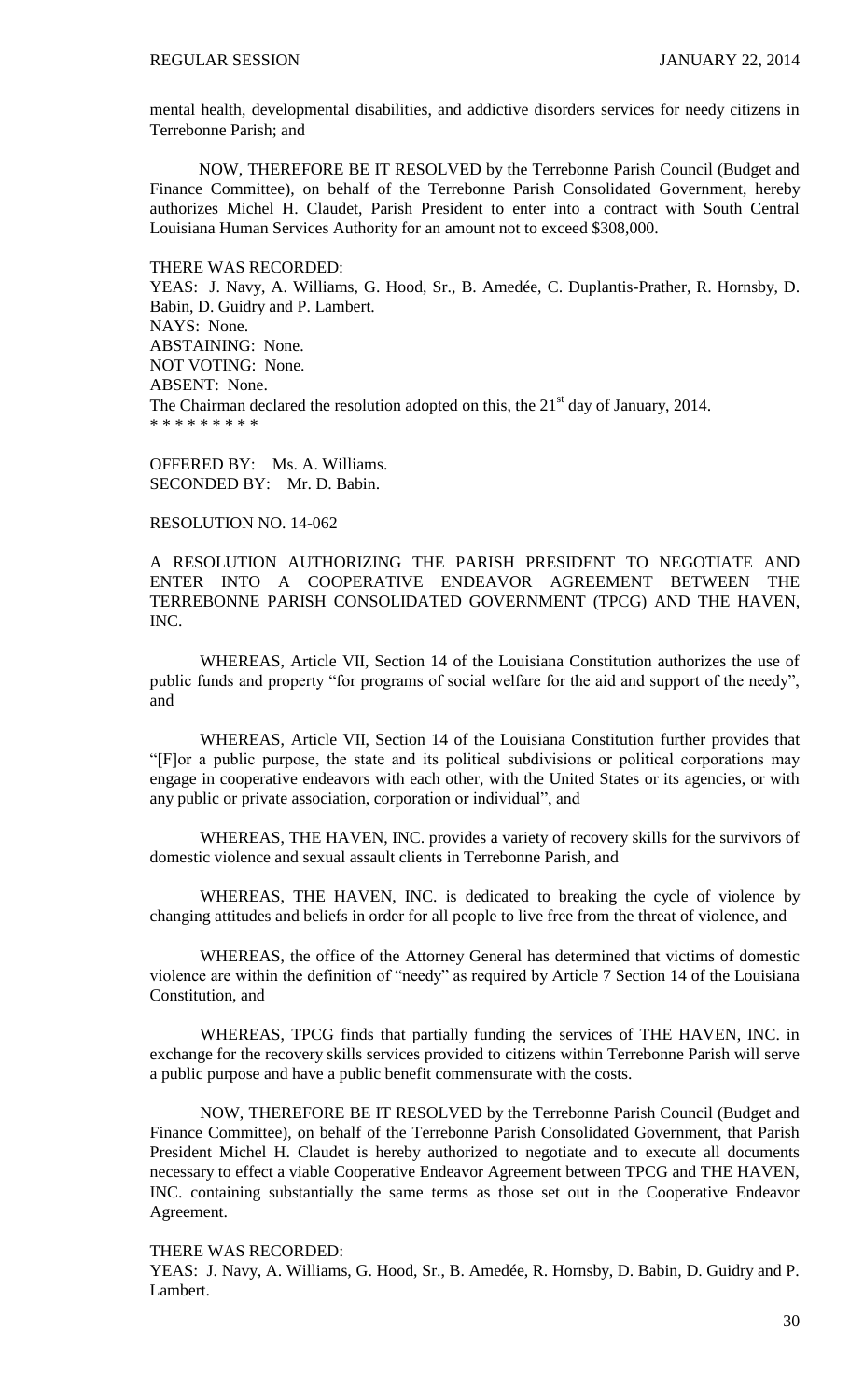NAYS: None. ABSTAINING: C. Duplantis-Prather. NOT VOTING: None. ABSENT: None. The Chairman declared the resolution adopted on this, the  $21<sup>st</sup>$  day of January, 2014.

\* \* \* \* \* \* \* \* \*

OFFERED BY: Mr. R. Hornsby. SECONDED BY: Ms. B. Amedee.

#### RESOLUTION NO. 14-063

A resolution authorizing the Parish President to negotiate and execute a Cooperative Endeavor Agreement with Terrebonne Parish Recreation District 2,3 for the oversight and construction of various phases of infrastructure at the Sports Complex, property located along Hwy 311, in conformance with the master plan using funds from the dedicated 1% Hotel-Motel Tax and/or related bond proceeds, and any other matters related thereof.

WHEREAS, the voters of Terrebonne approved a 1% Hotel-Motel Tax on November 16, 2013, dedicated to recreational and tourism infrastructure, and

WHEREAS, the Terrebonne Parish Consolidated Government has a Cooperative Endeavor Agreement with the Houma Area Convention and Visitors Bureau to allocate the proceeds of said tax to the Parish for oversight of the infrastructure and Master Plan projects at the Sports Complex, and

WHEREAS, Terrebonne Parish Recreation District 2,3 (the "District") has agreed to construct and manage the various infrastructure phases using proceeds from their operating property millage, state capital outlay funds, Hotel-Motel Taxes and any other funds that become available.

NOW, THEREFORE BE IT RESOLVED by the Terrebonne Parish Council (Budget and Finance Committee), on behalf of the Terrebonne Parish Consolidated Government hereby authorizes Parish President, Michel H. Claudet, to negotiate and execute a Cooperative Endeavor Agreement with Terrebonne Parish Recreation District 2,3 for the oversight and construction of various phases of infrastructure at the Sports Complex, property located along Hwy 311, in conformance with the master plan using funds from the dedicated 1% Hotel-Motel Tax and/or related bond proceeds, and any other matters related thereof.

THERE WAS RECORDED:

YEAS: J. Navy, A. Williams, G. Hood, Sr., B. Amedée, C. Duplantis-Prather, R. Hornsby, D. Babin, D. Guidry and P. Lambert. NAYS: None. ABSTAINING: None. NOT VOTING: None. ABSENT: None. The Chairman declared the resolution adopted on this, the  $21<sup>st</sup>$  day of January, 2014. \* \* \* \* \* \* \* \* \*

OFFERED BY: Mr. G. Hood, Sr. SECONDED BY: Mr. D. Babin.

## RESOLUTION NO. 14-064

WHEREAS, the General Services Administration (GSA), leases space in the Judge Arceneaux City Court for Federal Services, and

WHEREAS, GSA desires to extend their lease agreement for a five year term (Amendment #13, beginning on January 1, 2014 and ending on December 31, 2018, under the same terms and conditions, with monthly lease payments of \$6,811.44, and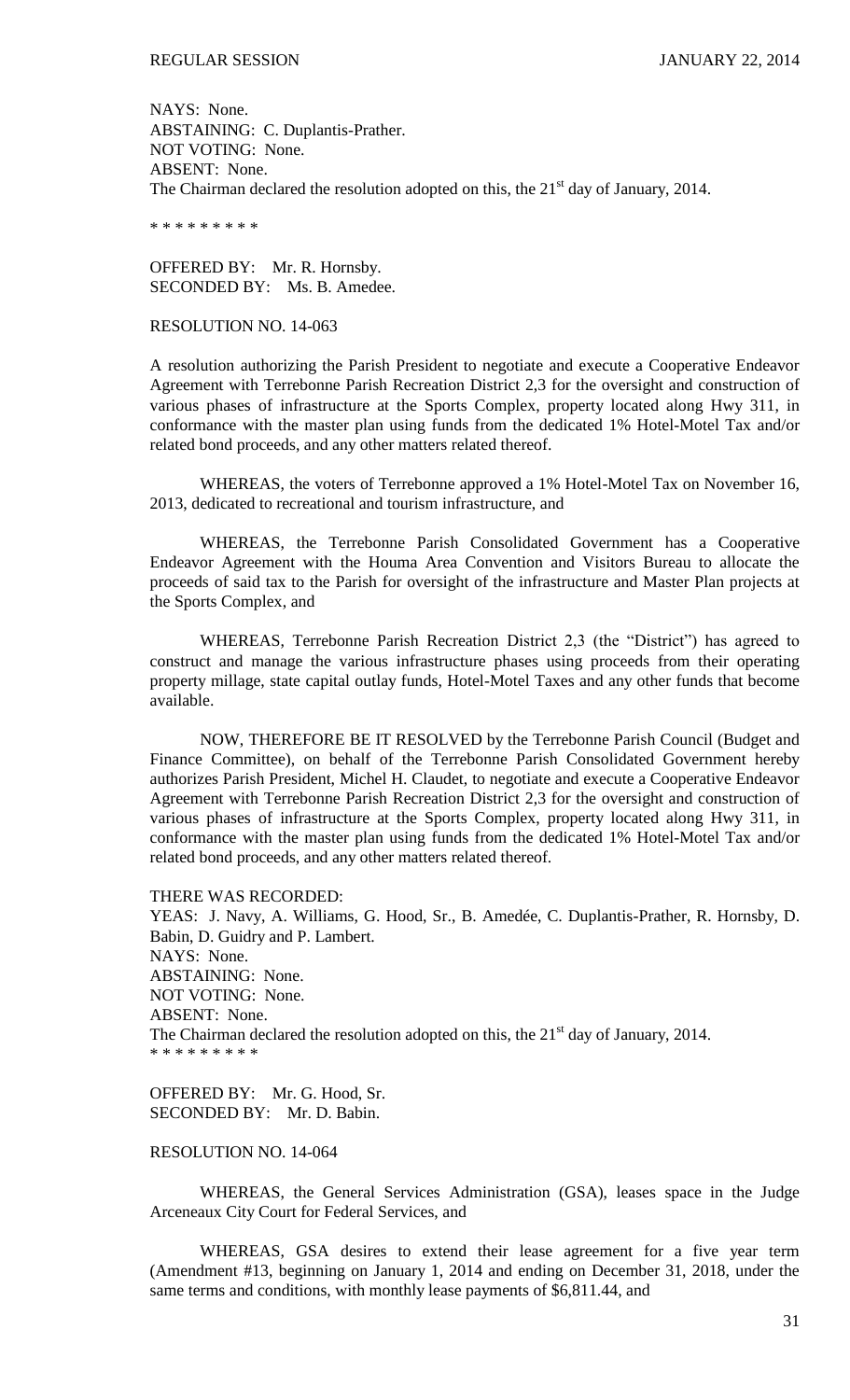WHEREAS, the operating portion of the rent will be adjusted annually by CPI set forth in the original lease.

NOW, THEREFORE BE IT RESOLVED that the Terrebonne Parish Council (Budget and Finance Committee), on behalf of the Terrebonne Parish Consolidated Government, hereby authorizes Parish President Michel H. Claudet to sign any and all documents necessary for the lease with General Services Administration for said property pending the review of the documents by the Legal Department of the Parish.

THERE WAS RECORDED:

YEAS: J. Navy, A. Williams, G. Hood, Sr., B. Amedée, C. Duplantis-Prather, R. Hornsby, D. Babin, D. Guidry and P. Lambert. NAYS: None. ABSTAINING: None. NOT VOTING: None. ABSENT: None. The Chairman declared the resolution adopted on this, the  $21<sup>st</sup>$  day of January, 2014. \* \* \* \* \* \* \* \*

OFFERED BY: Mr. D. Babin. SECONDED BY: Mr. G. Hood, Sr.

## RESOLUTION NO. 14-065

WHEREAS, as the recent holiday shopping season has evidenced, millions of dollars of retail business is conducted via the internet; and

WHEREAS, local businesses which choose to invest in Louisiana and Terrebonne Parish; are compelled to pay the property taxes and sales taxes which fund local government and ensure adequate funding for schools, public safety, healthcare and other public services; and

WHEREAS, internet "shops" make no "brick and mortar" investment nor are they required to charge or collect local sales taxes; thus creating an unfair advantage over local businesses.

NOW THEREFORE BE IT RESOLVED, that the Terrebonne Parish Council (Budget and Finance Committee), on behalf of the Terrebonne Parish Consolidated Government requests our state and federal legislative delegation to introduce legislation mandating that online retailers charge Louisiana's consumers use tax for purchases within the State of Louisiana.

#### THERE WAS RECORDED:

YEAS: J. Navy, A. Williams, G. Hood, Sr., B. Amedée, C. Duplantis-Prather, R. Hornsby, D. Babin, D. Guidry and P. Lambert. NAYS: None. ABSTAINING: None. NOT VOTING: None. ABSENT: None. The Chairman declared the resolution adopted on this, the  $21<sup>st</sup>$  day of January, 2014.

\* \* \* \* \* \* \* \* \*

Ms. C. Duplantis-Prather moved, seconded by Mr. D. Babin, "THAT, the Budget & Finance Committee introduce an ordinance to amend the 2014 Adopted Operating Budget of the Terrebonne Parish Consolidated Government for the following items:

I. Utilities Fund – Purchase 2 Vehicles - \$50,000.00

II. Bayou Terrebonne Boardwalk - \$200,000.00

III. Rosemarie Lane Waterline - \$19,032.00

IV. Downtown Development Corporation - \$225,000.00

V. Regional Long Range Transportation Plan - \$30,642.00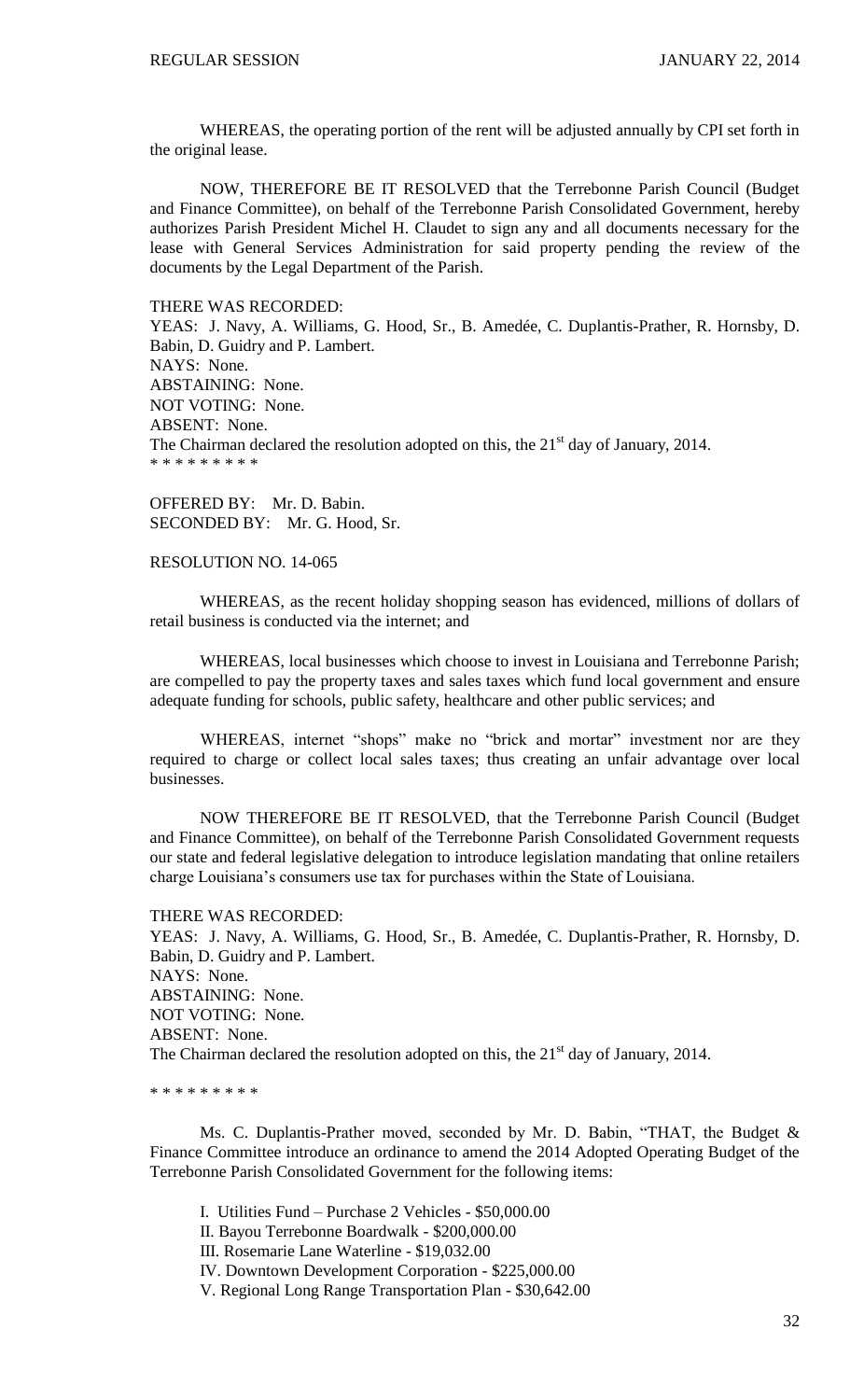VI. Emergency Operations Center, Safe House - \$119,282.00 VII. Parish Compensation Plan - \$35,000.00

and call a public hearing on said matter on February 12, 2014 at 6:30 p.m."

The Chairman called for the vote on the motion offered by Ms. C. Duplantis-Prather. THERE WAS RECORDED: YEAS: B. Amedẻe, C. Duplantis-Prather, D. Babin, D. Guidry, G. Hood, Sr., R. Hornsby, P. Lambert, J. Navy, and A. Williams. NAYS: None. ABSENT: None. The Chairman declared the motion adopted.

Ms. B. Amedée moved, seconded by Ms. A. Williams, "THAT, there being no further business to come before the Budget & Finance Committee, the meeting be adjourned."

The Chairman called for the vote on the motion offered by Ms. B. Amedée. THERE WAS RECORDED: YEAS: B. Amedẻe, C. Duplantis-Prather, D. Babin, D. Guidry, G. Hood, Sr., R. Hornsby, P. Lambert, J. Navy, and A. Williams. NAYS: None. ABSENT: None. The Chairman declared the motion adopted and the meeting was adjourned at 7:26 p.m.

John Navy, Chairman

Suzette Thomas, Minute Clerk

Mr. J. Navy moved, seconded by Ms. B. Amedée, "THAT, the Council accept and ratify the minutes of the Budget and Finance Committee meeting held on 01/21/14."

The Chairman called for a vote on the motion offered by Mr. J. Navy. THERE WAS RECORDED: YEAS: C. Duplantis-Prather, R. Hornsby, D. Babin, D. Guidry, P. Lambert, J. Navy, A. Williams, G. Hood, Sr. and B. Amedée. NAYS: None. ABSENT: None. The Chairman declared the motion adopted.

Mr. D. Guidry moved, "THAT, the Council approve the following street light list:

INSTALL ONE 400-WATT HPS LIGHT ON EXISTING POLE NEXT TO WATERPROOF BRIDGE, ACROSS THE HIGHWAY FROM WATERPROOF BLVD.; SLECA; ROAD LIGHTING DISTRICT NO. 9; DANNY BABIN

REMOVE 100-WATT LIGHT THAT FACES AMERICAN LEGION BLDG. AT 104 RECREATION DRIVE IN MONTEGUT, AND REPLACE IT WITH A 400-WATT LIGHT TO FACE THE NEW CEMENT SLAB UPON WHICH THE WAR MEMORIAL WILL BE PLACED (WILL BE MARKED WITH RED RIBBON); ENTERGY; ROAD LIGHTING DISTRICT NO. 6; PETE LAMBERT

ENERGIZE THE LIGHTS IN CITIPLACE SUBDIVISION, ADDENDUM NO. 3; ROAD LIGHTING DISTRICT NO. 3A; ENTERGY; GREG HOOD, SR."

# (NO VOTE TAKEN AT THIS TIME; ITEM REVISITED)

Mr. P. Lambert moved, seconded by Mr. D. Babin, "THAT, the Council hold nominations open for the one long-standing vacancy on the Bayou Blue Fire Protection District Board until further notice."

The Chairman called for a vote on the motion offered by Mr. P. Lambert.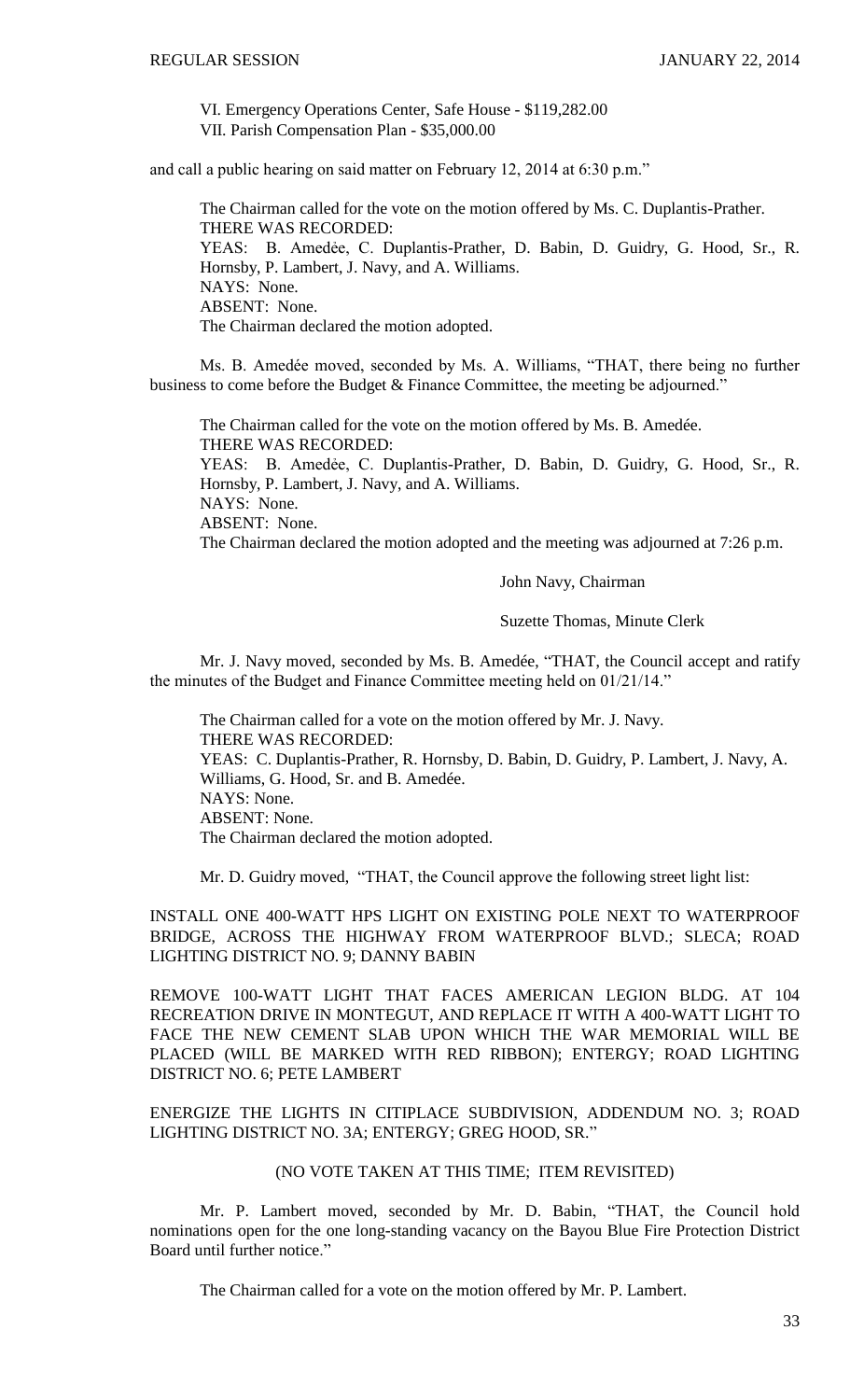THERE WAS RECORDED:

YEAS: C. Duplantis-Prather, R. Hornsby, D. Babin, D. Guidry, P. Lambert, J. Navy, A. Williams, G. Hood, Sr. and B. Amedée. NAYS: None. ABSENT: None. The Chairman declared the motion adopted.

Ms. A. Williams moved, seconded by Ms. C. Duplantis-Prather, "THAT, the Council revisit Agenda Item 4A- Street Lights."

The Chairman called for a vote on the motion offered by Ms. A. Williams. THERE WAS RECORDED: YEAS: C. Duplantis-Prather, R. Hornsby, D. Babin, D. Guidry, P. Lambert, J. Navy, A. Williams, G. Hood, Sr. and B. Amedée. NAYS: None. ABSENT: None. The Chairman declared the motion adopted.

Ms. A. Williams moved, seconded by Mr. G. Hood, Sr., "THAT the Council approve the following street lights:

INSTALL ONE 400-WATT HPS LIGHT ON EXISTING POLE NEXT TO WATERPROOF BRIDGE, ACROSS THE HIGHWAY FROM WATERPROOF BLVD.; SLECA; ROAD LIGHTING DISTRICT NO. 9; DANNY BABIN

REMOVE 100-WATT LIGHT THAT FACES AMERICAN LEGION BLDG. AT 104 RECREATION DRIVE IN MONTEGUT, AND REPLACE IT WITH A 400-WATT LIGHT TO FACE THE NEW CEMENT SLAB UPON WHICH THE WAR MEMORIAL WILL BE PLACED (WILL BE MARKED WITH RED RIBBON); ENTERGY; ROAD LIGHTING DISTRICT NO. 6; PETE LAMBERT

ENERGIZE THE LIGHTS IN CITIPLACE SUBDIVISION, ADDENDUM NO. 3; ROAD LIGHTING DISTRICT NO. 3A; ENTERGY; GREG HOOD, SR."

The Chairman called for a vote on the motion offered by Ms. A. Williams. THERE WAS RECORDED: YEAS: C. Duplantis-Prather, R. Hornsby, D. Babin, D. Guidry, P. Lambert, J. Navy, A. Williams, G. Hood, Sr. and B. Amedée. NAYS: None. ABSENT: None. The Chairman declared the motion adopted.

Ms. B. Amedée moved, seconded by Ms. A. Williams, "THAT, the Council hold nominations open for the one vacant position on the Coteau Fire Protection District Board until the next Council meeting."

The Chairman called for a vote on the motion offered by Ms. B. Amedée. THERE WAS RECORDED: YEAS: C. Duplantis-Prather, R. Hornsby, D. Babin, D. Guidry, P. Lambert, J. Navy, A. Williams, G. Hood, Sr. and B. Amedée. NAYS: None. ABSENT: None. The Chairman declared the motion adopted.

Ms. A. Williams moved, seconded by Ms. C. Duplantis-Prather, "THAT, the Council open nominations for the two vacant positions on the Fire Protection District No. 8 Board, nominate Mr. Michael Anthony and Mr. Johnny Marks, close nominations and re-appoint Mr. Michael Anthony and Mr. Johnny Marks to serve another term on the Fire Protection District No. 8 Board."

The Chairman called for a vote on the motion offered by Ms. A. Williams.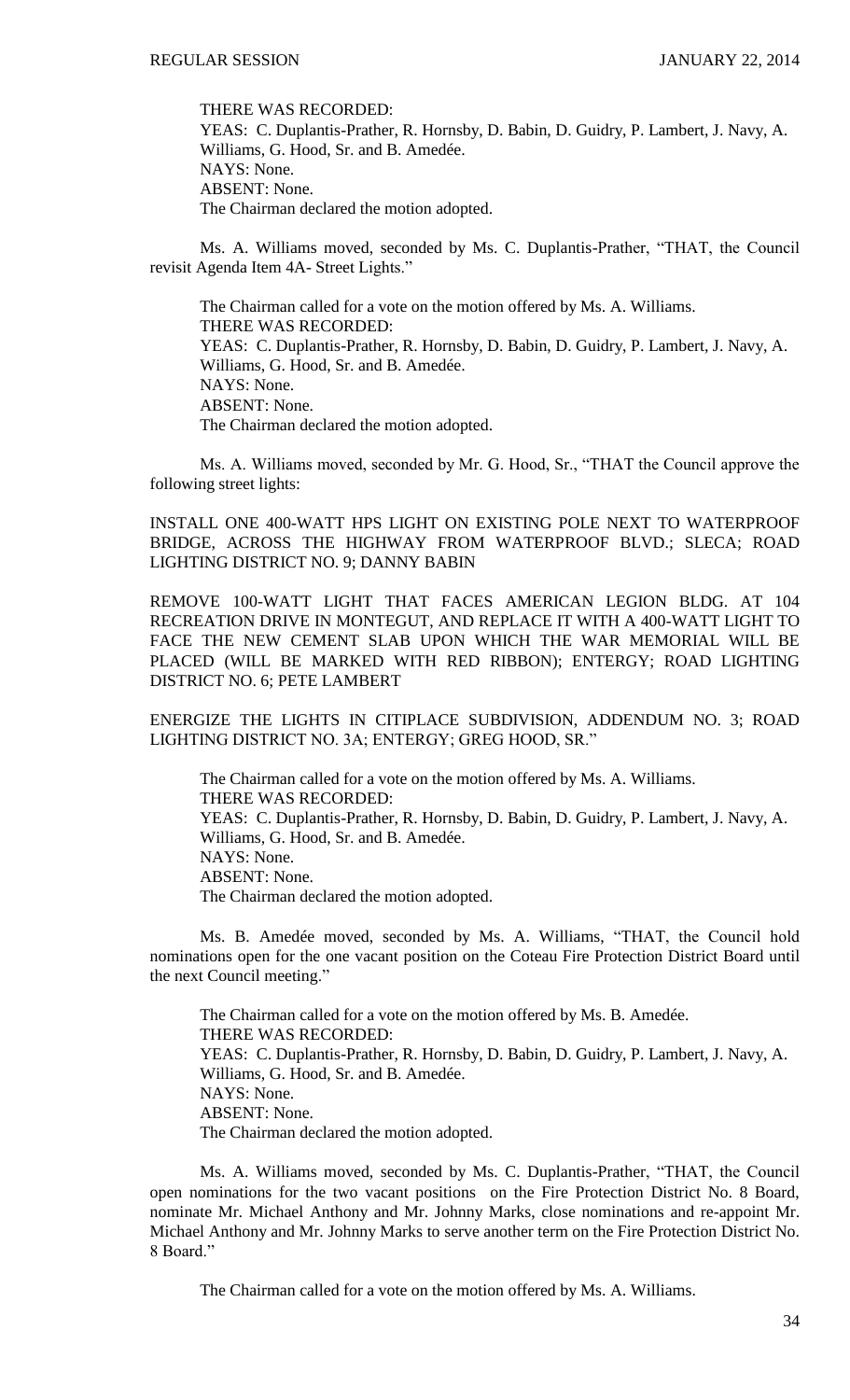THERE WAS RECORDED:

YEAS: C. Duplantis-Prather, R. Hornsby, D. Babin, D. Guidry, P. Lambert, J. Navy, A. Williams, G. Hood, Sr. and B. Amedée. NAYS: None. ABSENT: None. The Chairman declared the motion adopted.

Mr. P. Lambert moved, seconded by Ms. A. Williams, "THAT, the Council open nominations for the one vacancy on the Recreation District No. 6 Board to fill the remainder of a term until 07/31/15, nominate Mr. Edward J. Welch, close nominations and appoint Mr. Edward J. Welch to serve the remainder of a term on the Recreation District No. 6 Board until 07/31/15."

The Chairman called for a vote on the motion offered by Mr. P. Lambert. THERE WAS RECORDED: YEAS: C. Duplantis-Prather, R. Hornsby, D. Babin, D. Guidry, P. Lambert, J. Navy, A. Williams, G. Hood, Sr. and B. Amedée. NAYS: None. ABSENT: None. The Chairman declared the motion adopted.

Ms. B. Amedée moved, seconded by Mr. D. Guidry, "THAT, the Council hold nominations open for the one vacancy on the Terrebonne Communications District Board (a position to represent the area of North Terrebonne Parish, outside the City Limits of Houma) until the next Council meeting."

The Chairman called for a vote on the motion offered by Ms. B. Amedée. THERE WAS RECORDED: YEAS: C. Duplantis-Prather, R. Hornsby, D. Babin, D. Guidry, P. Lambert, J. Navy, A. Williams, G. Hood, Sr. and B. Amedée. NAYS: None. ABSENT: None. The Chairman declared the motion adopted.

The Council Chairman announced the following, noting that it will be advertised in the Auxiliary Official Journal per usual procedure:

One vacancy on the Recreation District No. 10 Board to fill the remainder of a term that extends until 04/23/15

Under Agenda Item 6A – Announcements, Council Members:

- Councilwoman A. Williams announced that the following members of the Youth  $\bullet$ Advisory Council (YAC) were nominated for the Teenager of the Year Award the winner which will be announced on January 25, 2014: President of YAC, Ms. Megan Manno, and YAC Members Ms. Megan McCormick and Ms. Sarah Simoneaux. Ms. Williams also noted that YAC Members Ms. Megan McCormick and Ms. Sarah Simoneaux will be honored at the 2013-2014 TFAE Distinguished Scholars & Inspirational Educators Banquet on February 6, 2014, as well. She then extended congratulations to each of them for their academic successes.
- Councilwoman C. Duplantis-Prather announced to every pet owner to have their pets spayed or neutered to help control the pet population, and asked that if a stray animal is found to please contact the Animal Shelter at (985) 873-6709.
- $\bullet$ Councilman G. Hood, Sr. announced that ADAC (Alcohol and Drug Abuse Council of Houma) will again be hosting their annual smoke-free and alcohol-free Mardi Gras zone this year at the Good Earth Transit facility on Main Street.
- Councilman R. Hornsby thanked Mr. Keith Gallicio with the Fraternal Order of Police for  $\bullet$ the invitation to the Induction of Officers meeting held recently.